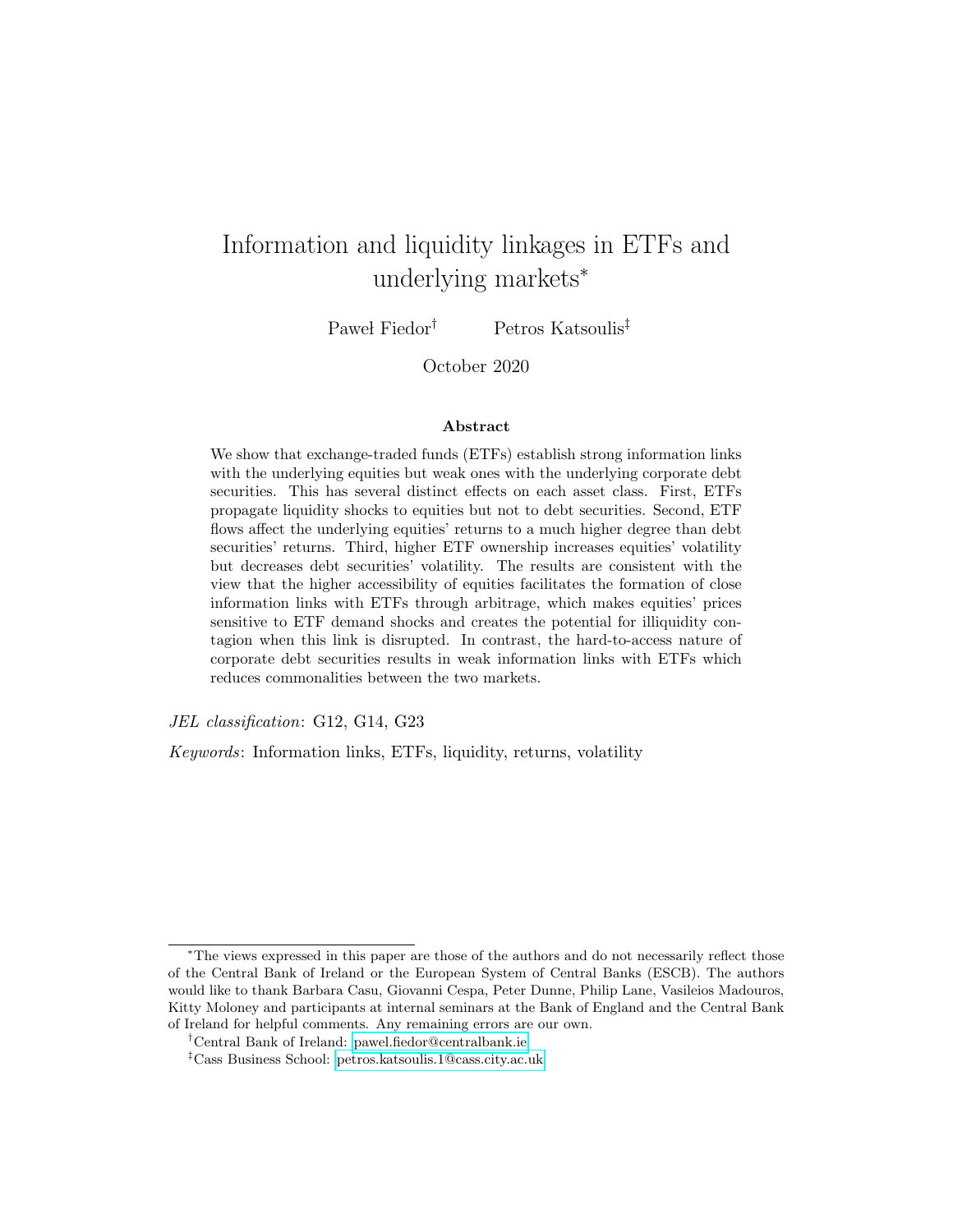## Non-technical summary

Exchange-traded funds (ETFs) are index products that have grown substantially over the past decade, with Irish ETFs representing 14% of total Irish investment fund assets as of 2019. By allowing their shares to be traded continuously on an exchange, ETFs have become a popular instrument through which investors can gain access to a wide variety of asset classes, from liquid equities to more hard-to-access corporate bonds. Their growth has attracted both academic and regulatory interest on how they can affect the underlying markets they invest in.

ETF shares and the underlying securities are subject to arbitrage activity that exploits price differences when they arise, ensuring that the ETF share price closely mirrors the value of the underlying securities. In addition, ETF shares can incorporate information before it is reflected in the prices of the underlying securities, creating an information link through which ETFs can propagate shocks to them via this arbitrage activity. In this paper, we provide novel evidence using a rich regulatory dataset of Irish ETF holdings on how ETFs can affect the underlying equities' and corporate debt securities' liquidity, price and volatility through information links.

By looking at both equities and corporate debt securities, we are able to assess the differential effects of ETFs on the two asset classes. Since equities are exchange-traded, we expect them to be more accessible compared to the over-the-counter-traded corporate debt securities and hence easier to conduct arbitrage with ETF shares due to lower transaction costs. As such, ETFs will form stronger information links with equities compared to corporate debt securities, so the effects will be stronger on the former compared to the latter.

Consistent with this hypothesis, we find that ETFs can propagate liquidity shocks to the underlying equities but not to the corporate debt securities, because when ETFs lose their informativeness when they become more illiquid the information link with equities breaks down, propagating the liquidity shock to them. In contrast, ETF illiquidity has no effect on the underlying corporate debt securities' liquidity due to the absence of a strong information link. In addition, we find that ETF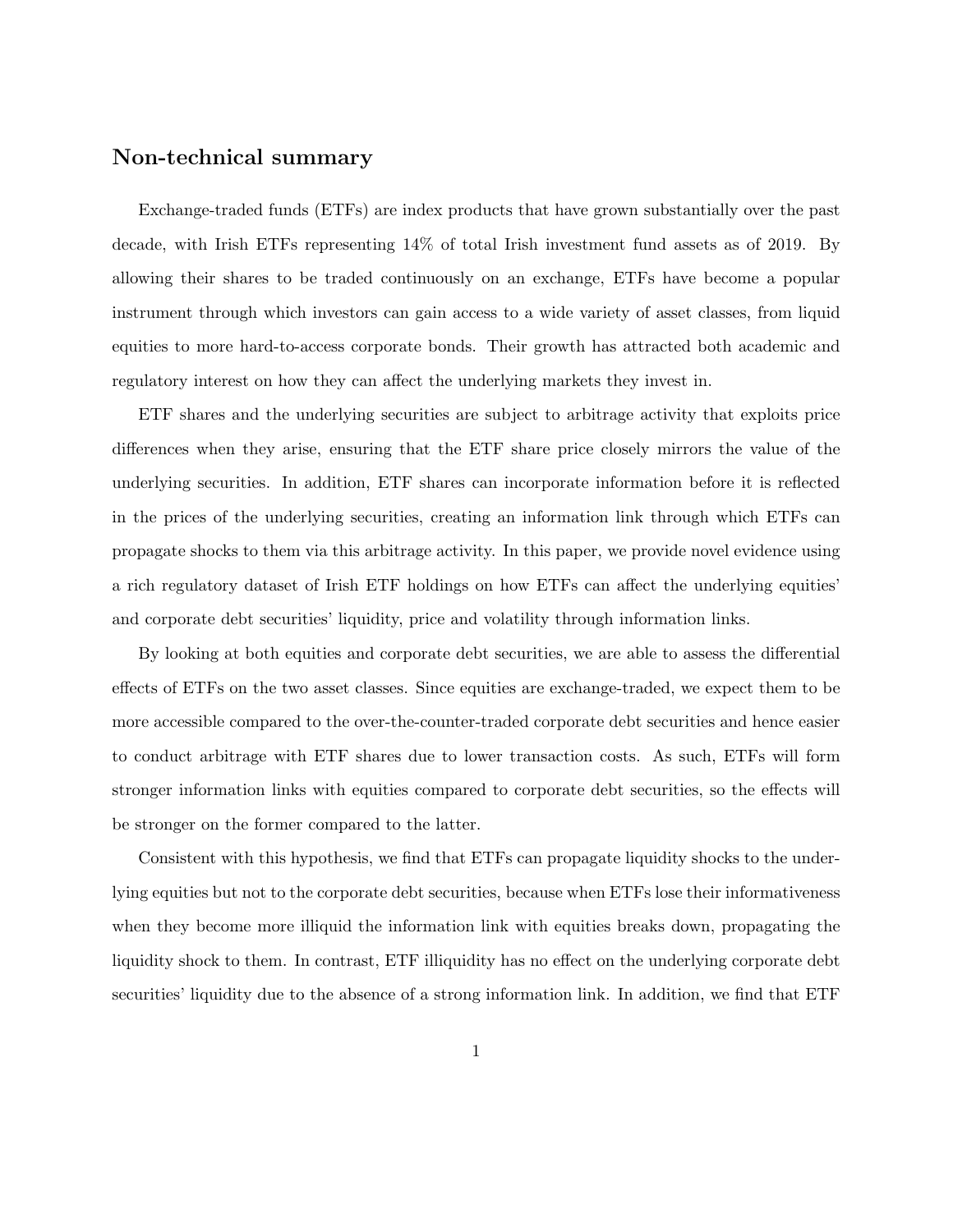price demand shocks can have a substantial effect on the underlying equities' prices as information gets incorporated, but the effect on the underlying corporate debt securities' prices is much smaller, consistent with our hypothesis that the information link is stronger in the former compared to the latter. Finally, we document an increase of the underlying equities' volatility as ETFs' ownership of them increases, but an equivalent reduction of volatility of the underlying corporate debt securities for an increase of ETF ownership. This suggests that as ETFs invest more in the equities, they facilitate arbitrage activity which strengthens the information link and increases activity in the equities, leading to higher volatility. In contrast, higher ETF ownership of corporate debt securities encourages investors to migrate to ETFs because of their higher accessibility, weakening the information link and decreasing the volatility of the corporate debt securities.

Our findings shed light on how ETFs affect the underlying securities differently according to their accessibility. In addition, the effects can occur across multiple aspects of the underlying securities including their liquidity, price and volatility, and understanding the underlying mechanism driving these effects is crucial in providing a holistic view of how ETFs can propagate shocks.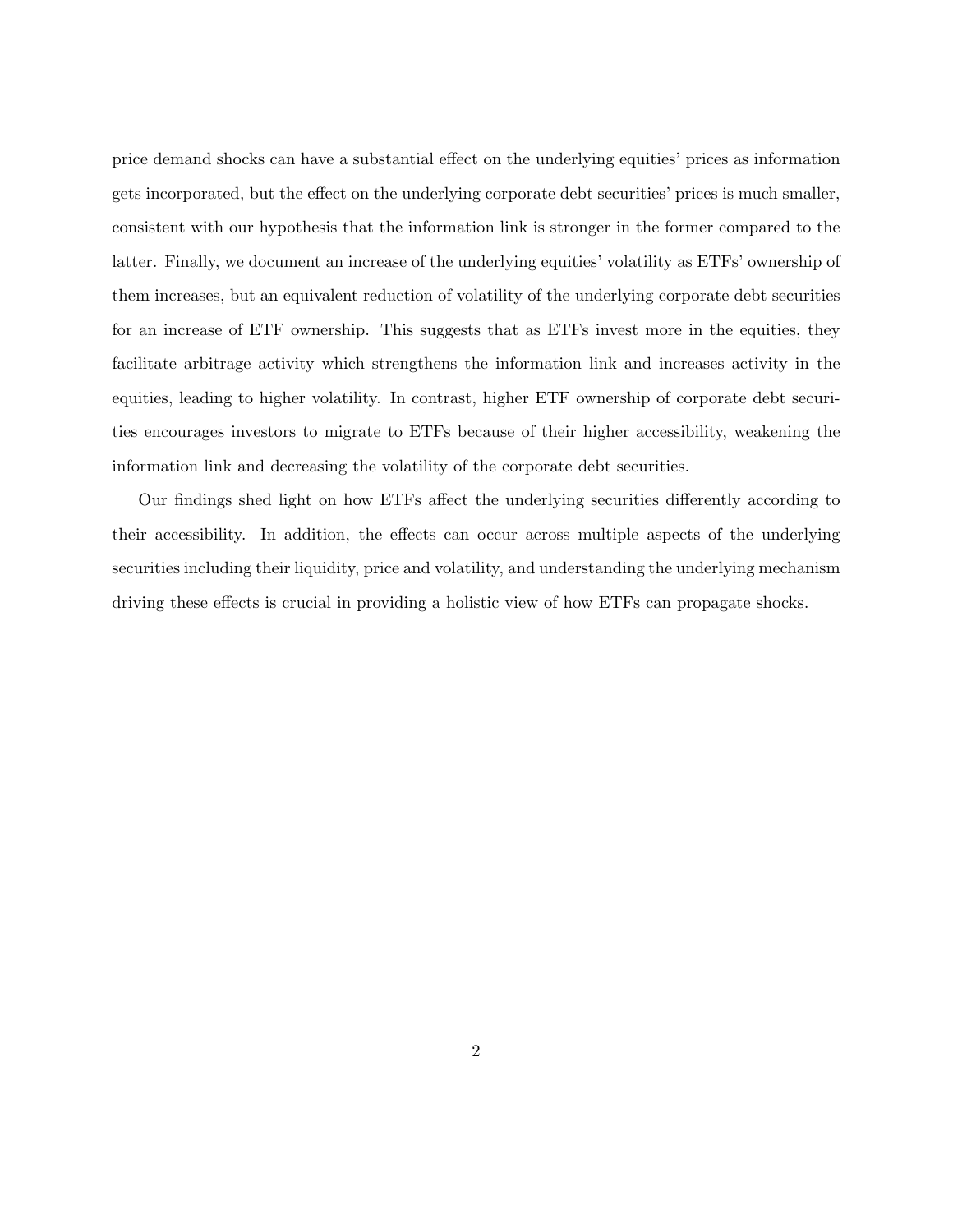## 1. Introduction

Turmoil in one market can affect other markets when assets are linked through information channels, creating comovements in liquidity, prices and volatility. Information links between assets exist when investors use information from one asset to infer the price of another. However, these links can trigger contagion effects when investors mistakenly believe that idiosyncratic shocks in one asset reveal information about the other asset, increasing volatility [\(King and Wadhwani, 1990\)](#page-35-0), or when a liquidity dry-up in one asset makes investors unable to reliably price the other, propagating liquidity shocks [\(Cespa and Foucault, 2014\)](#page-35-1).

In this paper, we provide novel evidence for this transmission mechanism by looking at the Irish exchange-traded funds (ETFs) and their underlying equities and corporate debt securities using a proprietary dataset from the Central Bank of Ireland. ETF shares can be traded intradaily on an exchange, which attracts high-frequency trading. In addition, ETF shares and the underlying securities are subject to arbitrage activity that exploits price differences, which creates a link between the two markets. Finally, ETFs as index products emphasize the systematic factor of the underlying assets, so they can become the key mover of the index as well as the underlying assets if they dominate the markets [\(Bhattacharya and O'Hara](#page-34-0) [\(2020\)](#page-34-0), [Glosten et al.](#page-35-2) [\(2020\)](#page-35-2)). As a result, ETFs provide a natural testing ground to assess the effects of information links between markets.

We investigate the effects of ETFs on the underlying equities' and corporate debt securities' liquidity, returns and volatility. By looking at both equities and debt securities, we are able to assess how the ETF effects differ according to the unique characteristics of each market. Specifically, we argue that the strength of the information link and the resulting degree of liquidity, returns and volatility comovement depends on the accessibility of the underlying markets, i.e. the ease with which investors can trade in them. This is because a higher accessibility incentivises market participants to actively trade the underlying assets in order to exploit arbitrage opportunities with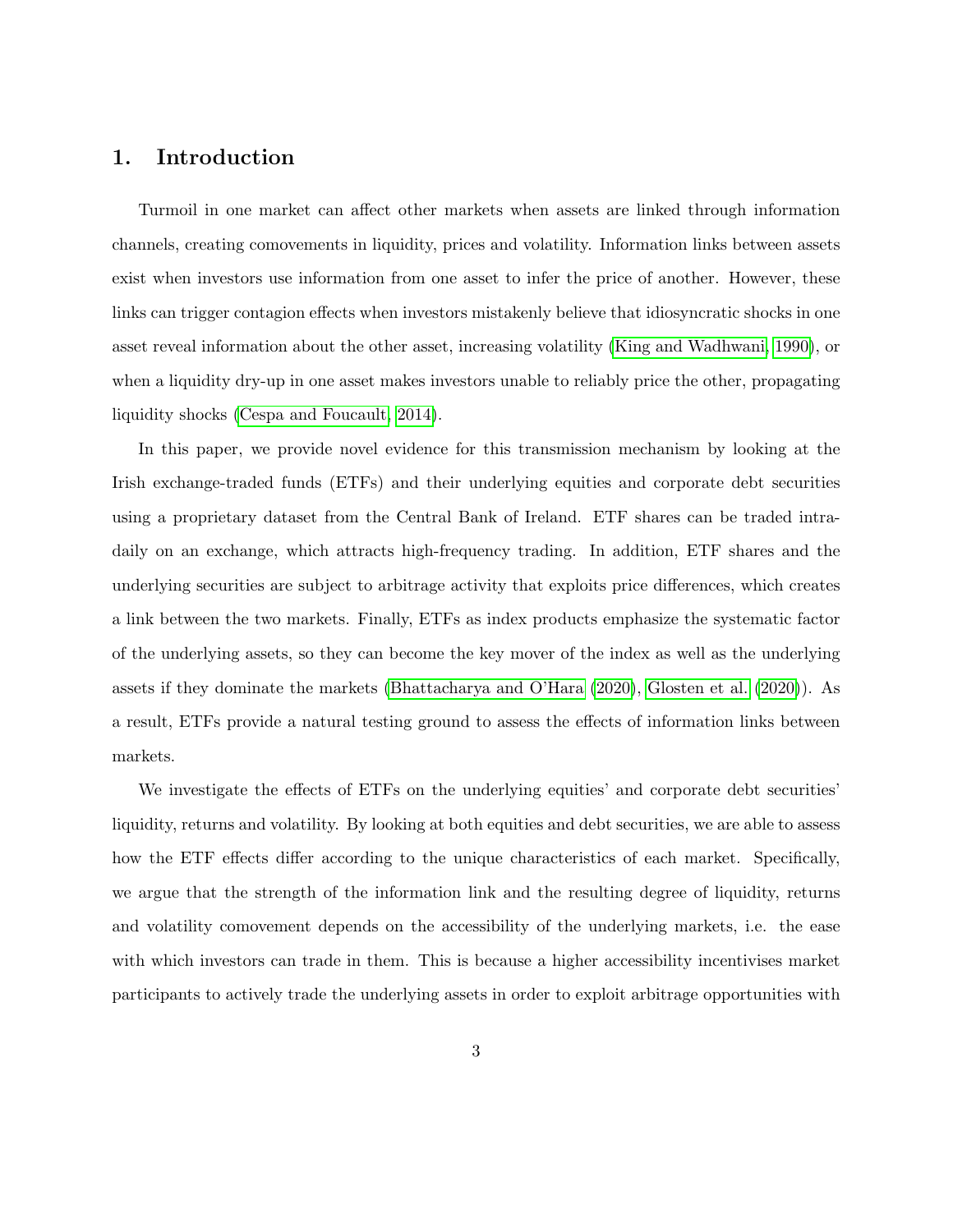ETF shares, which strengthens the information link. On the other hand, a lower accessibility of the underlying markets incentivises market participants to migrate to the ETFs to satisfy their liquidity demand, which weakens the information link and the transmission of shocks between markets.

We expect ETFs to form stronger information links with the underlying exchange-traded equities than with the underlying over-the-counter-traded (OTC) corporate debt securities due to the lower accessibility of the latter arising from the significant search and transaction costs of OTC markets [\(Vayanos and Wang, 2007\)](#page-36-0). The difference in accessibility between equities and corporate debt securities has been further amplified by the post-crisis banking regulations which have caused a deterioration of corporate debt markets' liquidity due to the dealers' contraction of marketmaking activities [\(Bessembinder et al.](#page-34-1) [\(2018\)](#page-34-1), [Bao et al.](#page-34-2) [\(2018\)](#page-34-2)), while equity markets' liquidity has recovered from the crisis period [\(Anand et al., 2013\)](#page-34-3). Even though there certainly exist individual equities that are less liquid than corporate debt securities, the findings of these papers suggest that there is a significant overall divergence in the liquidity of these two markets which affects their accessibility.

While the literature on ETFs and underlying equities has found strong effects on price and liquidity comovements due to arbitrage [\(Da and Shive](#page-35-3) [\(2015\)](#page-35-3), [Agarwal et al.](#page-34-4) [\(2017\)](#page-34-4), [Ben-David](#page-34-5) [et al.](#page-34-5) [\(2018\)](#page-34-5)), the literature on ETFs and underlying corporate debt securities has shown theoretically and empirically that the illiquid and hard-to-access nature of these securities imposes limits to arbitrage and can lead to persistent price distortions [\(Pan and Zeng](#page-36-1) [\(2017\)](#page-36-1), [Bhattacharya and](#page-34-6) [O'Hara](#page-34-6) [\(2018\)](#page-34-6)). This weakens the information link, leading liquidity traders to migrate from the underlying corporate debt securities to the ETFs which offer lower transaction and adverse selection costs [\(Dannhauser, 2017\)](#page-35-4). As a result, we hypothesize that the ETFs will have stronger effects on the underlying equities than on the corporate debt securities.

We start our empirical analysis by testing whether ETFs propagate liquidity shocks to the underlying securities based on the theoretical framework of [Cespa and Foucault](#page-35-1) [\(2014\)](#page-35-1). The authors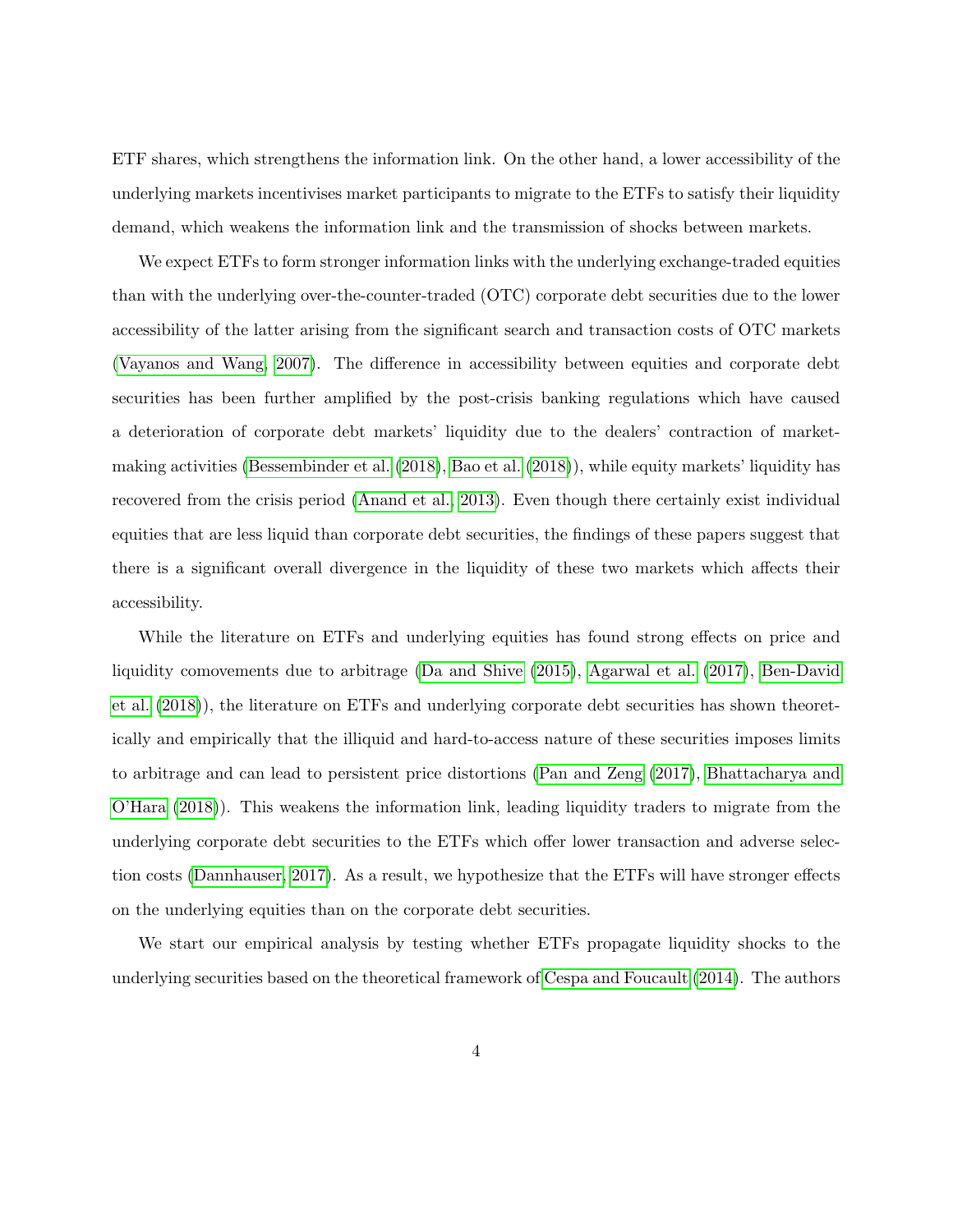argue that the presence of information links can lead to illiquidity contagion when investors are unable to price one asset due to the illiquidity of the other, citing the dry-up of liquidity of ETFs during the 2010 Flash Crash as an example. Arbitrageurs can dampen this effect by providing capital to both assets but their absence can exacerbate contagion. We find that a one-standarddeviation increase in ETF bid-ask spreads is associated with a next-day increase in equities' bid-ask spreads of 0.8 basis points (bps). However, debt securities' bid-ask spreads are not affected by a change of ETF bid-ask spreads. Furthermore, we find that arbitrage activity plays an active role in dampening illiquidity contagion between ETFs and equities as predicted by [Cespa and Foucault](#page-35-1) [\(2014\)](#page-35-1) due to the provision of arbitrage capital in both assets, but not so between ETFs and debt securities where arbitrageurs are less active.

The results are consistent with the two market setups outlined in the theoretical framework: in a fully interconnected market the liquidity of the two assets is interrelated through the information channel, while in a fully segmented market there are no liquidity spillovers. These two theoretical setups represent the opposite ends of a spectrum, and our empirical results suggest that ETFs lie within these two extremes. On the one hand, ETFs and the underlying equities are closer to the fully interconnected market where investors use information from each asset to price the other (strong information link). On the other hand, ETFs and the underlying corporate debt securities are closer to the fully segmented market where investors largely ignore the information present in asset prices because it can be noisy, so a deterioration of liquidity in one asset does not have cross-asset effects (weak information link).

In the second part of our analysis, we investigate the effect of information links on the underlying securities' returns. If the assets are closely linked, the theoretical framework of [Cespa and Foucault](#page-35-1) [\(2014\)](#page-35-1) predicts that demand shocks in one asset can have an impact on the price of the other asset. However, when the markets are fully segmented such an effect does not exist. We estimate regressions of daily security returns on security-level ETF flows, which proxy the expected demand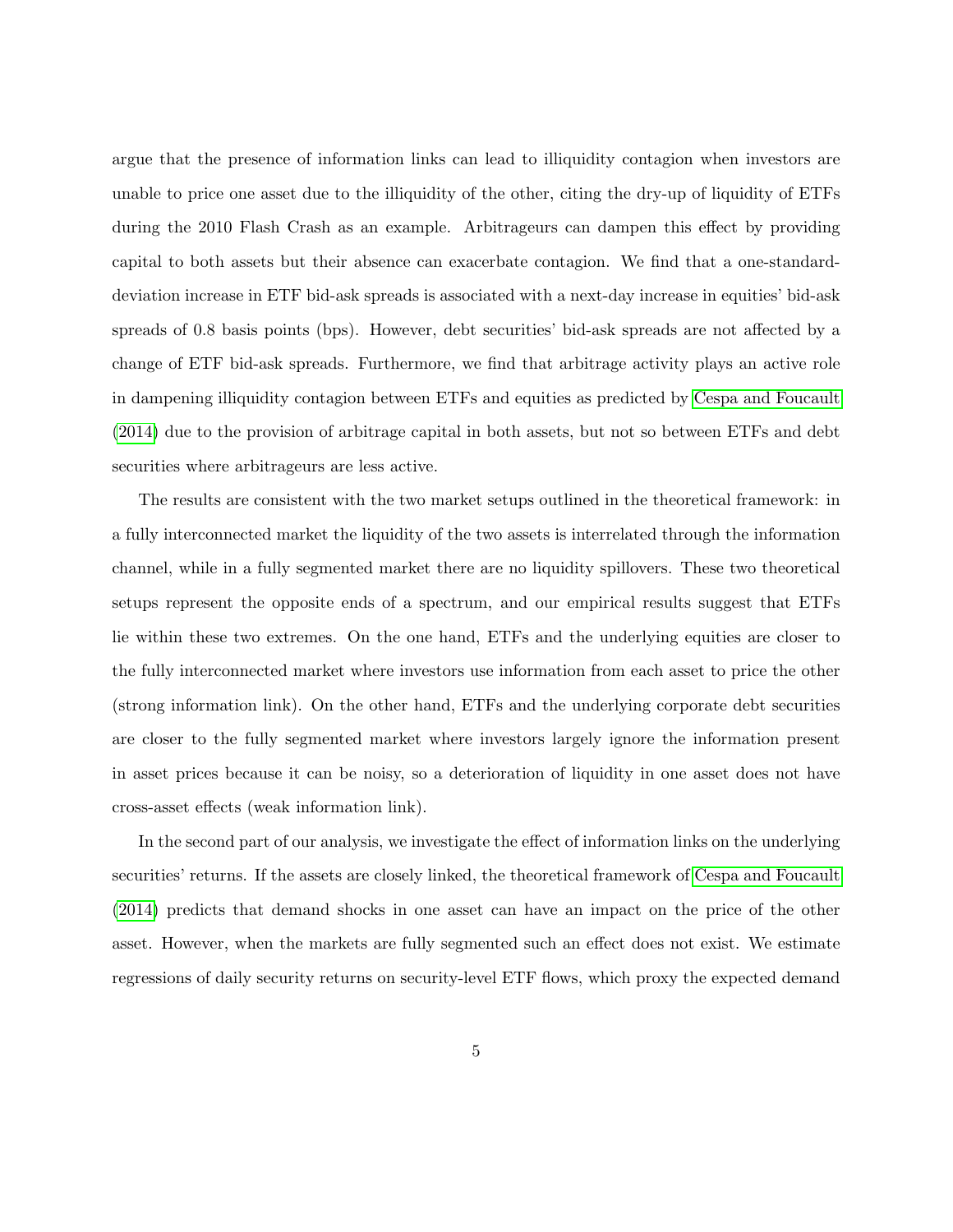for each security caused by aggregate additional ETF demand, in order to establish whether changes in ETF demand affect the underlying returns. We find that a one-standard-deviation increase of lagged ETF flows is associated with a 69 bps increase of daily stock returns but only 0.4 bps increase of daily debt securities' returns. The results show that ETF demand affects equities' prices more strongly than debt securities' prices, consistent with our argument of a strong information link between ETFs and equities but a weak one between ETFs and corporate debt securities.

Finally, we look at the effect of ETF ownership, i.e. the fraction of the securities' market capitalisation owned by ETFs, on the strength of the information link and the volatility of the securities. If ETF ownership facilitates arbitrage between ETFs and the underlying securities, the two markets become more interconnected by strengthening the information link and the activity on the underlying securities increases, with a subsequent increase in their volatility [\(Ben-David et al.,](#page-34-5) [2018\)](#page-34-5). In contrast, if the underlying assets are hard-to-trade, a higher ETF ownership is associated with a migration of liquidity traders from the underlying assets to the ETFs due to the latter's higher accessibility [\(Dannhauser, 2017\)](#page-35-4). This segments the markets by weakening the information link and lowers activity in the underlying assets and hence their volatility [\(Grossman, 1989\)](#page-35-5). We thus expect that higher ETF ownership is associated with an increase of equities' volatility but a decrease of debt securities' volatility. Consistent with this prediction, we find that a one-standarddeviation increase in ETF ownership is associated with an increase of equities' volatility by 1% of a standard deviation but a decrease of debt securities' volatility by 1% of a standard deviation.

Against the backdrop of a significant growth of ETFs over the past decade, our results have important policy implications. First, the accessibility of the underlying markets and by extension the ease with which investors can exploit arbitrage opportunities is an important factor in determining whether ETFs can propagate shocks to them. Second, ETFs can affect the assets they invest in via various channels including their liquidity, price as well as volatility, and understanding the underlying mechanism that drives the effects on these channels is crucial in providing a holistic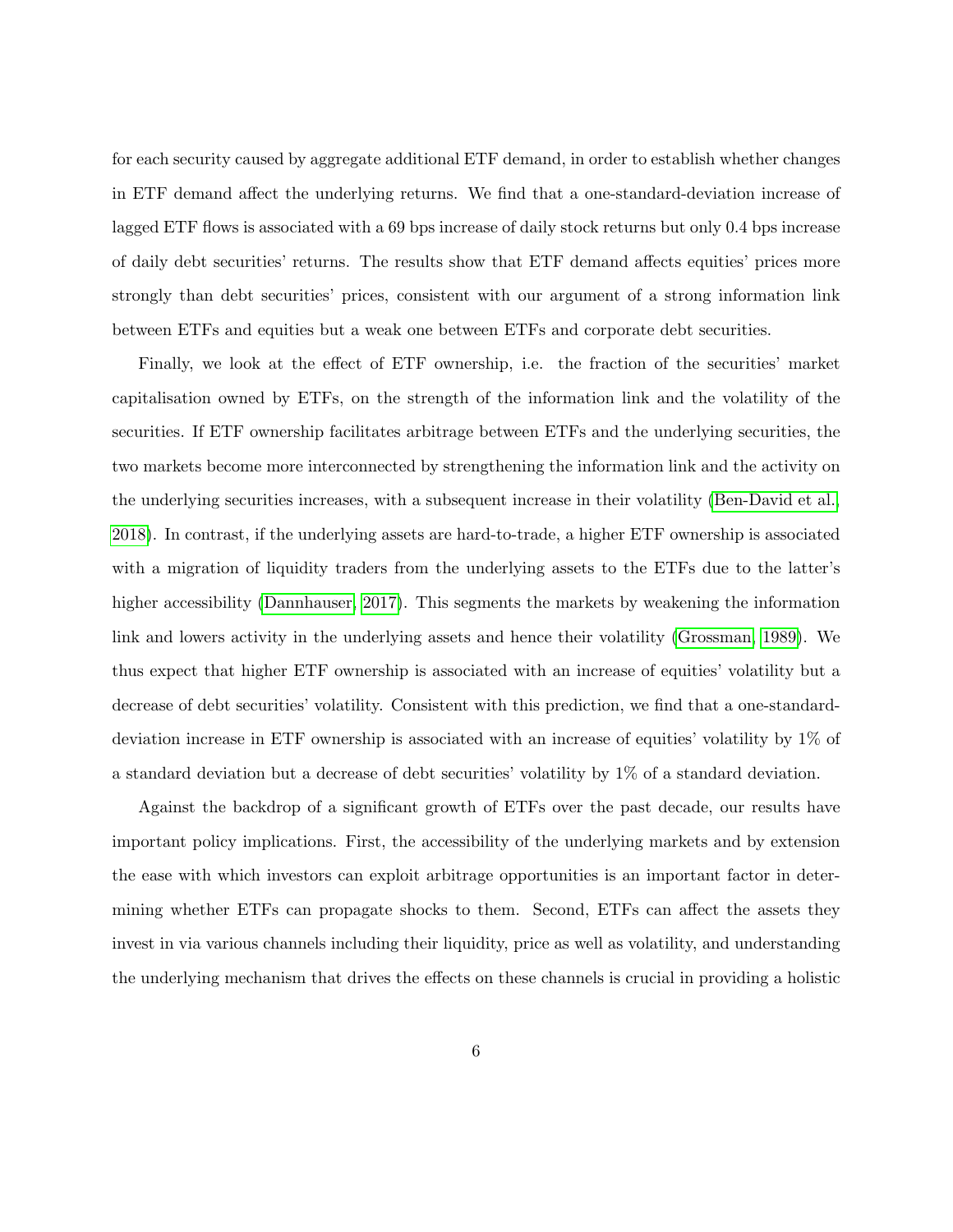view of how ETFs can transmit shocks.

Our paper contributes to the literature on links between assets. [King and Wadhwani](#page-35-0) [\(1990\)](#page-35-0) argue that asset prices are linked via information channels, which partly explains the simultaneous drop of assets during the market crash of 1987. [Duffie et al.](#page-35-6) [\(2014\)](#page-35-6) show theoretically the existence of strategic complementarities in information acquisition in segmented markets. They also show crossclass externalities, including pure learning externalities between linked markets. [Rahi and Zigrand](#page-36-2) [\(2009\)](#page-36-2) show theoretically how arbitrageurs integrate markets by exploiting asset mispricings, which is the way ETFs and underlying markets propagate information.

We also contribute to the literature on illiquidity contagion. When arbitrage capital becomes scarce, prices can deviate significantly from their fundamental values [\(Hu et al., 2013\)](#page-35-7). We empirically test the theoretical predictions of [Cespa and Foucault](#page-35-1) [\(2014\)](#page-35-1) by investigating whether liquidity shocks can propagate from ETFs to the underlying securities, and the role of arbitrageurs in mitigating this effect.

Finally, our paper is related to the growing literature on ETFs and how they affect asset prices. [Da and Shive](#page-35-3) [\(2015\)](#page-35-3) document the positive association between ETF ownership and return comovement of underlying stocks due to arbitrage while [Agarwal et al.](#page-34-4) [\(2017\)](#page-34-4) document a similar pattern with the liquidity of the underlying stocks. [Evans et al.](#page-35-8) [\(2017\)](#page-35-8) find a positive relationship between ETF ownership and bid-ask spreads of the underlying stocks. [Bhattacharya and O'Hara](#page-34-6) [\(2018\)](#page-34-6) show theoretically that ETFs investing in hard-to-access markets such as corporate bonds can transmit noise and form weak information links while [Pan and Zeng](#page-36-1) [\(2017\)](#page-36-1) show theoretically and empirically that the illiquidity of corporate bond markets limits arbitrage opportunities with ETFs. [Glosten et al.](#page-35-2) [\(2020\)](#page-35-2) show that ETFs increase the informational efficiency of the underlying stocks by incorporating systematic information faster and transmitting it to the underlying securities. [Ben-David et al.](#page-34-5) [\(2018\)](#page-34-5) argue that ETF ownership increases the non-fundamental volatility of underlying stocks, adding an undiversifiable risk which increases their risk premia. In contrast,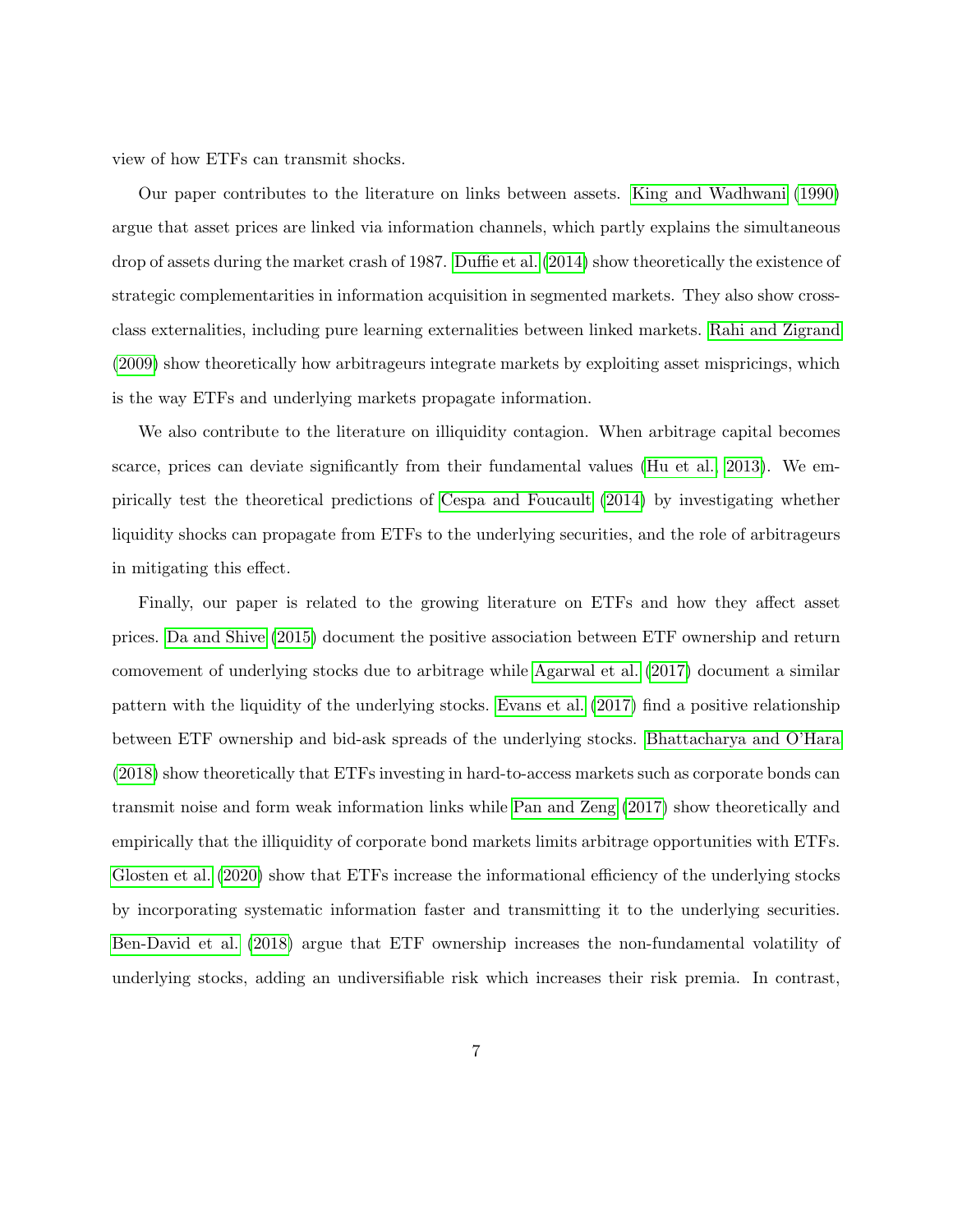[Agapova and Volkov](#page-34-7) [\(2018\)](#page-34-7) find that ETF ownership reduces the volatility of the underling bond securities. We propose the presence of information links as an explanation behind the different effects of ETFs to the underlying equities and corporate debt securities.

The rest of the paper is structured as follows. Section [2](#page-8-0) provides the ETF institutional details, section [3](#page-10-0) describes the data used in this study, section [4](#page-17-0) presents the empirical results and section [5](#page-32-0) concludes.

## <span id="page-8-0"></span>2. Institutional Details

ETFs are investment companies that track the performance of a securities index, similarly to index mutual funds. The main difference is that ETFs allow their shares to be traded continuously intra-daily on an exchange. ETFs can replicate an index either by holding all or a representative sample of the securities comprising the index (physical ETFs) or by entering into derivatives contracts, usually total return swaps, where the return on the index is swapped with the return on another benchmark (synthetic ETFs). Other types of ETFs also exist, such as leveraged ETFs that attempt to deliver a multiple of the index return, and inverse ETFs that seek to deliver the inverse of the index return.

ETF shares can be created and redeemed like other open-ended funds. However, this can only be done by a select group of market participants called Authorised Participants (APs), who have a legal agreement with the ETFs to trade directly with them. The APs do this because they can profit from bid-ask spreads on the secondary market and by creating and redeeming ETF shares when their value deviates from the net asset value (NAV) of the underlying securities. The trading of shares between the APs and the ETF in exchange for the underlying securities or cash constitutes the primary market. Other market participants trade ETF shares on an exchange or over-the-counter through market makers (which can also be APs), which constitutes the secondary market. The secondary market trading allows the ETF share price to move even in the absence of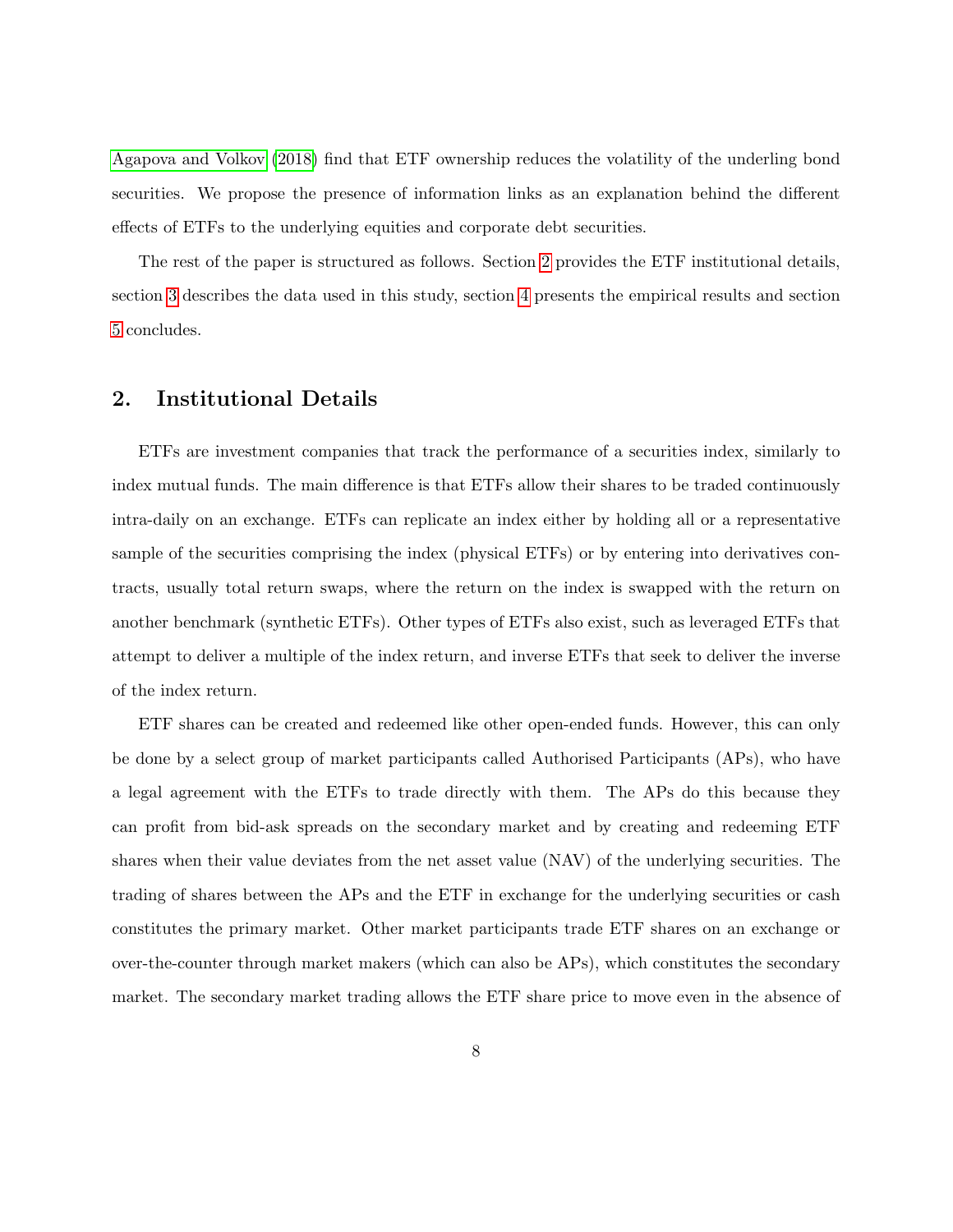fund flows.

The continuous trading of ETF shares ensures that their price does not deviate significantly from the underlying NAV. If there is a positive demand shock on the ETF shares such that they trade at a premium relative to the NAV, the APs can buy the underlying securities at the NAV, submit them to the ETF in order to create new ETF shares on the primary market and sell them for a profit on the secondary market. This creates an upward pressure on the underlying securities and a downward pressure on the ETF shares until prices converge. Conversely, when a negative demand shock causes the ETF shares to trade at a discount relative to the NAV, the APs can buy the shares on the secondary market and redeem them on the primary market in exchange for the underlying securities, which can be subsequently sold at the NAV for a profit. This creates a downward pressure on the underlying securities and positive pressure on the ETF shares. ETF arbitrage can also be achieved by other market participants on the secondary market by buying the inexpensive asset and short selling the expensive one until prices converge for a profit. Of course, this mechanism is not a pure arbitrage opportunity as prices may not converge fast enough. Through this arbitrage mechanism, demand shocks on ETF shares can propagate to the underlying securities.

While there also exist other products such as index mutual funds that contain systematic information regarding the underlying assets, and could also create information links with them, ETFs are unique in allowing continuous trading of their shares rather than only once per day. Hence, they are more suitable for speculative and hedging purposes which fosters the creation of information links.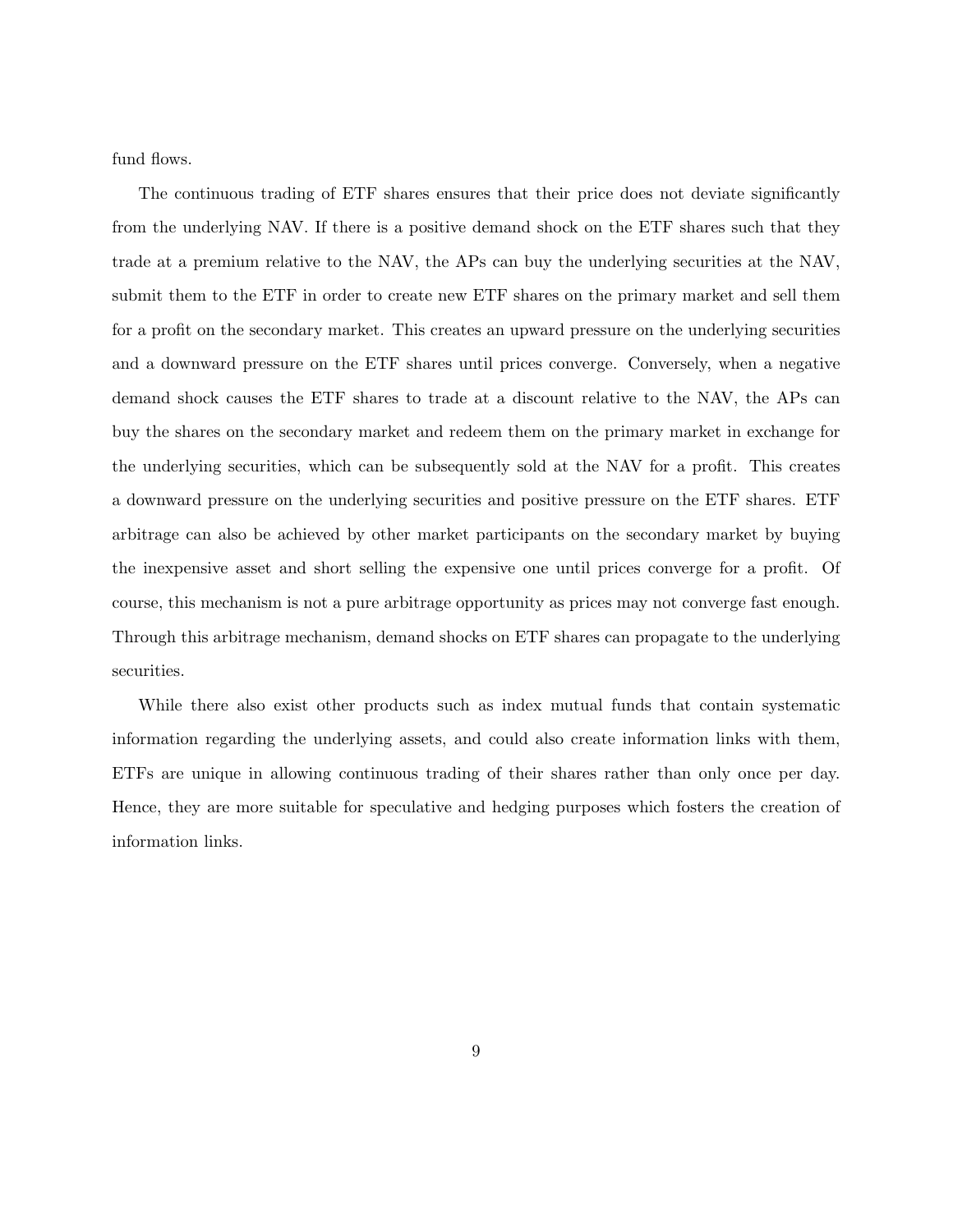## <span id="page-10-0"></span>3. Data

We use a proprietary dataset on Irish-domiciled ETFs and their holdings from the Central Bank of Ireland (CBI) database.<sup>[1](#page-10-1)</sup> All funds report their holdings to the CBI on a quarterly basis and are categorised internally into the following types according to their investment strategy: equity, bond, hedge, mixed, money market (MM), real estate (RE) and other funds. An ETF can belong to any of these types, although in practice the vast majority are either equity or bond funds. As of September 2018, there were 694 Irish-domiciled ETFs holding a total of EUR 424 billion of assets, which is around two-thirds of the total held by euro area ETFs. The majority of these assets was invested in physical ETFs (EUR 374 billion), and EUR 271 billion was invested in equities while EUR 116 billion was invested in bonds. Together, equities and bonds comprised more than 90% of total assets held by Irish ETFs.

Our equities sample covers the period from March 2014, the earliest available date for which reliable data exist, up to December 2018. We have a total of 16,937 equities held by Irish ETFs at various points during the sample period. We use Bloomberg to download data for each stock. We obtain daily data on price, shares outstanding, volume, percentage bid-ask spread, total assets, book value of debt, revenue, cost of goods sold, as well as bid and ask percentage volumes to identify the direction of trades. We use this data to construct the main variables as well as controls.

Moving to corporate debt securities, we obtain daily data on their individual characteristics from IHS Markit including mid price, bid-asks-spread, maturity date, number of trades and volume. Credit ratings data is obtained from the CBI database and is mapped to a scale from 1 (highest rating) to 22 (lowest rating) following [Dimitrov et al.](#page-35-9) [\(2015\)](#page-35-9). The sample covers the period from January 2016, the earliest available date in the Markit database, up to December 2018. We have a total of 22,534 corporate debt securities held by the Irish ETFs during this period. We provide

<span id="page-10-1"></span> $^{\rm 1}$ [https://www.centralbank.ie/docs/default-source/statistics/statistical-reporting-requirements/](https://www.centralbank.ie/docs/default-source/statistics/statistical-reporting-requirements/fund-administrators/money-market-and-investment-funds-return-(mmif)/mmif-notes-on-compilation.pdf) [fund-administrators/money-market-and-investment-funds-return-\(mmif\)/mmif-notes-on-compilation.pdf](https://www.centralbank.ie/docs/default-source/statistics/statistical-reporting-requirements/fund-administrators/money-market-and-investment-funds-return-(mmif)/mmif-notes-on-compilation.pdf)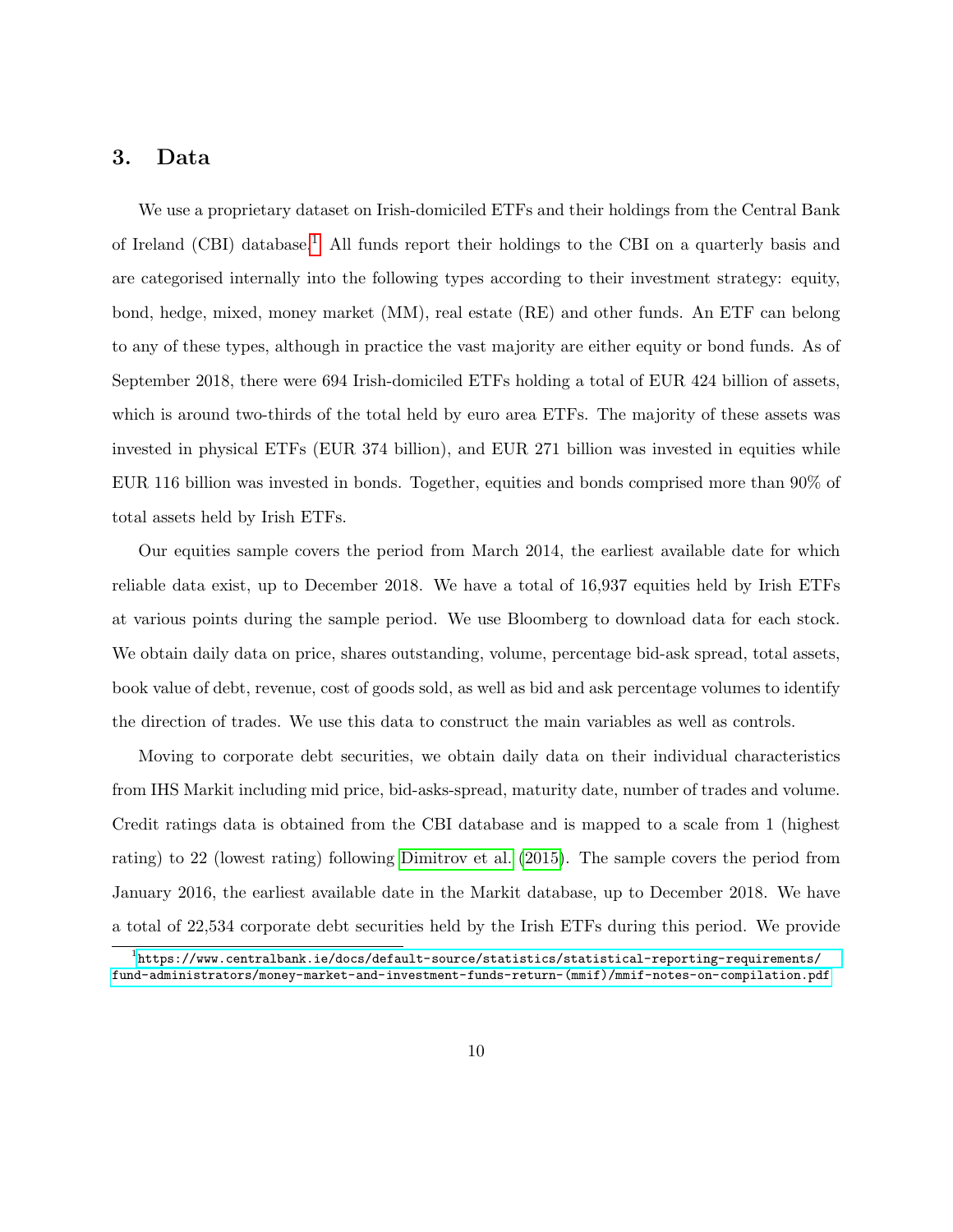<span id="page-11-0"></span>

| Country                            | Amount  |       | $\%$ of total assets $\%$ of country market cap |
|------------------------------------|---------|-------|-------------------------------------------------|
| Panel A: Equities                  |         |       |                                                 |
| US                                 | 136,150 | 50.16 | 0.49                                            |
| UK                                 | 18,324  | 6.75  | 0.59                                            |
| Japan                              | 18,020  | 6.64  | 0.34                                            |
| Germany                            | 15,438  | 5.69  | 0.82                                            |
| France                             | 12,501  | 4.06  | 0.55                                            |
| Panel B: Corporate debt securities |         |       |                                                 |
| US                                 | 23,006  | 34.96 | 0.11                                            |
| UK                                 | 6,923   | 10.52 | 0.25                                            |
| France                             | 6,474   | 9.84  | 0.32                                            |
| Netherlands                        | 6,393   | 9.72  | 0.41                                            |
| Germany                            | 3,572   | 5.43  | 0.23                                            |

Table 1: Amounts invested by Irish ETFs in equities and debt securities per country of security in EUR million

details on the construction of the variables in Appendix [A.](#page-37-0)

Table [1](#page-11-0) reports the amounts invested in equities and debt securities by Irish ETFs per country of security as of September 2018. Only the five largest countries according to amount invested are shown. The table also reports the amount held in each country as a percentage of total assets and the amount invested as a percentage of the total market capitalisation (equities) or amount outstanding (debt securities) of the country. Amounts are in EUR million.

As can be seen, 50% of total assets held in equities or EUR 136 billion are invested in US equities, followed by UK, Japan, Germany and France with smaller fractions. Irish ETFs hold on average 0.5% of the total market capitalisation of each country. For corporate debt securities, 35% of total assets or EUR 23 billion are invested in US debt, followed by UK, France, the Netherlands and Germany. On average, Irish ETFs hold 0.3% of the total amount outstanding of debt issued by entities in each country.

Table [2](#page-13-0) provides summary statistics for the variables that we use in the analysis. Panels A and B present summary statistics for the monthly equities and debt securities samples while panels C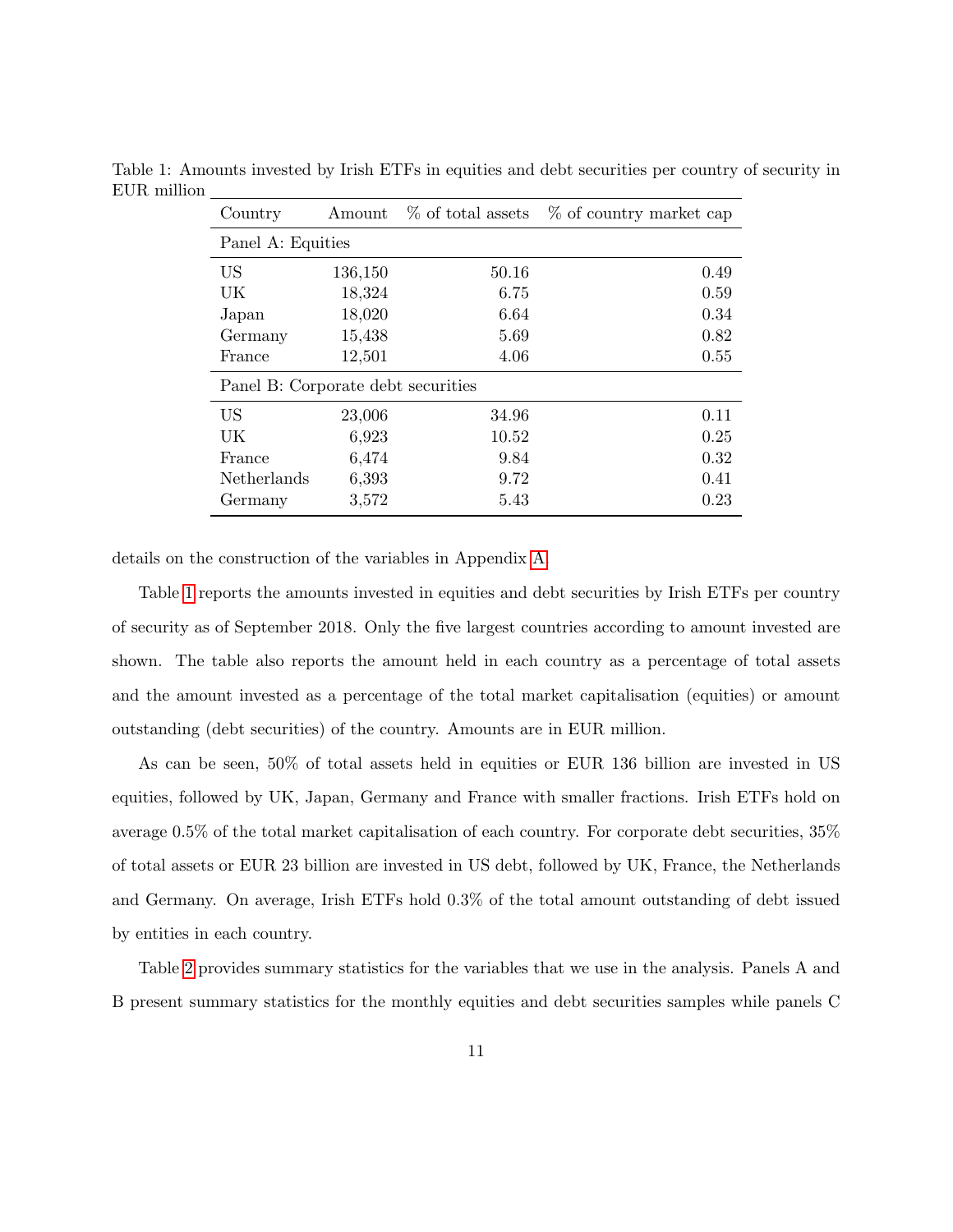and D present the statistics for the daily equities and debt securities samples.

Looking at Panel A, we observe that the daily stock volatility, calculated as the standard deviation of daily stock returns over the period of a month, has a maximum value in our sample of 94.914%. Such high values reflect the fact that we include all the equities holdings and do not confine our analysis to US equities which are not as volatile.<sup>[2](#page-12-0)</sup> ETF ownership of equities ranges from −0.170% (a negative value indicates short positions) to 23.200%, almost a quarter of a stock's market capitalisation. Hedge funds have the largest short position  $(-21.097\%)$  while equity funds have the largest long position  $(38.580\%).$ 

In Panel B, daily volatility of corporate debt securities can similarly take high values up to 99.410%, although the highest ETF ownership is lower compared to equities at 14.649%. In addition, there are no short ETF positions on debt securities as observed by the minimum value of ETF ownership of 0%. Hedge funds again have the largest short position (−4.504%) while bond funds have the largest long position (27.383%), both smaller than the corresponding positions for equities.

Moving to Panel C, the stock-level ETF flows, a weighted average of the daily flows occurring in all ETFs investing in each security, take values from EUR  $-42.522$  million to EUR 45.851 million. Stock-level ETF bid-ask spreads range from −0.003% to 2.789%. ETF mispricing, the difference between ETFs' share price and the underlying portfolio's NAV, ranges from EUR −0.001 million to EUR 1246.021 million.

In Panel D, corporate debt ETF flows range from EUR −5.928 million to EUR 5.737 million, lower than for equities which reflects the reduced arbitrage activity. ETF bid-ask spreads range from 0% to 0.842% while ETF mispricing ranges from EUR 0 to EUR 138.017 million.

<span id="page-12-0"></span><sup>&</sup>lt;sup>2</sup>We have repeated our analysis by removing the outliers of the variables of interest to ensure that our analysis is robust.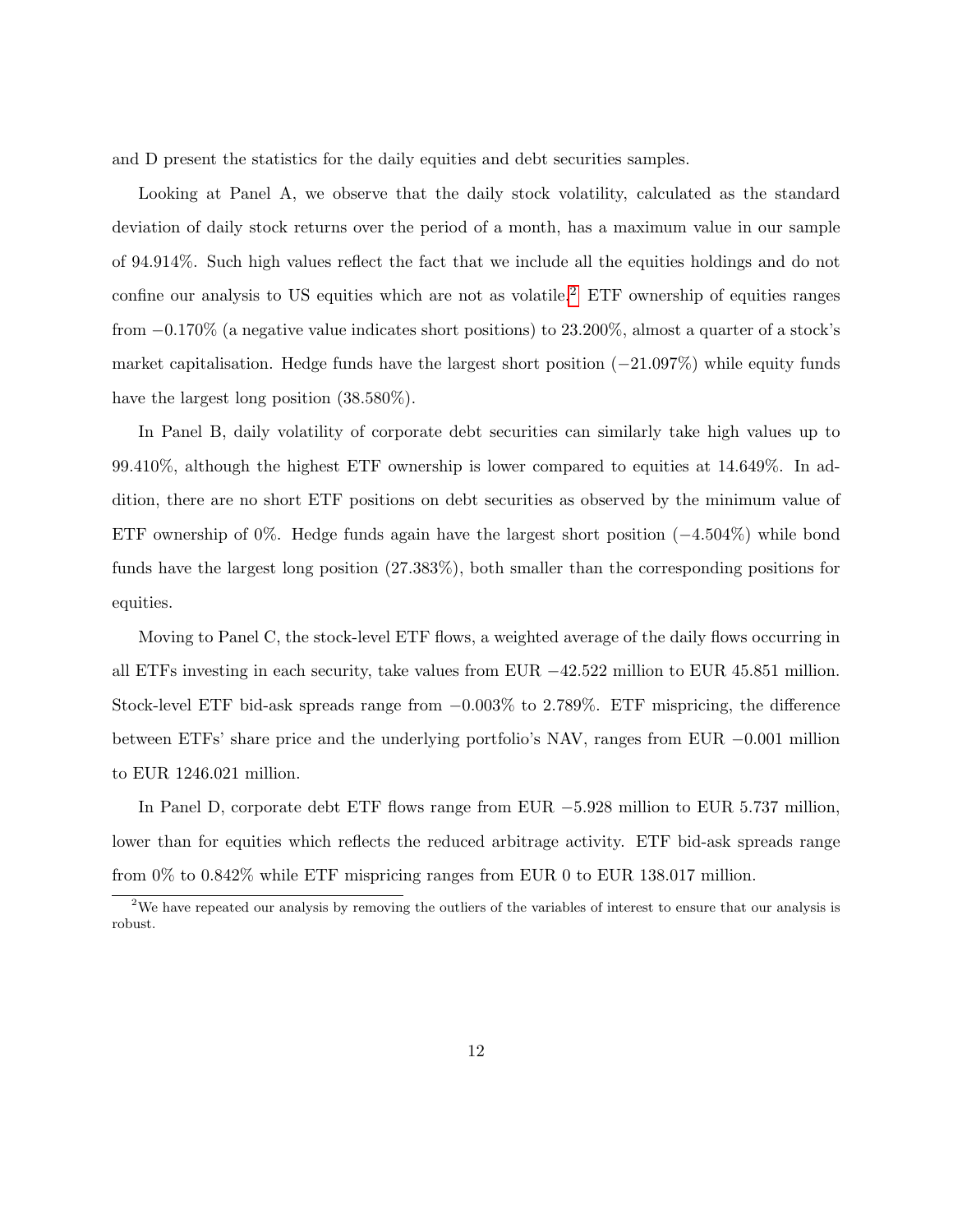<span id="page-13-0"></span>

| $\geq$  | Mean                                                                                                                                                                        | œ                                                                                                                                                                                                       | Min                                                                                                                                                                                                                                                                                                          | 25th                                                                                                                                                                                  | 50th                                                                                                                                                                                                                                                                         | 75th                                                                                                                                                                                                                                                                                    | Max                                                                                                                                                                                                                                                                                                      |
|---------|-----------------------------------------------------------------------------------------------------------------------------------------------------------------------------|---------------------------------------------------------------------------------------------------------------------------------------------------------------------------------------------------------|--------------------------------------------------------------------------------------------------------------------------------------------------------------------------------------------------------------------------------------------------------------------------------------------------------------|---------------------------------------------------------------------------------------------------------------------------------------------------------------------------------------|------------------------------------------------------------------------------------------------------------------------------------------------------------------------------------------------------------------------------------------------------------------------------|-----------------------------------------------------------------------------------------------------------------------------------------------------------------------------------------------------------------------------------------------------------------------------------------|----------------------------------------------------------------------------------------------------------------------------------------------------------------------------------------------------------------------------------------------------------------------------------------------------------|
|         |                                                                                                                                                                             |                                                                                                                                                                                                         |                                                                                                                                                                                                                                                                                                              |                                                                                                                                                                                       |                                                                                                                                                                                                                                                                              |                                                                                                                                                                                                                                                                                         |                                                                                                                                                                                                                                                                                                          |
|         |                                                                                                                                                                             |                                                                                                                                                                                                         |                                                                                                                                                                                                                                                                                                              |                                                                                                                                                                                       |                                                                                                                                                                                                                                                                              |                                                                                                                                                                                                                                                                                         |                                                                                                                                                                                                                                                                                                          |
|         |                                                                                                                                                                             |                                                                                                                                                                                                         |                                                                                                                                                                                                                                                                                                              |                                                                                                                                                                                       |                                                                                                                                                                                                                                                                              |                                                                                                                                                                                                                                                                                         | $\frac{94.914}{23.200}$                                                                                                                                                                                                                                                                                  |
|         |                                                                                                                                                                             |                                                                                                                                                                                                         |                                                                                                                                                                                                                                                                                                              |                                                                                                                                                                                       |                                                                                                                                                                                                                                                                              |                                                                                                                                                                                                                                                                                         |                                                                                                                                                                                                                                                                                                          |
| 615,173 |                                                                                                                                                                             |                                                                                                                                                                                                         |                                                                                                                                                                                                                                                                                                              |                                                                                                                                                                                       |                                                                                                                                                                                                                                                                              |                                                                                                                                                                                                                                                                                         | 0.700                                                                                                                                                                                                                                                                                                    |
| 615,173 |                                                                                                                                                                             |                                                                                                                                                                                                         |                                                                                                                                                                                                                                                                                                              |                                                                                                                                                                                       |                                                                                                                                                                                                                                                                              |                                                                                                                                                                                                                                                                                         | 0.000                                                                                                                                                                                                                                                                                                    |
|         |                                                                                                                                                                             |                                                                                                                                                                                                         |                                                                                                                                                                                                                                                                                                              |                                                                                                                                                                                       |                                                                                                                                                                                                                                                                              |                                                                                                                                                                                                                                                                                         | 20.998                                                                                                                                                                                                                                                                                                   |
|         |                                                                                                                                                                             |                                                                                                                                                                                                         |                                                                                                                                                                                                                                                                                                              |                                                                                                                                                                                       |                                                                                                                                                                                                                                                                              |                                                                                                                                                                                                                                                                                         | 9.507                                                                                                                                                                                                                                                                                                    |
|         |                                                                                                                                                                             |                                                                                                                                                                                                         |                                                                                                                                                                                                                                                                                                              |                                                                                                                                                                                       |                                                                                                                                                                                                                                                                              |                                                                                                                                                                                                                                                                                         | 30.300                                                                                                                                                                                                                                                                                                   |
|         |                                                                                                                                                                             |                                                                                                                                                                                                         |                                                                                                                                                                                                                                                                                                              |                                                                                                                                                                                       |                                                                                                                                                                                                                                                                              |                                                                                                                                                                                                                                                                                         | 18.827                                                                                                                                                                                                                                                                                                   |
|         |                                                                                                                                                                             |                                                                                                                                                                                                         |                                                                                                                                                                                                                                                                                                              |                                                                                                                                                                                       |                                                                                                                                                                                                                                                                              |                                                                                                                                                                                                                                                                                         | 12.982                                                                                                                                                                                                                                                                                                   |
|         |                                                                                                                                                                             |                                                                                                                                                                                                         |                                                                                                                                                                                                                                                                                                              |                                                                                                                                                                                       |                                                                                                                                                                                                                                                                              |                                                                                                                                                                                                                                                                                         | 200000.000                                                                                                                                                                                                                                                                                               |
|         |                                                                                                                                                                             |                                                                                                                                                                                                         |                                                                                                                                                                                                                                                                                                              |                                                                                                                                                                                       |                                                                                                                                                                                                                                                                              |                                                                                                                                                                                                                                                                                         | 44.289                                                                                                                                                                                                                                                                                                   |
| 613,940 |                                                                                                                                                                             |                                                                                                                                                                                                         |                                                                                                                                                                                                                                                                                                              |                                                                                                                                                                                       |                                                                                                                                                                                                                                                                              |                                                                                                                                                                                                                                                                                         | 179.605                                                                                                                                                                                                                                                                                                  |
| 615,173 |                                                                                                                                                                             |                                                                                                                                                                                                         |                                                                                                                                                                                                                                                                                                              |                                                                                                                                                                                       |                                                                                                                                                                                                                                                                              |                                                                                                                                                                                                                                                                                         | 140.345                                                                                                                                                                                                                                                                                                  |
|         |                                                                                                                                                                             | 70.624                                                                                                                                                                                                  | 99.957                                                                                                                                                                                                                                                                                                       | 15.034                                                                                                                                                                                |                                                                                                                                                                                                                                                                              | 30.240                                                                                                                                                                                                                                                                                  | 8487.126                                                                                                                                                                                                                                                                                                 |
|         |                                                                                                                                                                             |                                                                                                                                                                                                         | 69.369                                                                                                                                                                                                                                                                                                       |                                                                                                                                                                                       |                                                                                                                                                                                                                                                                              |                                                                                                                                                                                                                                                                                         | 9.465                                                                                                                                                                                                                                                                                                    |
|         | $\begin{array}{c} 615,173 \\ 615,173 \\ 615,173 \end{array}$<br>615,173<br>615,173<br>$615,173$<br>$615,173$<br>$615,173$<br>$615,173$<br>$615,173$<br>$615,173$<br>602,961 | $\begin{array}{l} 0.071 \\ 0.327 \\ 0.021 \\ 0.000 \\ 0.000 \\ 0.000 \\ 0.000 \\ 0.003 \\ 0.003 \\ 0.003 \\ 0.003 \\ 0.001 \\ 0.001 \\ \end{array}$<br>2.245<br>$.5.404$<br>$0.163$<br>$0.603$<br>1.494 | $\begin{array}{r} 1.583 \\ 0.193 \\ 0.774 \\ 0.208 \\ 0.000 \\ 0.193 \\ 0.000 \\ 0.193 \\ 0.030 \\ 0.141 \\ 0.114 \\ 0.161 \\ 0.033 \\ 0.033 \\ 0.033 \\ 0.033 \\ 0.033 \\ 0.033 \\ 0.033 \\ 0.033 \\ 0.033 \\ 0.033 \\ 0.033 \\ 0.033 \\ 0.033 \\ 0.033 \\ 0.033 \\ 0.033 \\ 0.033 \\ 0.033 \\ 0.$<br>0.331 | $\begin{array}{r} 21.097 \\ 0.000 \\ -0.522 \\ -0.303 \\ -0.302 \\ -0.302 \\ -3.577 \\ -3.577 \\ -3.577 \\ 0.000 \\ 0.000 \\ \end{array}$<br>$-0.000$<br>$-1.70$<br>$-1.826$<br>0.000 | $\begin{array}{l} 1.377\\ 1.0000\\ 0.0000\\ 0.0000\\ 0.0000\\ 0.0000\\ 0.0000\\ 0.0000\\ 0.0000\\ 0.0000\\ 0.0000\\ 0.0000\\ 0.142\\ 0.000\\ 0.000\\ 0.000\\ 0.000\\ 0.000\\ 0.000\\ 0.000\\ 0.000\\ 0.000\\ 0.000\\ 0.000\\ 0.000\\ 0.000\\ 0.000\\ 0.000\\ 0.000$<br>0.030 | 5.358<br>0.083<br>$\begin{array}{l} 1.900\\ 0.000\\ 0.000\\ 0.000\\ 0.000\\ 0.000\\ 0.000\\ 0.000\\ 0.000\\ 0.000\\ 0.000\\ 0.000\\ 0.000\\ 0.000\\ 0.000\\ 0.000\\ 0.004\\ 1.004\\ 1.004\\ 1.004\\ 1.004\\ 1.004\\ 1.004\\ 1.004\\ 1.004\\ 1.004\\ 1.004\\ 1.004\\ 1.004\\ 1.004\\ 1.$ | ariable, number of observations, mean value, standard deviation, minimum value, 25th, 50th, 75th percentiles and<br>2.665<br>$\begin{array}{l} 0.061\\ 0.330\\ 0.000\\ 0.000\\ 0.000\\ 0.000\\ 0.000\\ 0.000\\ 0.000\\ 0.000\\ 0.000\\ 0.000\\ 0.000\\ 0.000\\ \end{array}$<br>$0.522$<br>1.539<br>0.206 |

|  |  |  |  |  | atistics for the variables used in the study. Columns denote, respectively, the name of the |  |
|--|--|--|--|--|---------------------------------------------------------------------------------------------|--|
|  |  |  |  |  | servations, mean value, standard deviation, minimum value, 25th, 50th, 75th percentiles and |  |
|  |  |  |  |  |                                                                                             |  |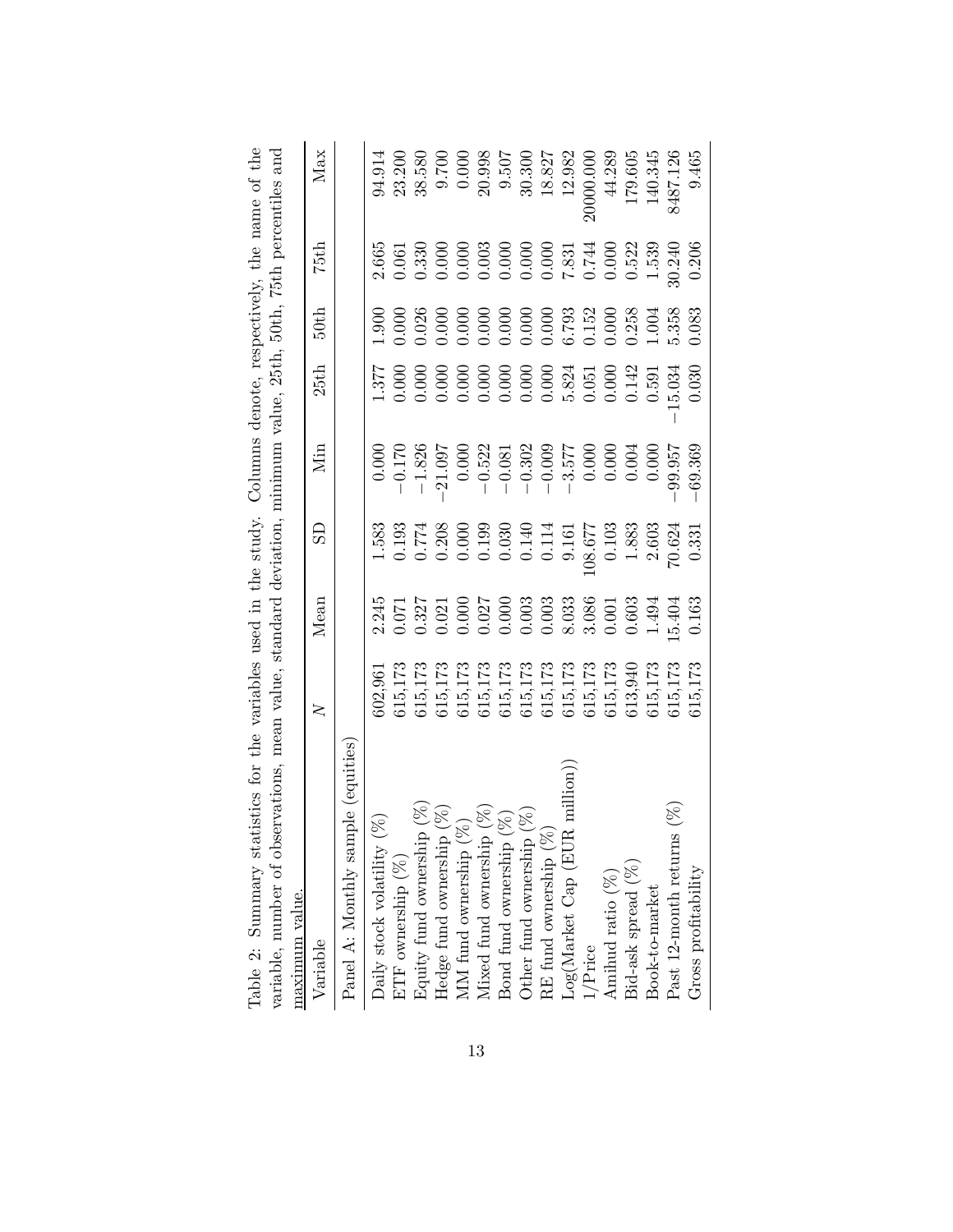|                                                                                                                                                                                                                   |                                                                                                                                                                                                                                                                                             | Table 2: Continued                                                                                                                                                                                                                                                                                  |    |     |                                                                                                                                                                                                                                                             |                                                                                                                                                                                                                                                                                                     |                                                                                                                                                                                                                                                                                                     |                                                                                                                                                                                                                                                                      |
|-------------------------------------------------------------------------------------------------------------------------------------------------------------------------------------------------------------------|---------------------------------------------------------------------------------------------------------------------------------------------------------------------------------------------------------------------------------------------------------------------------------------------|-----------------------------------------------------------------------------------------------------------------------------------------------------------------------------------------------------------------------------------------------------------------------------------------------------|----|-----|-------------------------------------------------------------------------------------------------------------------------------------------------------------------------------------------------------------------------------------------------------------|-----------------------------------------------------------------------------------------------------------------------------------------------------------------------------------------------------------------------------------------------------------------------------------------------------|-----------------------------------------------------------------------------------------------------------------------------------------------------------------------------------------------------------------------------------------------------------------------------------------------------|----------------------------------------------------------------------------------------------------------------------------------------------------------------------------------------------------------------------------------------------------------------------|
| Variable                                                                                                                                                                                                          | $\geq$                                                                                                                                                                                                                                                                                      | Mean                                                                                                                                                                                                                                                                                                | සි | Щ'n | 25th                                                                                                                                                                                                                                                        | 50th                                                                                                                                                                                                                                                                                                | 75th                                                                                                                                                                                                                                                                                                | Max                                                                                                                                                                                                                                                                  |
| Panel B: Monthly sample (corporate debt)                                                                                                                                                                          |                                                                                                                                                                                                                                                                                             |                                                                                                                                                                                                                                                                                                     |    |     |                                                                                                                                                                                                                                                             |                                                                                                                                                                                                                                                                                                     |                                                                                                                                                                                                                                                                                                     |                                                                                                                                                                                                                                                                      |
| Daily debt volatility $(\%$                                                                                                                                                                                       | 548,609                                                                                                                                                                                                                                                                                     |                                                                                                                                                                                                                                                                                                     |    |     |                                                                                                                                                                                                                                                             |                                                                                                                                                                                                                                                                                                     |                                                                                                                                                                                                                                                                                                     | 99.410                                                                                                                                                                                                                                                               |
| ETF ownership $(\%)$                                                                                                                                                                                              |                                                                                                                                                                                                                                                                                             |                                                                                                                                                                                                                                                                                                     |    |     |                                                                                                                                                                                                                                                             |                                                                                                                                                                                                                                                                                                     |                                                                                                                                                                                                                                                                                                     |                                                                                                                                                                                                                                                                      |
| Equity fund ownership $(\%)$<br>Hedge fund ownership $(\%)$<br>MM fund ownership $(\%)$<br>Mixed fund ownership $(\%)$<br>Bond fund ownership $(\%)$<br>Bond fund ownership $(\%)$<br>Other fund ownership $(\%)$ | 548,609<br>548,609<br>548,609                                                                                                                                                                                                                                                               | $\begin{array}{l} 0.278 \\ 0.011 \\ 0.001 \\ 0.000 \\ 0.000 \\ 0.000 \\ 0.000 \\ 0.000 \\ 0.000 \\ 0.000 \\ 0.000 \\ 0.000 \\ 0.000 \\ 0.000 \\ 0.000 \\ 0.000 \\ 0.000 \\ 0.000 \\ 0.000 \\ 0.000 \\ 0.000 \\ 0.003 \\ 0.003 \\ 0.003 \\ 0.003 \\ 0.003 \\ 0.003 \\ 0.003 \\ 0.003 \\ 0.003 \\ 0.$ |    |     | $\begin{array}{l} 0.070 \\ 0.0000 \\ 0.0000 \\ 0.0000 \\ 0.0000 \\ 0.0000 \\ 0.0000 \\ 0.0000 \\ 0.0000 \\ 0.0000 \\ 0.0000 \\ 0.0000 \\ 0.0000 \\ 0.0000 \\ 0.0000 \\ 0.0000 \\ 0.0000 \\ 0.0000 \\ 0.0000 \\ 0.1000 \\ 0.0000 \\ 0.11.986 \\ \end{array}$ | $\begin{array}{l} 1.77 \\ 0.000 \\ 0.000 \\ 0.000 \\ 0.000 \\ 0.000 \\ 0.000 \\ 0.000 \\ 0.000 \\ 0.000 \\ 0.000 \\ 0.000 \\ 0.000 \\ 0.000 \\ 0.000 \\ 0.000 \\ 0.000 \\ 0.000 \\ 0.000 \\ 0.000 \\ 0.000 \\ 0.000 \\ 0.000 \\ 0.000 \\ 0.000 \\ 0.000 \\ 0.000 \\ 0.000 \\ 0.000 \\ 0.000 \\ 0.0$ | $\begin{array}{l} 350 \\ 0.107 \\ 0.000 \\ 0.000 \\ 0.000 \\ 0.000 \\ 0.000 \\ 0.000 \\ 0.000 \\ 0.000 \\ 0.000 \\ 0.000 \\ 0.000 \\ 0.000 \\ 0.000 \\ 0.000 \\ 0.000 \\ 0.000 \\ 0.000 \\ 0.000 \\ 0.000 \\ 0.000 \\ 0.000 \\ 0.000 \\ 0.000 \\ 0.000 \\ 0.000 \\ 0.000 \\ 0.000 \\ 0.000 \\ 0.00$ | $\begin{array}{l} 14.649\\ 5.761\\ 5.981\\ 19.599\\ 21.383\\ 21.383\\ 22.000\\ 0.000\\ 0.000\\ 0.000\\ 0.000\\ 0.000\\ 0.000\\ 0.000\\ 0.000\\ 0.000\\ 0.000\\ 0.000\\ 0.000\\ 0.000\\ 0.000\\ 0.000\\ 0.000\\ 0.000\\ 0.000\\ 0.000\\ 0.000\\ 0.000\\ 0.000\\ 0.00$ |
|                                                                                                                                                                                                                   |                                                                                                                                                                                                                                                                                             |                                                                                                                                                                                                                                                                                                     |    |     |                                                                                                                                                                                                                                                             |                                                                                                                                                                                                                                                                                                     |                                                                                                                                                                                                                                                                                                     |                                                                                                                                                                                                                                                                      |
|                                                                                                                                                                                                                   |                                                                                                                                                                                                                                                                                             |                                                                                                                                                                                                                                                                                                     |    |     |                                                                                                                                                                                                                                                             |                                                                                                                                                                                                                                                                                                     |                                                                                                                                                                                                                                                                                                     |                                                                                                                                                                                                                                                                      |
|                                                                                                                                                                                                                   |                                                                                                                                                                                                                                                                                             |                                                                                                                                                                                                                                                                                                     |    |     |                                                                                                                                                                                                                                                             |                                                                                                                                                                                                                                                                                                     |                                                                                                                                                                                                                                                                                                     |                                                                                                                                                                                                                                                                      |
|                                                                                                                                                                                                                   |                                                                                                                                                                                                                                                                                             |                                                                                                                                                                                                                                                                                                     |    |     |                                                                                                                                                                                                                                                             |                                                                                                                                                                                                                                                                                                     |                                                                                                                                                                                                                                                                                                     |                                                                                                                                                                                                                                                                      |
|                                                                                                                                                                                                                   |                                                                                                                                                                                                                                                                                             |                                                                                                                                                                                                                                                                                                     |    |     |                                                                                                                                                                                                                                                             |                                                                                                                                                                                                                                                                                                     |                                                                                                                                                                                                                                                                                                     |                                                                                                                                                                                                                                                                      |
| RE fund ownership $(\%)$                                                                                                                                                                                          |                                                                                                                                                                                                                                                                                             |                                                                                                                                                                                                                                                                                                     |    |     |                                                                                                                                                                                                                                                             |                                                                                                                                                                                                                                                                                                     |                                                                                                                                                                                                                                                                                                     |                                                                                                                                                                                                                                                                      |
| Credit rating                                                                                                                                                                                                     | $\begin{array}{l} 548,609 \\ 548,609 \\ 548,609 \\ 548,609 \\ 548,609 \\ 548,609 \\ 548,609 \\ 548,609 \\ 548,609 \\ 548,609 \\ 548,609 \\ 548,609 \\ 548,609 \\ 548,609 \\ 548,609 \\ 548,609 \\ 547,638 \\ 548,609 \\ 547,638 \\ 549,413 \\ 303,413 \\ 303,413 \\ 303,413 \\ \end{array}$ |                                                                                                                                                                                                                                                                                                     |    |     |                                                                                                                                                                                                                                                             |                                                                                                                                                                                                                                                                                                     |                                                                                                                                                                                                                                                                                                     |                                                                                                                                                                                                                                                                      |
| Time to maturity                                                                                                                                                                                                  |                                                                                                                                                                                                                                                                                             |                                                                                                                                                                                                                                                                                                     |    |     |                                                                                                                                                                                                                                                             |                                                                                                                                                                                                                                                                                                     |                                                                                                                                                                                                                                                                                                     |                                                                                                                                                                                                                                                                      |
| Age                                                                                                                                                                                                               |                                                                                                                                                                                                                                                                                             |                                                                                                                                                                                                                                                                                                     |    |     |                                                                                                                                                                                                                                                             |                                                                                                                                                                                                                                                                                                     |                                                                                                                                                                                                                                                                                                     |                                                                                                                                                                                                                                                                      |
| (EUR million)<br>ēΰ<br>Log(Amount outstandin                                                                                                                                                                      |                                                                                                                                                                                                                                                                                             |                                                                                                                                                                                                                                                                                                     |    |     |                                                                                                                                                                                                                                                             |                                                                                                                                                                                                                                                                                                     |                                                                                                                                                                                                                                                                                                     |                                                                                                                                                                                                                                                                      |
| Bond zero                                                                                                                                                                                                         |                                                                                                                                                                                                                                                                                             |                                                                                                                                                                                                                                                                                                     |    |     |                                                                                                                                                                                                                                                             |                                                                                                                                                                                                                                                                                                     |                                                                                                                                                                                                                                                                                                     |                                                                                                                                                                                                                                                                      |
| Log(Trades)                                                                                                                                                                                                       |                                                                                                                                                                                                                                                                                             |                                                                                                                                                                                                                                                                                                     |    |     |                                                                                                                                                                                                                                                             |                                                                                                                                                                                                                                                                                                     |                                                                                                                                                                                                                                                                                                     |                                                                                                                                                                                                                                                                      |
| Amihud ratio $(\%)$                                                                                                                                                                                               |                                                                                                                                                                                                                                                                                             |                                                                                                                                                                                                                                                                                                     |    |     |                                                                                                                                                                                                                                                             |                                                                                                                                                                                                                                                                                                     |                                                                                                                                                                                                                                                                                                     |                                                                                                                                                                                                                                                                      |
| Bid-ask spread (%)                                                                                                                                                                                                |                                                                                                                                                                                                                                                                                             |                                                                                                                                                                                                                                                                                                     |    |     |                                                                                                                                                                                                                                                             |                                                                                                                                                                                                                                                                                                     |                                                                                                                                                                                                                                                                                                     | 198.020<br>132.124<br>15.425                                                                                                                                                                                                                                         |
| Turnover                                                                                                                                                                                                          |                                                                                                                                                                                                                                                                                             |                                                                                                                                                                                                                                                                                                     |    |     |                                                                                                                                                                                                                                                             |                                                                                                                                                                                                                                                                                                     |                                                                                                                                                                                                                                                                                                     |                                                                                                                                                                                                                                                                      |
| Log(Average trade size)                                                                                                                                                                                           |                                                                                                                                                                                                                                                                                             |                                                                                                                                                                                                                                                                                                     |    |     |                                                                                                                                                                                                                                                             |                                                                                                                                                                                                                                                                                                     |                                                                                                                                                                                                                                                                                                     |                                                                                                                                                                                                                                                                      |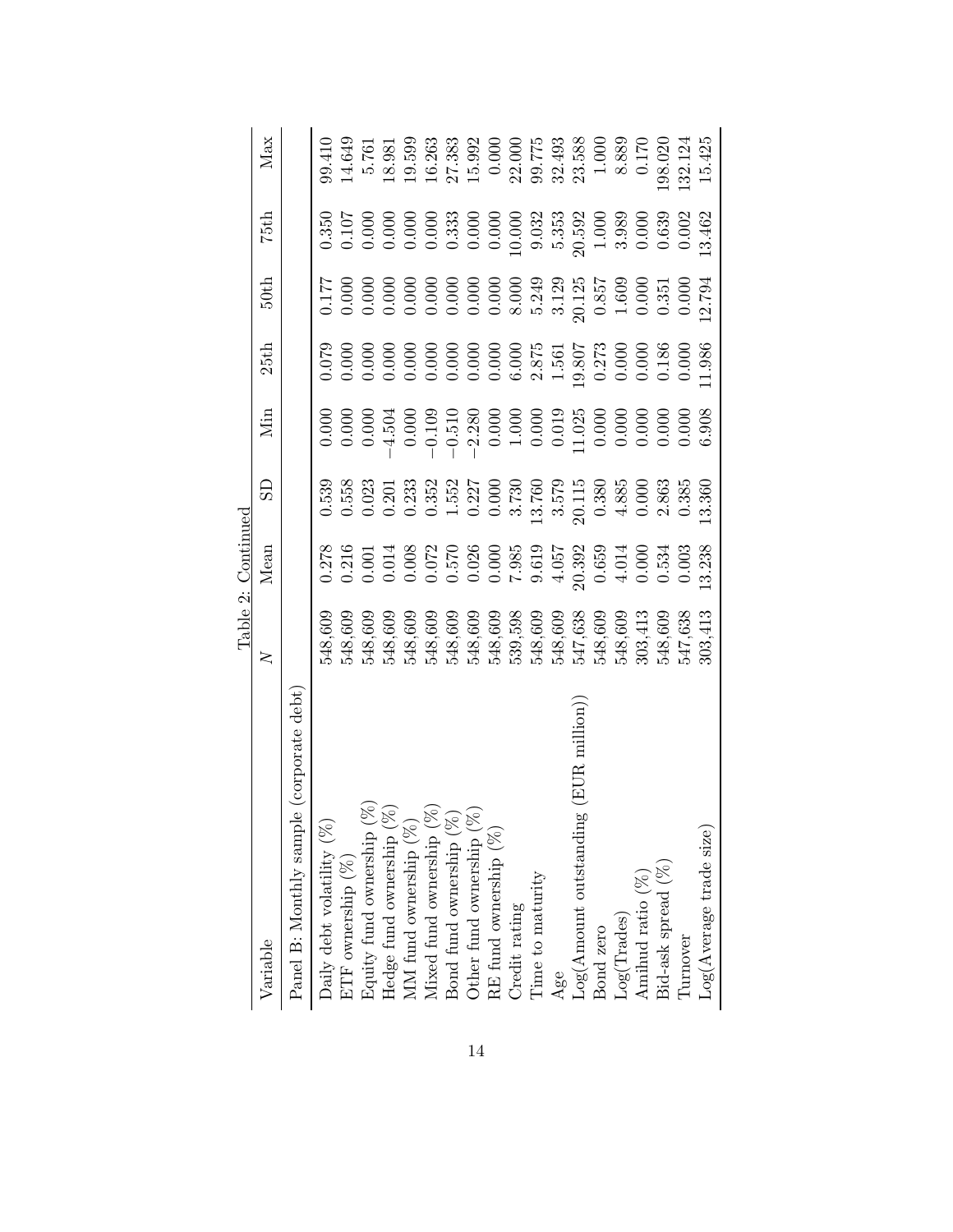|                                                    |            | Table 2: Continued |                                                                  |           |                                                     |                                                                                                               |                                                                  |          |
|----------------------------------------------------|------------|--------------------|------------------------------------------------------------------|-----------|-----------------------------------------------------|---------------------------------------------------------------------------------------------------------------|------------------------------------------------------------------|----------|
| Variable                                           | 2          | Mean               | £                                                                | Min       | 25th                                                | 50th                                                                                                          | 75th                                                             | Max      |
| Panel C: Daily sample (equities)                   |            |                    |                                                                  |           |                                                     |                                                                                                               |                                                                  |          |
| million<br>Security-level ETF flows (EUR r         | 12,780,975 | 0.003              | 0.109                                                            | $-42.522$ |                                                     | 0.000                                                                                                         | 0.000                                                            | 45.851   |
| <u>त्र (%)</u><br>Security-level ETF bid-ask sprea | 2,780,975  | 0.008              | $\frac{0.028}{2.713}$                                            | $-0.003$  | $0.000$<br>$0.000$                                  | $\begin{array}{c} 0.001 \\ -0.004 \\ 6.794 \\ 0.149 \\ 0.000 \\ 0.255 \\ 1.001 \\ 5.510 \\ 0.084 \end{array}$ | 0.005                                                            | 2.789    |
| $\mathrm{Ret}[t, t-1]~(\%)$                        | 12,240,572 | 0.038              |                                                                  | $-99.327$ | $-1.104$                                            |                                                                                                               | 1.098                                                            | 450.291  |
| Log(Marker Cap (EUR million))                      | 2,780,975  |                    |                                                                  | $-3.699$  |                                                     |                                                                                                               | $7.833$<br>0.724                                                 | 13.048   |
| l/Price                                            | 2,780,975  | $8.036$<br>$3.061$ | 08.908                                                           | 0.000     |                                                     |                                                                                                               |                                                                  | 5000.000 |
| Amihud ratio (%)                                   | 12,204,888 | 0.001              | $\begin{array}{c} 0.393 \\ 1.706 \\ 3.845 \\ 70.851 \end{array}$ | 0.000     | $5.823$<br>$0.050$<br>$0.050$<br>$0.140$<br>$0.589$ |                                                                                                               | $\begin{array}{c} 0.000 \\ 0.510 \\ 1.536 \\ 30.556 \end{array}$ | 781.250  |
| Bid-ask spread (%)                                 | 12,675,871 | 0.564              |                                                                  | 0.004     |                                                     |                                                                                                               |                                                                  | 197.563  |
| Book-to-market                                     | 12,665,539 | 1.499              |                                                                  | 0.000     |                                                     |                                                                                                               |                                                                  | 1872.746 |
| Past 12-month returns $(\%)$                       | 12,780,975 | 15.688             |                                                                  | $-99.957$ | 14.909                                              |                                                                                                               |                                                                  | 8643.620 |
| Gross profitability                                | 12,662,938 | 0.164              | 0.360                                                            | $-69.369$ | 0.030                                               |                                                                                                               | 0.207                                                            | 31.230   |
| Order imbalance                                    | 2,580,958  | $-0.006$           | 0.330                                                            | 158.702   | $-0.046$                                            | $-0.002$<br>0.001                                                                                             | 0.035                                                            | 209.540  |
| ETF mispricing (EUR million)                       | 12,780,975 | 0.201              | 5.448                                                            | $-0.001$  | 0.000                                               |                                                                                                               | 0.009                                                            | .246.021 |
| 口                                                  | 1,322,719  | 0.751              | 0.159                                                            | 0.116     | 0.651                                               | 0.854                                                                                                         | 0.874                                                            | 0.937    |
|                                                    |            |                    |                                                                  |           |                                                     |                                                                                                               |                                                                  |          |

15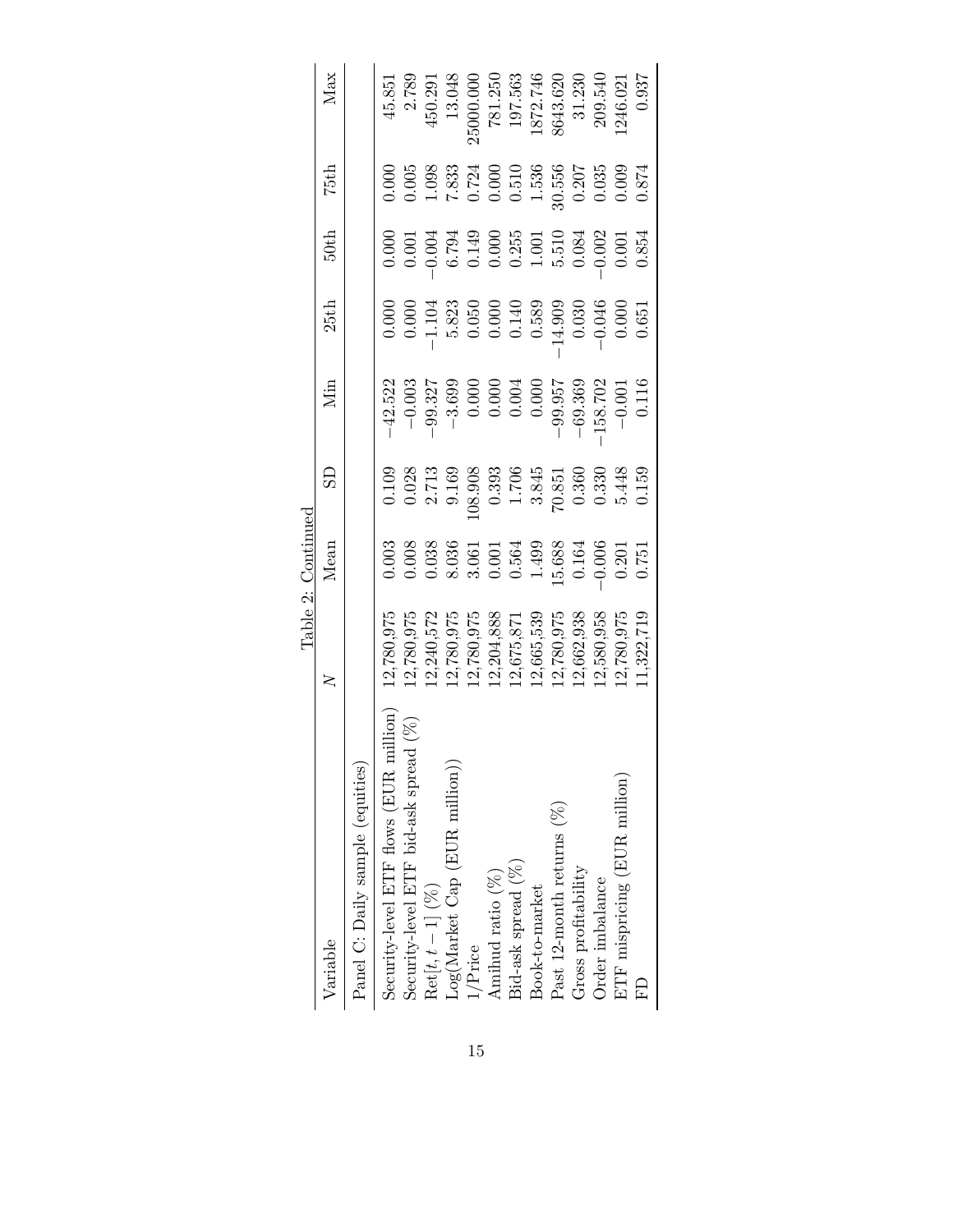|                                        |               | Table 2: Continued                                                                                                                         |                                                                                                                                                                                                                                                                                                                                               |                                                                                                                                                                                                                                                                                                     |                                                                                                                                                                                                                                                                       |                                                                                                                                                                                                                                                                       |                                                                                                           |                    |
|----------------------------------------|---------------|--------------------------------------------------------------------------------------------------------------------------------------------|-----------------------------------------------------------------------------------------------------------------------------------------------------------------------------------------------------------------------------------------------------------------------------------------------------------------------------------------------|-----------------------------------------------------------------------------------------------------------------------------------------------------------------------------------------------------------------------------------------------------------------------------------------------------|-----------------------------------------------------------------------------------------------------------------------------------------------------------------------------------------------------------------------------------------------------------------------|-----------------------------------------------------------------------------------------------------------------------------------------------------------------------------------------------------------------------------------------------------------------------|-----------------------------------------------------------------------------------------------------------|--------------------|
| Variable                               | $\geq$        | Mean                                                                                                                                       | සි                                                                                                                                                                                                                                                                                                                                            | Мin                                                                                                                                                                                                                                                                                                 | 25 <sub>th</sub>                                                                                                                                                                                                                                                      | 50th                                                                                                                                                                                                                                                                  | 75th                                                                                                      | Max                |
| Panel D: Daily sample (corporate debt) |               |                                                                                                                                            |                                                                                                                                                                                                                                                                                                                                               |                                                                                                                                                                                                                                                                                                     |                                                                                                                                                                                                                                                                       |                                                                                                                                                                                                                                                                       |                                                                                                           |                    |
| Security-level ETF flows (EUR million) | 12,137,327    |                                                                                                                                            |                                                                                                                                                                                                                                                                                                                                               | $-5.928$<br>0.000                                                                                                                                                                                                                                                                                   |                                                                                                                                                                                                                                                                       |                                                                                                                                                                                                                                                                       |                                                                                                           | 5.737              |
| Security-level ETF bid-ask spread (%)  | 2,137,327     | $\begin{array}{c} 0.001 \\ 0.001 \\ 0.004 \\ 7.971 \\ 9.628 \\ 9.959 \\ 0.631 \\ 0.003 \\ 0.000 \\ 0.004 \\ 0.000 \\ 0.004 \\ \end{array}$ | $\begin{array}{c} 0.034 \\ 0.000 \\ -0.001 \\ -0.37 \\ 1.71 \\ -0.37 \\ -0.37 \\ -0.37 \\ -0.37 \\ -0.37 \\ -0.37 \\ -0.37 \\ -0.37 \\ -0.37 \\ -0.75 \\ -0.75 \\ -0.75 \\ -0.75 \\ -0.75 \\ -0.75 \\ -0.75 \\ -0.75 \\ -0.75 \\ -0.75 \\ -0.75 \\ -0.75 \\ -0.75 \\ -0.75 \\ -0.75 \\ -0.75 \\ -0.75 \\ -0.75 \\ -0.75 \\ -0.75 \\ -0.75 \\$ |                                                                                                                                                                                                                                                                                                     | $\begin{array}{c} 0.000\\ 0.000\\ 0.000\\ 0.000\\ 0.000\\ 0.000\\ 0.000\\ 0.000\\ 0.000\\ 0.000\\ 0.000\\ 0.000\\ 0.000\\ 0.000\\ 0.000\\ 0.000\\ 0.000\\ 0.000\\ 0.000\\ 0.000\\ 0.000\\ 0.000\\ 0.000\\ 0.000\\ 0.000\\ 0.000\\ 0.000\\ 0.000\\ 0.000\\ 0.000\\ 0.$ | $\begin{array}{l} 0.000\\ 0.000\\ 0.000\\ 0.000\\ 0.000\\ 0.000\\ 0.000\\ 0.000\\ 0.000\\ 0.000\\ 0.000\\ 0.000\\ 0.000\\ 0.001\\ 0.001\\ 0.001\\ 0.001\\ 0.001\\ 0.001\\ 0.001\\ 0.001\\ 0.001\\ 0.001\\ 0.001\\ 0.001\\ 0.001\\ 0.001\\ 0.001\\ 0.000\\ 0.001\\ 0.$ | $\begin{array}{c} 0.000 \\ 0.001 \\ 0.085 \\ 0.000 \end{array}$                                           | 0.842              |
| $\mathrm{Ret}[t, t-1]$ (%)             | [2, 913, 942] |                                                                                                                                            |                                                                                                                                                                                                                                                                                                                                               |                                                                                                                                                                                                                                                                                                     |                                                                                                                                                                                                                                                                       |                                                                                                                                                                                                                                                                       |                                                                                                           | 934.592            |
| Credit rating                          | 12,549,641    |                                                                                                                                            |                                                                                                                                                                                                                                                                                                                                               | $\begin{array}{r} 99.507 \\ 1.000 \\ 0.000 \\ 0.000 \\ 1.025 \\ 1.025 \\ 0.000 \\ 0.000 \\ 0.000 \\ 0.000 \\ 0.000 \\ 0.000 \\ 0.000 \\ 0.000 \\ 0.000 \\ 0.000 \\ 0.000 \\ 0.000 \\ 0.000 \\ 0.000 \\ 0.000 \\ 0.000 \\ 0.000 \\ 0.000 \\ 0.000 \\ 0.000 \\ 0.000 \\ 0.000 \\ 0.000 \\ 0.000 \\ 0$ |                                                                                                                                                                                                                                                                       |                                                                                                                                                                                                                                                                       |                                                                                                           | 22.000             |
| Time to maturity                       | 12,913,942    |                                                                                                                                            |                                                                                                                                                                                                                                                                                                                                               |                                                                                                                                                                                                                                                                                                     |                                                                                                                                                                                                                                                                       |                                                                                                                                                                                                                                                                       |                                                                                                           | 100.005            |
| Age                                    | 12,913,942    |                                                                                                                                            |                                                                                                                                                                                                                                                                                                                                               |                                                                                                                                                                                                                                                                                                     |                                                                                                                                                                                                                                                                       |                                                                                                                                                                                                                                                                       |                                                                                                           | 32.554             |
| Log(Amount outstanding (EUR million)   | 12,891,097    |                                                                                                                                            |                                                                                                                                                                                                                                                                                                                                               |                                                                                                                                                                                                                                                                                                     |                                                                                                                                                                                                                                                                       |                                                                                                                                                                                                                                                                       | $\begin{array}{l} 9.079\\ 5.270\\ 20.592\\ 1.000\\ 1.000\\ 0.000\\ 0.649\\ 0.002\\ 1.3,495\\ \end{array}$ | 23.588             |
| Bond zero                              | 12,913,942    |                                                                                                                                            |                                                                                                                                                                                                                                                                                                                                               |                                                                                                                                                                                                                                                                                                     |                                                                                                                                                                                                                                                                       |                                                                                                                                                                                                                                                                       |                                                                                                           |                    |
| Log(Trades)                            | 12,913,942    |                                                                                                                                            |                                                                                                                                                                                                                                                                                                                                               |                                                                                                                                                                                                                                                                                                     |                                                                                                                                                                                                                                                                       |                                                                                                                                                                                                                                                                       |                                                                                                           | $1.000$<br>$9.325$ |
| Amihud ratio (%)                       | 5,977,483     |                                                                                                                                            |                                                                                                                                                                                                                                                                                                                                               |                                                                                                                                                                                                                                                                                                     |                                                                                                                                                                                                                                                                       |                                                                                                                                                                                                                                                                       |                                                                                                           | 10.988             |
| Bid-ask spread (%)                     | 12,913,942    |                                                                                                                                            |                                                                                                                                                                                                                                                                                                                                               |                                                                                                                                                                                                                                                                                                     |                                                                                                                                                                                                                                                                       |                                                                                                                                                                                                                                                                       |                                                                                                           | 198.020            |
| Turnover                               | 12,891,097    |                                                                                                                                            |                                                                                                                                                                                                                                                                                                                                               |                                                                                                                                                                                                                                                                                                     |                                                                                                                                                                                                                                                                       |                                                                                                                                                                                                                                                                       |                                                                                                           | 298.550<br>15.425  |
| Log(Average trade size)                | 7,090,874     | 13.266                                                                                                                                     |                                                                                                                                                                                                                                                                                                                                               |                                                                                                                                                                                                                                                                                                     |                                                                                                                                                                                                                                                                       |                                                                                                                                                                                                                                                                       |                                                                                                           |                    |
| $ETF$ mispricing (EUR million)         | 12,137,327    | $0.058\,$                                                                                                                                  |                                                                                                                                                                                                                                                                                                                                               |                                                                                                                                                                                                                                                                                                     |                                                                                                                                                                                                                                                                       |                                                                                                                                                                                                                                                                       | $0.007$                                                                                                   | 138.017            |
|                                        | 12,342,449    | $0.807$                                                                                                                                    | 0.113                                                                                                                                                                                                                                                                                                                                         |                                                                                                                                                                                                                                                                                                     | 0.765                                                                                                                                                                                                                                                                 | 0.874                                                                                                                                                                                                                                                                 | 0.874                                                                                                     | 0.937              |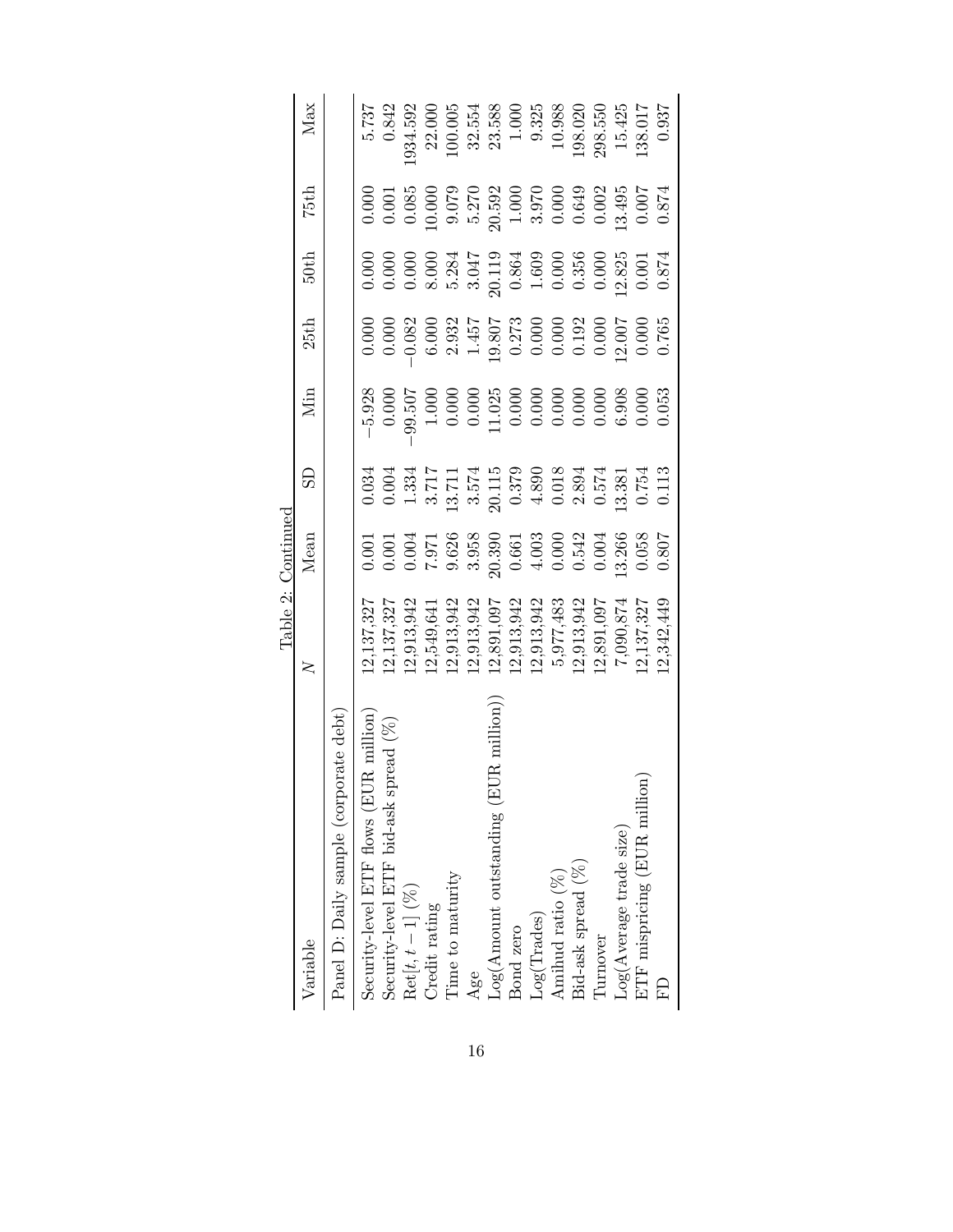## <span id="page-17-0"></span>4. Empirical analysis

#### 4.1. ETFs and illiquidity contagion

We begin our analysis by investigating the potential of ETFs to transmit liquidity shocks to the underlying securities. We test our hypothesis that the magnitude of illiquidity spillover will be stronger from ETFs to the underlying equities than to the underlying debt securities using the theoretical framework of [Cespa and Foucault](#page-35-1) [\(2014\)](#page-35-1). The authors argue that the magnitude of illiquidity spillover is determined by the strength of the information link, the presence of arbitrage capital and the dealers' risk tolerance. While the framework allows for the possibility that the underlying securities could also affect ETFs, we focus on one side of the relationship because ETFs attract high-frequency trading and thus can incorporate information faster than the underlying securities, especially when the latter are hard-to-trade [\(Aramonte and Avalos, 2020\)](#page-34-8). This can result in ETFs affecting the underlying securities rather than the other way around [\(Bhattacharya](#page-34-6) [and O'Hara, 2018\)](#page-34-6).

Our measure of liquidity is the bid-ask spread. We define the security-level ETF bid-ask spread as follows:

$$
ETF bid - ask\ spread_{i,t} = \sum_{j=1}^{J} w_{i,j,t} bid - ask\ spread_{j,t}
$$
\n<sup>(1)</sup>

where J is the set of ETFs that hold the security i,  $w_{i,j,t}$  is the weight of security i in the portfolio of ETF j in day t, and  $bid - ask\ spread_{j,t}$  is the bid-ask spread of ETF j in day t. The weights do not sum to 1 for each security but they represent the "information proportionality" of each ETF. As an example, a hypothetical ETF that invests 99% of its assets on a specific security should have a price that closely mirrors that of the security, and investors would assign a large weight on its informativeness. As a result, the ETF's bid-ask spread is weighted accordingly to capture the impact of a decrease of its liquidity on the underlying security's liquidity due to the breakdown of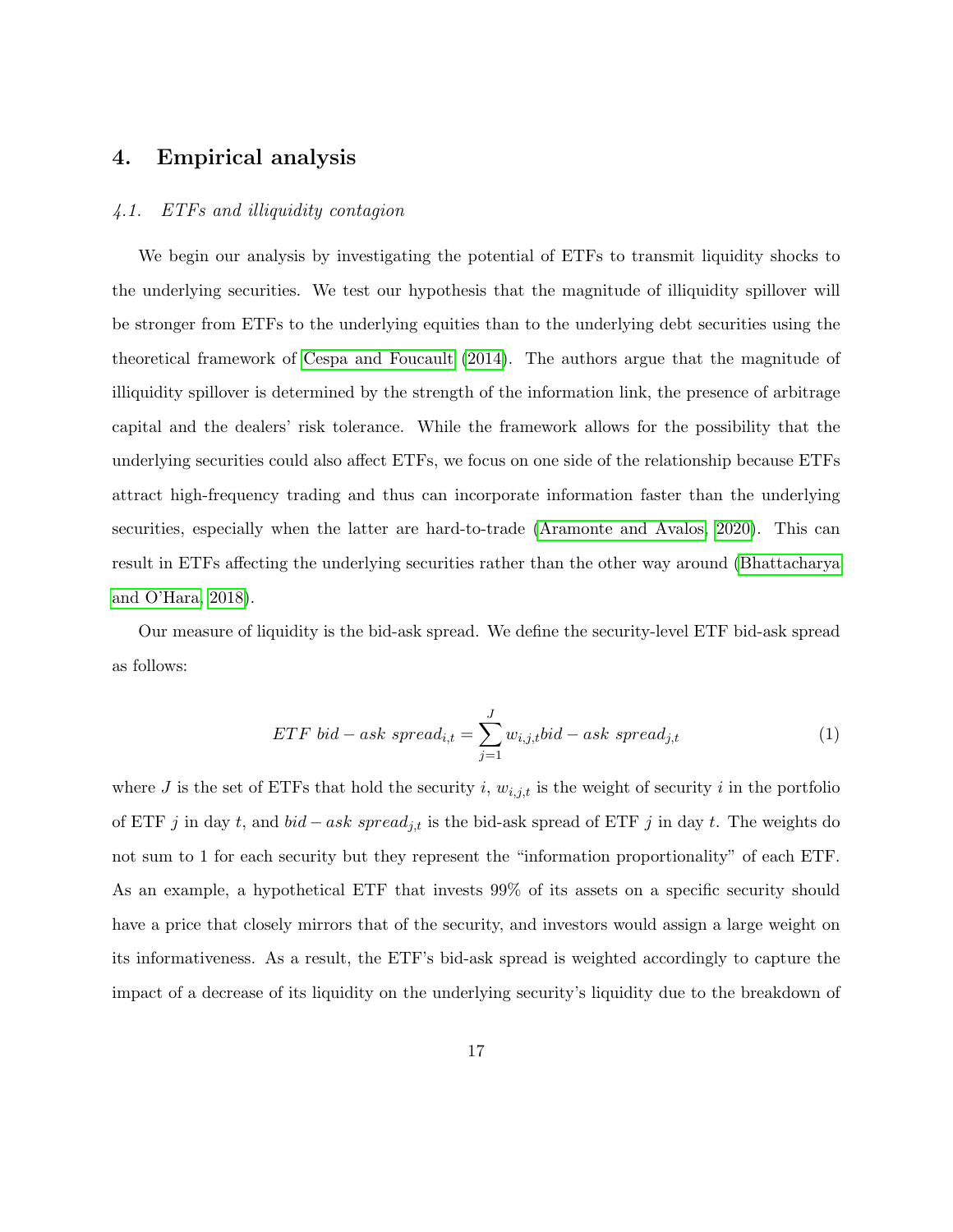the information link, depending on how informative the ETF's price is.

We proxy the degree of arbitrage activity by constructing the security-level ETF mispricing variable following [Ben-David et al.](#page-34-5) [\(2018\)](#page-34-5).

$$
ETF\ mispricing_{i,t} = \frac{\sum_{j=1}^{J} w_{i,j,t} AUM_{j,t} \mid Mispricing_{j,t} \mid}{MktCap_{i,t}}
$$
\n
$$
(2)
$$

where J is the set of ETFs that hold the security i,  $w_{i,j,t}$  is the weight of security i in the portfolio of ETF j in day t,  $AUM_{j,t}$  are the total assets of ETF j in day t, and  $MktCap_{i,t}$  is the market capitalisation of security i in day t. |  $M is pricing_{j,t}$  | denotes the difference between the ETF j's share price and NAV divided by its share price in day  $t$ . Larger mispricing indicates the absence of arbitrageurs in the market that exploit the price differences. We create a dummy variable that takes the value of 1 for values of ETF mispricing higher than the 90th percentile and interact it with the ETF bid-ask spread in order to estimate the effect of high mispricing (absence of arbitrageurs) on illiquidity contagion.

In addition, we measure dealers' risk tolerance by using the VIX index for equities and the MOVE index for debt securities as a proxy of market stress. As [Cespa and Foucault](#page-35-1) [\(2014\)](#page-35-1) argue, higher market stress implies a lower risk tolerance of dealers, which strengthens illiquidity contagion. Similarly to mispricing, we create dummy variables that take the value of 1 for values of the corresponding variables higher than the 90th percentile and interact them with the ETF bid-ask spread.

In our regressions we include security and day fixed effects, and standard errors are clustered at the country and day levels. Furthermore, we include a number of lagged control variables. For equities we include, following [Ben-David et al.](#page-34-5) [\(2018\)](#page-34-5), market capitalisation, the inverse of the stock price as a measure of size, the [Amihud](#page-34-9) [\(2002\)](#page-34-9) measure and the bid-ask-spread to account for persistence in illiquidity. In addition, we include a number of control variables that are standard predictors of returns, including the book-to-market ratio, the cumulative past 12-month returns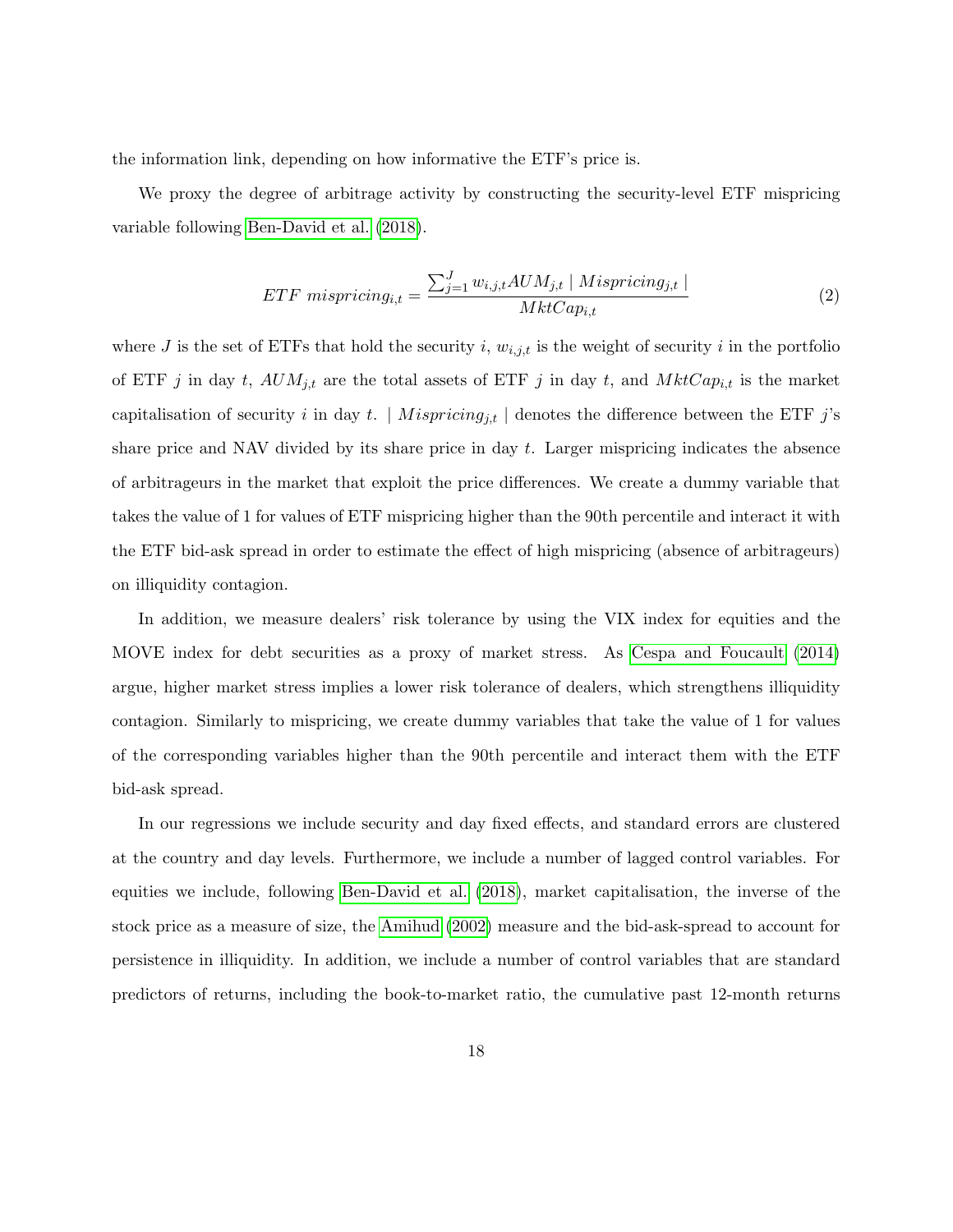and gross profitability. Finally, we include order imbalance which is calculated as the euro value of buy minus sell trades divided by market capitalisation. For debt securities we include as control variables the credit rating, time to maturity, the percentage of days in a month that the security didn't trade (Bond zero), the bid-ask spread and the security's turnover defined as the average daily volume over a month as a percentage of its amount outstanding. We omit the amount outstanding because it remains constant for each security and is collinear with the security fixed effects.<sup>[3](#page-19-0)</sup>

The results for equities and debt securities are presented in Tables [3](#page-22-0) and [4](#page-23-0) respectively. We use lagged ETF bid-ask spread in order to avoid simultaneity bias as both assets could influence each other. In column (1) we present results without including the stress index (VIX or MOVE) or mispricing interactions, in column (2) we include the stress index interaction, in column (3) we include the mispricing interaction while in column (4) we include all interactions.

Looking at the full model specification for equities in column (4) of Table [3,](#page-22-0) we document an increase of 0.8 bps of bid-ask spreads for a one-standard-deviation increase of ETF bid-ask spreads, which provides evidence for illiquidity contagion. However, this relationship is dampened during times of high market stress as indicated by the negative VIX interaction coefficient of −0.4 bps. This is in contrast to the theoretical predictions of [Cespa and Foucault](#page-35-1) [\(2014\)](#page-35-1), who argue that low dealer risk tolerance (as proxied by high values of the VIX index) exacerbates illiquidity contagion. A potential driver behind this result could be that the dealers who specialise in one asset and propagate liquidity shocks when the informativeness of the other asset evaporates coexist with dealers who trade both assets for hedging purposes.<sup>[4](#page-19-1)</sup> These dealers could then shift their capital

<span id="page-19-0"></span><sup>&</sup>lt;sup>3</sup>In unreported results we also included as control variables the Amihud measure of illiquidity, the logarithm of the number of trades per month and the average trade size over a month. However, the inclusion of these controls greatly reduces our sample size due to limited observations of these variables. We ran the regressions in the reduced sample with and without these controls and the results for our variables of interest did not change. As such, we do not include them in the final regressions in order to preserve our sample size.

<span id="page-19-1"></span><sup>&</sup>lt;sup>4</sup>In their model, [Cespa and Foucault](#page-35-1) [\(2014\)](#page-35-1) assume that dealers specialise in one asset, so they infer its price using information from the other asset (cross-asset learning). This enables illiquidity contagion when the informativeness of the other asset evaporates and excludes cross-market hedging effects when dealers diversify their risk by trading both assets.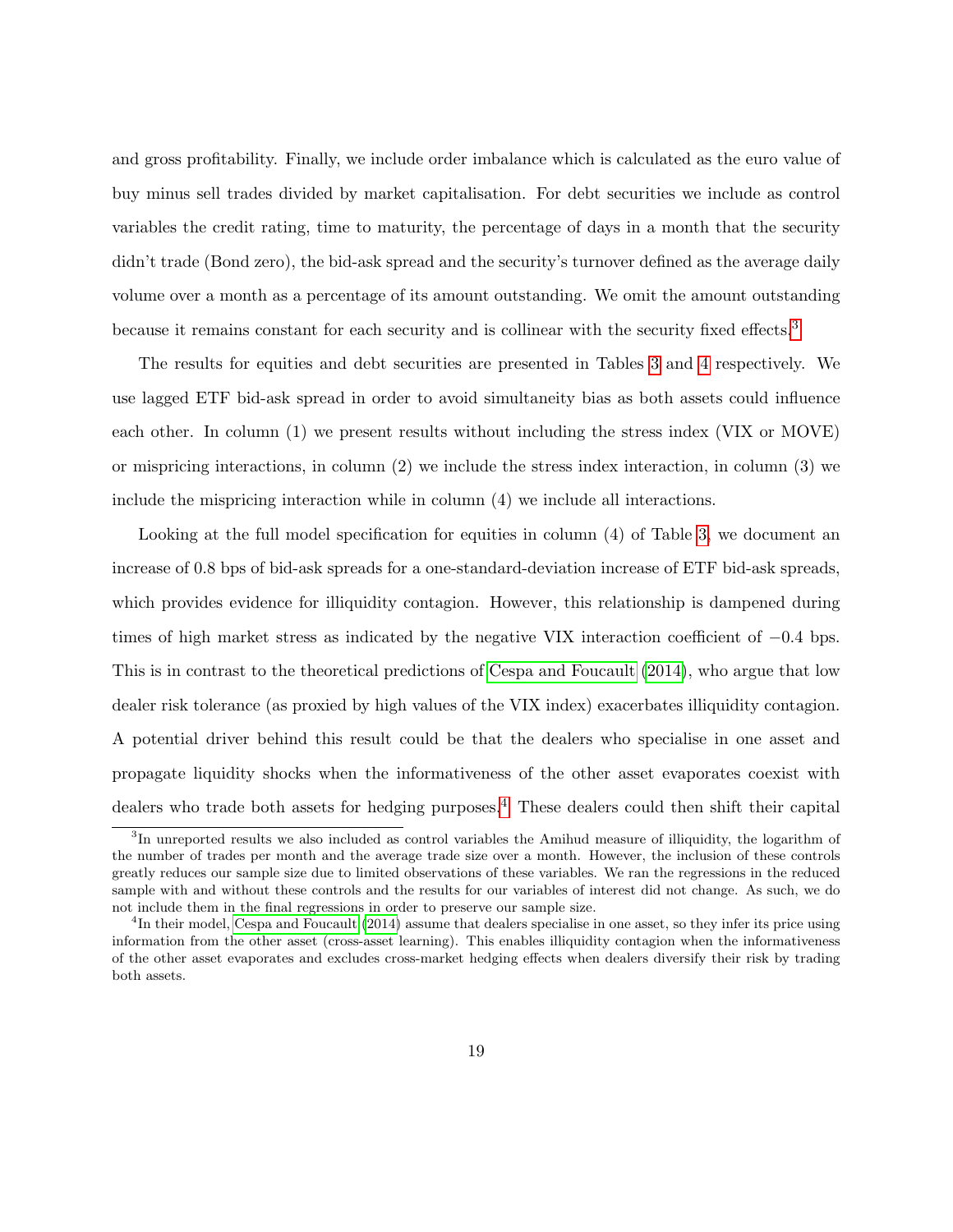to the underlying securities when ETFs become illiquid, dampening illiquidity contagion. On the other hand, the ETF mispricing interaction coefficient is positive 0.7 bps which shows that the absence of arbitrageurs exacerbates illiquidity contagion. This is in line with [Cespa and Foucault](#page-35-1) [\(2014\)](#page-35-1), since arbitrageurs dampen illiquidity contagion by providing capital to both assets.

Moving to debt securities, we do not observe a significant relationship between ETF bid-ask spreads and debt securities' bid-ask spreads.<sup>[5](#page-20-0)</sup> Furthermore, ETF mispricing is not significant, indicating that arbitrage activity does not affect illiquidity contagion between ETFs and debt securities. The MOVE interaction coefficient is similarly insignificant. Overall, the findings indicate the presence of a strong information link between ETFs and equities which increases the interconnectedness of the market and the potential for illiquidity contagion, but a weaker link between ETFs and debt securities which segments the market and reduces contagion effects.

In Appendix [B](#page-40-0) we provide results using alternative thresholds of 70th and 80th percentiles for the stress indices and ETF mispricing. While the results for debt securities remain insignificant (Tables [B3](#page-43-0) - [B4\)](#page-44-0), we observe that for equities ETF mispricing is insignificant when we use the 70th percentile (Table [B1\)](#page-41-0) and marginally significant when we use the 80th percentile (Table [B2\)](#page-42-0), and its magnitude increases as the threshold becomes higher. This result shows that illiquidity contagion between ETFs and equities is directly linked to the level of arbitrage activity: as arbitrageurs increasingly exit the market, the proportion of illiquidity contagion attributed to this phenomenon also increases. Furthermore, as can be seen from the descriptive statistics of ETF bid-ask spread for the different thresholds of ETF mispricing using the daily equities sample in Table [B5,](#page-44-1) higher ETF mispricing is associated with higher average ETF bid-ask spreads. This provides further evidence to our argument that the information link is strengthened through arbitrage and relies on the liquidity of the markets. The exit of arbitrageurs from the markets associated with liquidity evaporation in one asset results in larger illiquidity contagion effects due to them.

<span id="page-20-0"></span><sup>&</sup>lt;sup>5</sup>All our results hold if we also include government debt securities which represent only a small fraction of total debt securities that Irish ETFs invest in.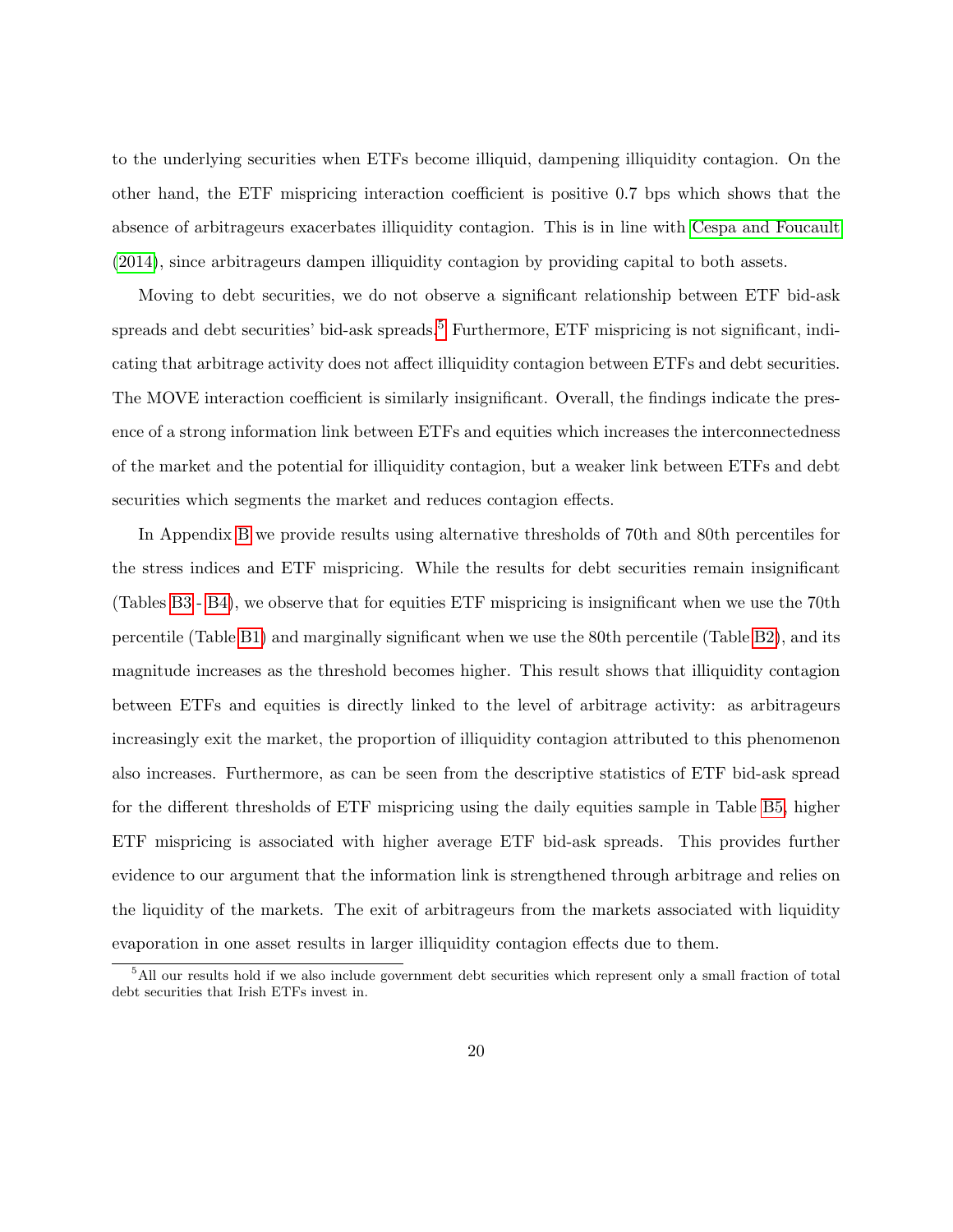Finally, looking at the VIX interaction coefficients, we observe that they become smaller in absolute magnitude as the threshold becomes higher, from  $-0.9$  bps and  $-0.6$  bps to  $-0.4$  bps for the 70th, 80th and 90th percentiles respectively. This indicates that the ability of dealers to dampen illiquidity contagion through cross-asset trading becomes increasingly impaired due to their decreasing risk tolerance and withdrawal from the market as it becomes more volatile.

### 4.2. ETF flows and returns

The previous results indicate that ETFs and equities form strong information links while ETFs and debt securities form weak ones, with implications for liquidity commonality. In this section we assess the effects of ETFs on the underlying securities' returns in order to further analyse the implications of the information channel. [Cespa and Foucault](#page-35-1) [\(2014\)](#page-35-1) predict that in a fully interconnected market demand shocks to one asset can affect the price of the other while in a fully segmented market they do not. Hence, we expect a stronger effect of ETF demand shocks on equities' returns than on debt securities' returns. As explained in section [2,](#page-8-0) the APs can transmit demand shocks to the underlying securities through the creation and redemption of ETF shares. Following [Ben-David et al.](#page-34-5) [\(2018\)](#page-34-5), we construct the security-level ETF flows variable which acts as a proxy for ETF demand shocks:

$$
ETF\ flows_{i,t} = \frac{\sum_{j=1}^{J} w_{i,j,t}Flows_{j,t}}{Volume_{i,t}} \tag{3}
$$

where J is the set of ETFs that hold the security i,  $w_{i,j,t}$  is the weight of security i in the portfolio of ETF j in day t,  $Flows_{j,t}$  is the percentage change in shares outstanding of ETF j in day t and Volume<sub>i,t</sub> is the volume of security i in day t. Flows<sub>j,t</sub> and Volume<sub>i,t</sub> are multiplied by their corresponding prices in order to obtain euro security-level ETF flows.

First, we regress stock returns in day t on the lagged flows and the same control variables as before using the entire sample. The results are presented in Table [5,](#page-27-0) with column (5) containing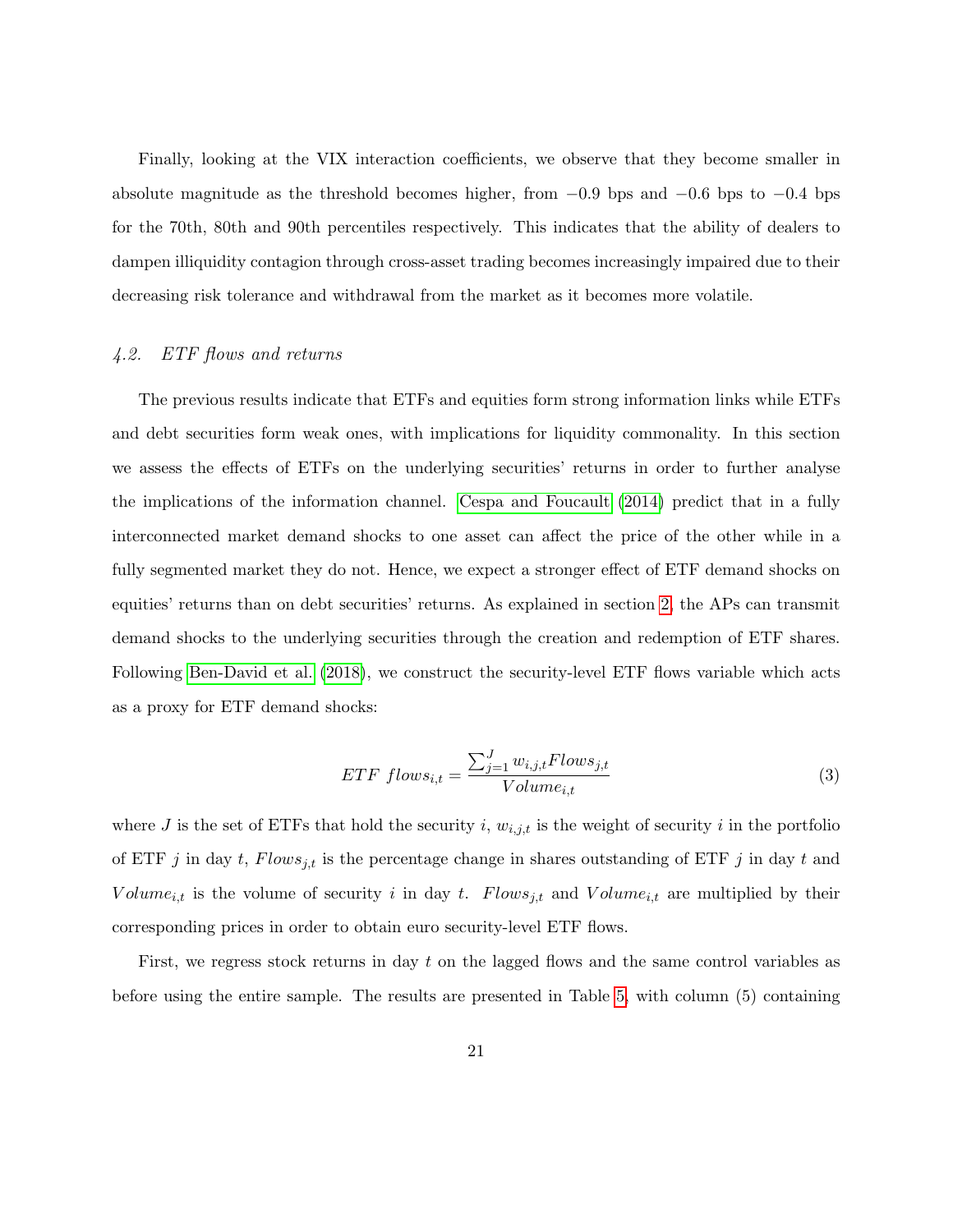<span id="page-22-0"></span>Table 3: ETF bid-ask spreads and stock bid-ask spreads. This table reports estimates from OLS regressions of daily stock bid-ask spreads on ETF bid-ask spreads and control variables. ETF bidask spreads are divided by market capitalisation and standardised. VIX and ETF mispricing are dummy variables taking the value of 1 for values higher than their corresponding 90th percentile. Standard errors are double-clustered at the country and day levels. t-statistics are presented in parentheses. \*\*\*, \*\* and \* indicate significance at the 1%, 5% and 10% levels respectively. The sample covers the period from March 2014 to December 2018.

| Dependent Variable:                                |                       | Bid-ask spread $(t)$ |                  |                       |
|----------------------------------------------------|-----------------------|----------------------|------------------|-----------------------|
|                                                    | (1)                   | (2)                  | (3)              | (4)                   |
| ETF bid-ask spread $(t-1)$ (%)                     | $0.012***$            | $0.013***$           | $0.006***$       | $0.008***$            |
|                                                    | (3.072)               | (3.383)              | (2.864)          | (3.078)               |
| ETF bid-ask spread $(\%)$ * VIX $(t-1)$            |                       | $-0.004***$          |                  | $-0.004***$           |
|                                                    |                       | $(-4.994)$           |                  | $(-4.032)$            |
| ETF bid-ask spread $(\%)$ * ETF mispricing $(t-1)$ |                       |                      | $0.007***$       | $0.007***$            |
|                                                    |                       |                      | (5.774)          | (5.720)               |
| $log(MktCap(t-1))$                                 | $-0.002***$           | $-0.002***$          | $-0.002$ ***     | $-0.002***$           |
|                                                    | $(-3.389)$            | $(-3.388)$           | $(-3.384)$       | $(-3.384)$            |
| $1/\text{Price } (t-1)$                            | 0.000                 | 0.000<br>(0.849)     | 0.000<br>(0.836) | 0.000                 |
| Amihud ratio $(t-1)$                               | (0.834)<br>$0.111***$ | $0.111***$           | $0.111***$       | (0.849)<br>$0.111***$ |
|                                                    | (2.796)               | (2.797)              | (2.797)          | (2.797)               |
| Bid-ask spread $(t-1)$                             | $0.576***$            | $0.576***$           | $0.576***$       | $0.576***$            |
|                                                    | (15.478)              | (15.477)             | (15.481)         | (15.481)              |
| Book-to-market $(t-1)$                             | $0.000***$            | $0.000***$           | $0.000***$       | $0.000***$            |
|                                                    | (10.348)              | (9.330)              | (10.348)         | (9.508)               |
| Past 12-month returns $(t-1)$                      | $0.000*$              | $0.000*$             | $0.000*$         | $0.000*$              |
|                                                    | (1.830)               | (1.807)              | (1.819)          | (1.770)               |
| Gross profitability $(t-1)$                        | $-0.000$              | $-0.000$             | $-0.000$         | $-0.000$              |
|                                                    | $(-0.418)$            | $(-0.345)$           | $(-0.385)$       | $(-0.235)$            |
| Order imbalance $(t-1)$                            | $-0.000$              | $-0.000$             | $-0.000$         | $-0.000$              |
|                                                    | $(-0.655)$            | $(-0.620)$           | $(-0.656)$       | $(-0.642)$            |
| $Ret[t-1, t-2]$                                    | 0.000                 | 0.000                | 0.000            | 0.000                 |
|                                                    | (0.352)               | (0.353)              | (0.353)          | (0.354)               |
| Intercept                                          | $0.018***$            | $0.018***$           | $0.018***$       | $0.018***$            |
|                                                    | (3.712)               | (3.712)              | (3.707)          | (3.707)               |
| Day fixed effects                                  | Yes                   | Yes                  | Yes              | Yes                   |
| Security fixed effects                             | Yes                   | Yes                  | Yes              | Yes                   |
| Observations                                       | 11,411,458            | 11,411,458           | 11,411,458       | 11,411,458            |
| $R^2$                                              | 0.566                 | 0.566                | 0.566            | 0.566                 |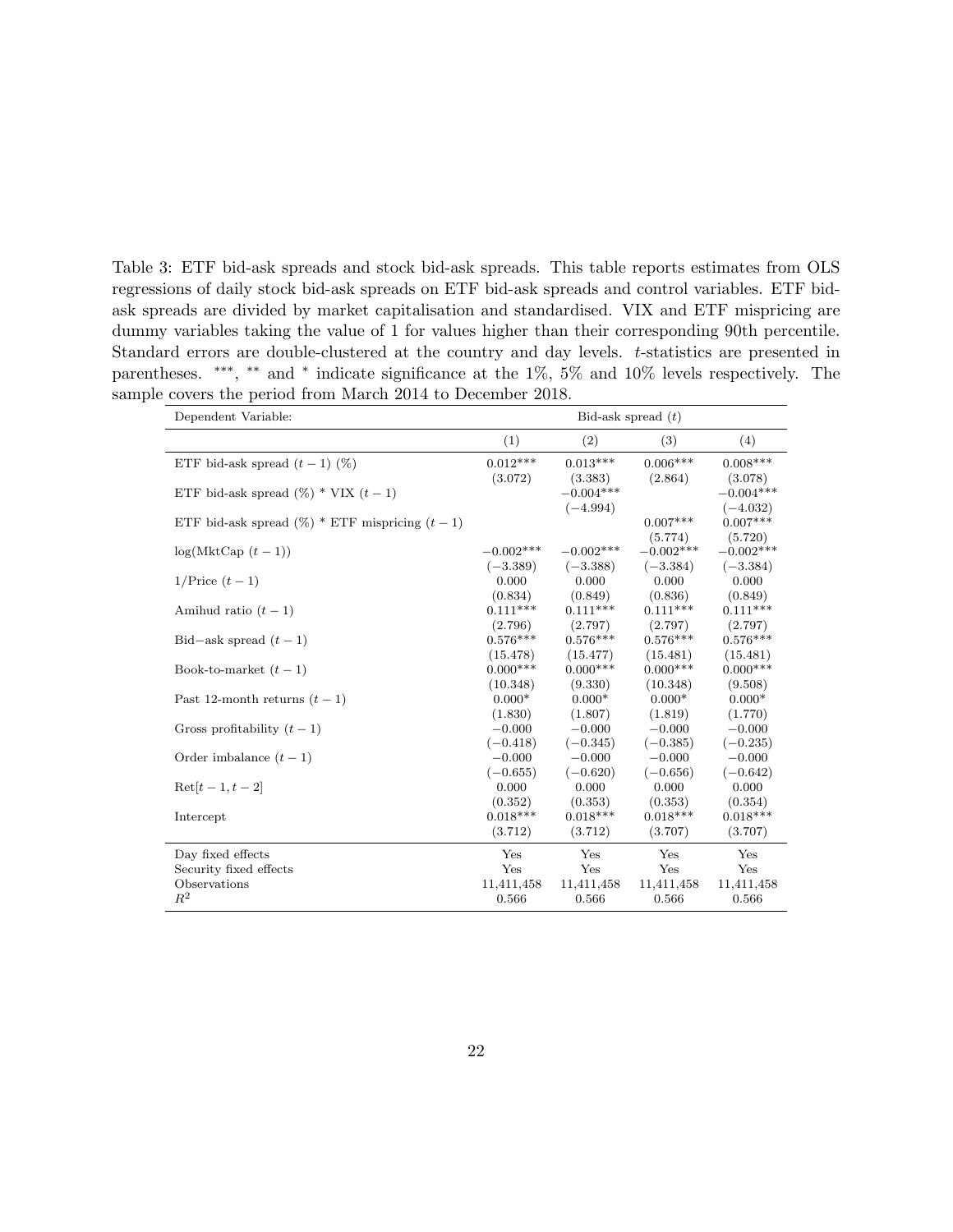<span id="page-23-0"></span>Table 4: ETF bid-ask spreads and debt securities bid-ask spreads. This table reports estimates from OLS regressions of daily debt securities bid-ask spreads on ETF bid-ask spreads and control variables. ETF bid-ask spreads are divided by market capitalisation and standardised. MOVE and ETF mispricing are dummy variables taking the value of 1 for values higher than their corresponding 90th percentile. Standard errors are double-clustered at the country and day levels.  $t$ -statistics are presented in parentheses. \*\*\*, \*\* and \* indicate significance at the 1%, 5% and 10% levels respectively. The sample covers the period from January 2016 to December 2018.

| Dependent Variable:                                |             |             | Bid-ask spread $(t)$ |             |
|----------------------------------------------------|-------------|-------------|----------------------|-------------|
|                                                    | (1)         | (2)         | (3)                  | (4)         |
| ETF bid-ask spread $(t-1)$ (%)                     | $-0.000$    | $-0.000$    | $-0.001$             | $-0.001$    |
|                                                    | $(-1.482)$  | $(-1.523)$  | $(-1.348)$           | $(-1.376)$  |
| ETF bid-ask spread $(\%)$ * MOVE $(t-1)$           |             | 0.000       |                      | 0.000       |
|                                                    |             | (0.259)     |                      | (0.254)     |
| ETF bid-ask spread $(\%)$ * ETF mispricing $(t-1)$ |             |             | 0.000                | 0.000       |
|                                                    |             |             | (1.063)              | (1.058)     |
| Credit rating $(t-1)$                              | $0.000***$  | $0.000$ *** | $0.000***$           | $0.000***$  |
|                                                    | (3.674)     | (3.674)     | (3.675)              | (3.675)     |
| Bid-ask spread $(t-1)$                             | $0.954***$  | $0.954***$  | $0.954***$           | $0.954***$  |
|                                                    | (57.249)    | (57.249)    | (57.249)             | (57.249)    |
| Time to maturity $(t-1)$                           | 0.000       | 0.000       | 0.000                | 0.000       |
|                                                    | (1.067)     | (1.067)     | (1.067)              | (1.067)     |
| Bond zero $(t-1)$                                  | $-0.000***$ | $-0.000***$ | $-0.000***$          | $-0.000***$ |
|                                                    | $(-3.044)$  | $(-3.045)$  | $(-3.045)$           | $(-3.045)$  |
| Turnover $(t-1)$                                   | $-0.000$    | $-0.000$    | $-0.000$             | $-0.000$    |
|                                                    | $(-0.664)$  | $(-0.668)$  | $(-0.562)$           | $(-0.566)$  |
| $\text{Ret}[t-1, t-2]$                             | $-0.057**$  | $-0.057**$  | $-0.057**$           | $-0.057**$  |
|                                                    | $(-2.416)$  | $(-2.416)$  | $(-2.416)$           | $(-2.416)$  |
| Intercept                                          | $-0.001$    | $-0.001$    | $-0.001$             | $-0.001$    |
|                                                    | $(-0.984)$  | $(-0.984)$  | $(-0.984)$           | $(-0.984)$  |
| Day fixed effects                                  | Yes         | Yes         | Yes                  | Yes         |
| Security fixed effects                             | Yes         | Yes         | Yes                  | Yes         |
| Observations                                       | 11,698,589  | 11,698,589  | 11,698,589           | 11,698,589  |
| $R^2$                                              | 0.961       | 0.961       | 0.961                | 0.961       |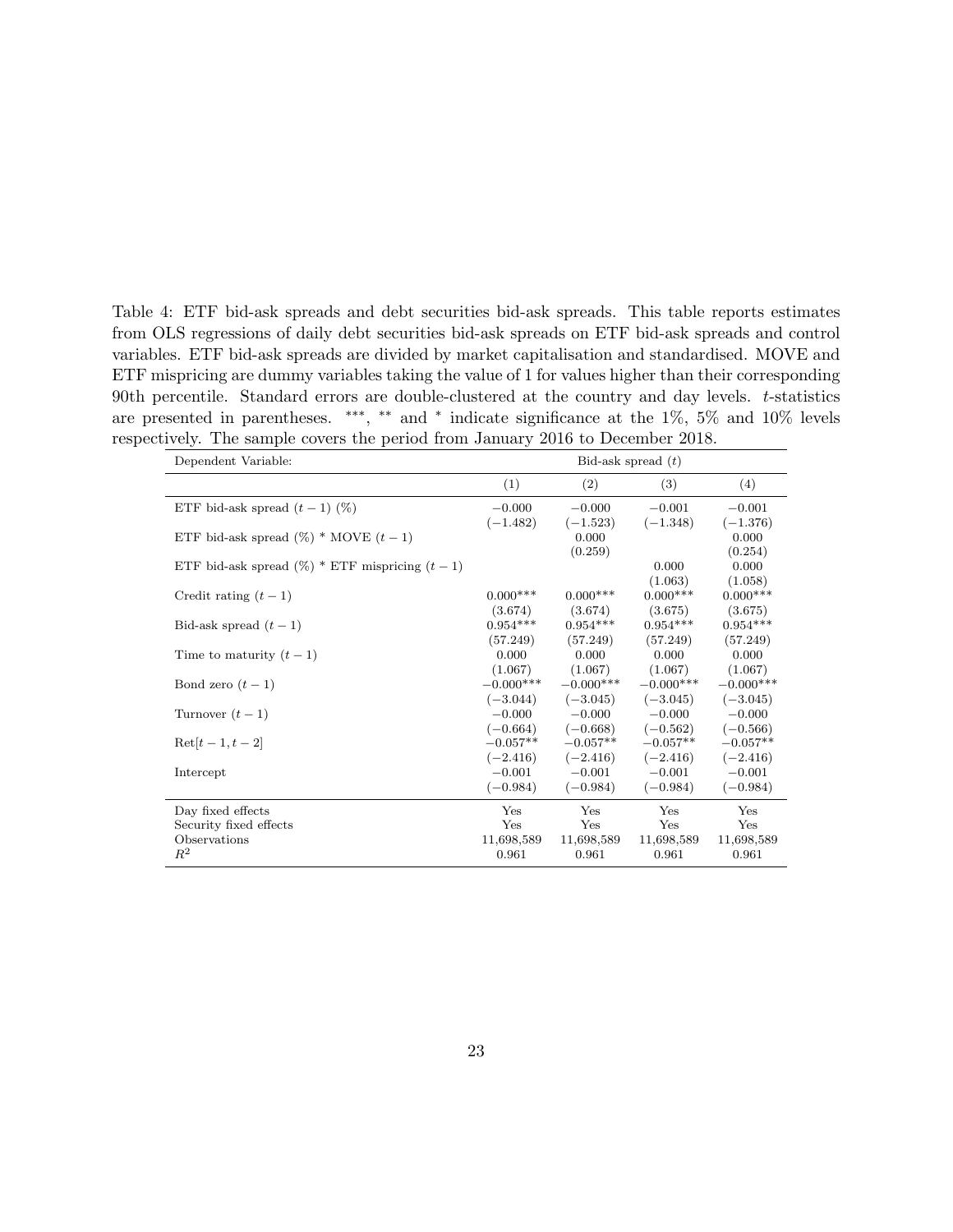the full model specification which we refer to. As can be seen, there is a statistically significant effect of lagged ETF flows on stock returns, with a one-standard-deviation change in ETF flows being associated with a 69 bps change in stock returns.

Next, we interact ETF flows with the VIX index, which proxies dealers' risk tolerance. We expect a negative relationship because during times of stress when the risk tolerance of the dealers weakens, the information link breaks down lowering the effect of ETF demand shocks. Consistent with this prediction, we find a negative interaction coefficient of −30.3 bps. In addition, we interact ETF flows with ETF mispricing, which proxies the absence of arbitrageurs, and we expect a negative coefficient as these market participants propagate price pressure due to a demand shock from one asset to the other according to [Cespa and Foucault](#page-35-1) [\(2014\)](#page-35-1). Hence, their absence would subdue the relationship between ETF flows and underlying securities' returns. Indeed, the interaction coefficient is negative  $-15.6$  $-15.6$  bps.<sup>6</sup>

Finally, we consider how the different levels of financial development of each country in our sample affect the relationship between ETF flows and underlying securities' returns. Specifically, we use data from the IMF Financial Development Index<sup>[7](#page-24-1)</sup> in order to assess whether the unique market characteristics of each country have an effect on our results. The data measure various aspects of development of financial institutions and financial markets and are reported in annual frequency, ranging from 0 (lowest development) to 1 (highest development). We have experimented with all the variables in the dataset and our results are broadly consistent. Hence, we report results for the overall country financial development, including financial markets and institutions. We create the dummy variable FD that takes the value of 1 if financial development is higher than the median value of development of all countries in our sample and 0 otherwise and interact

<span id="page-24-0"></span><sup>&</sup>lt;sup>6</sup>In order to exclude the possibility that the results are driven by indexing effects, i.e. the exclusion and inclusion of stocks in the major indices, we have repeated the analysis by removing all observations in the months when all major index rebalances occur. The results remain the same.

<span id="page-24-1"></span> $^{7}$ <https://data.imf.org/?sk=F8032E80-B36C-43B1-AC26-493C5B1CD33B>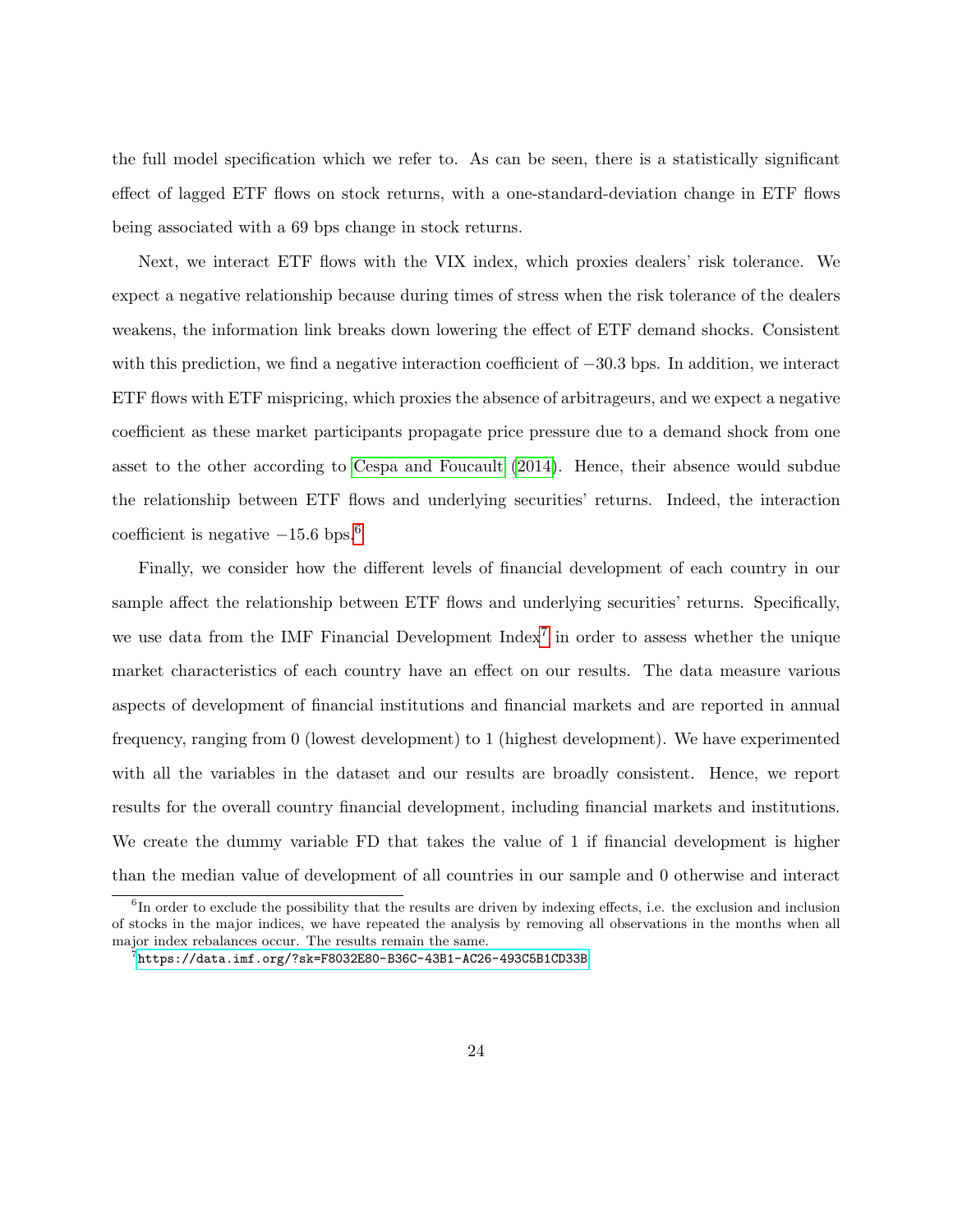it with ETF flows.<sup>[8](#page-25-0)</sup> The latest available year available for the IMF data is 2016, so we assume constant FD values as of 2016 since there is little variation across time.<sup>[9](#page-25-1)</sup> As can be seen, the interaction is negative and significant  $(-53.3 \text{ bps})$  implying that equities in countries with high financial development are less affected by ETF demand shocks. This is intuitive as such markets are more efficient so the equities' prices better reflect their fundamental values from other sources of information and do not rely on ETFs as much.

In Table [C1](#page-46-0) provided in Appendix [C](#page-45-0) we repeat the analysis for the five largest countries individually in order to assess whether the effects are consistent across different countries. Irish ETFs do not have a significant effect on US equities, which is intuitive given the size of the US stock market and the relatively small size of Irish ETFs. The only country with significant effects is France (4 bps).

Next, we repeat the analysis for corporate debt securities and present the results in Table [6,](#page-28-0) with the full model specification again in column  $(5)$ . We document a small increase in securities' returns of 0.4 bps for a one-standard-deviation increase of lagged ETF flows. The interaction of ETF flows with the MOVE index is insignificant, indicating that the relationship is not affected by a change in the dealers' risk tolerance, which is intuitive given the segmented nature of the market. Including the interaction of ETF flows and mispricing shows that the absence of arbitrageurs completely negates the effect of ETF flows on the underlying securities' returns, with a negative coefficient of −0.4 bps, which combined with the MOVE result indicates that ETF demand shock propagation in this market is driven by arbitrageurs rather than dealers. Finally, the FD interaction is insignificant, which is likely due to the fact that corporate debt securities are OTC traded and are not tied to specific geographical markets, irrespectively of their issuing country. Looking at the five largest individual countries in Table [C2](#page-47-0) in Appendix [C,](#page-45-0) we don't observe any significant effect of Irish ETF flows on them.

<span id="page-25-0"></span><sup>&</sup>lt;sup>8</sup>We have also performed the analysis by considering the mean development. The results are robust.

<span id="page-25-1"></span><sup>9</sup>Repeating the analysis for equities from 2014 to 2016 with time-varying FD values yields similar results.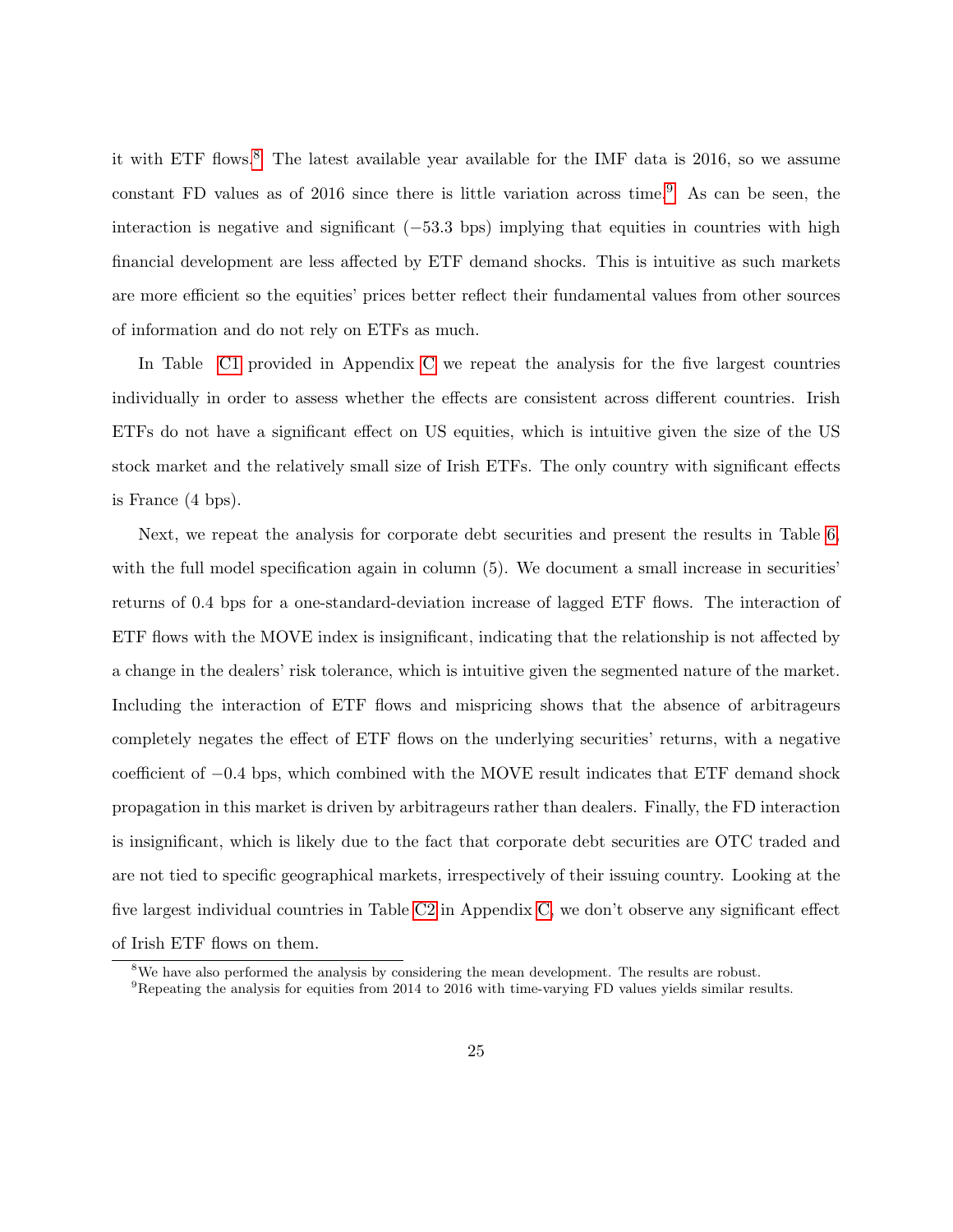Overall, the results in both the full sample and the individual countries suggest that ETF demand shocks have a much larger effect on equities' than debt securities' returns, consistent with the view that the former form stronger information links with ETFs than the latter.

### 4.3. ETF ownership and volatility

In this section we investigate whether ETF ownership affects the strength of information links and the underlying securities' volatility. The introduction of a correlated asset in the market such as ETFs can increase trading activity in both assets due to arbitrage opportunities, hence increasing their volatility [\(Ben-David et al., 2018\)](#page-34-5) and making the two markets more interconnected. On the other hand, if the new asset is more liquid and accessible, it may cause a migration of liquidity traders to the new asset which reduces activity in the illiquid asset and hence its volatility [\(Grossman, 1989\)](#page-35-5), segmenting the two markets.

We follow [Ben-David et al.](#page-34-5) [\(2018\)](#page-34-5) and define ETF ownership of security i in month t as the sum of the value of holdings by all ETFs investing in the security, divided by the security's market capitalisation at the end of the month:

$$
ETF \text{ ownership}_{i,t} = \frac{\sum_{j=1}^{J} w_{i,j,t} A U M_{j,t}}{Mkt Cap_{i,t}} \tag{4}
$$

where J is the set of ETFs that hold the security i,  $w_{i,j,t}$  is the weight of security i in the portfolio of ETF j in month t,  $AUM_{j,t}$  are the total assets of ETF j in month t, and  $MktCap_{i,t}$  is the market capitalisation of security  $i$  in month  $t$ . In other words, this variable is the fraction of the total market capitalisation of the security held by Irish ETFs.

Our dependent variable is the daily volatility of security i, calculated by estimating the standard deviation of daily security returns for each month. We include the usual control variables, as well as the percentage of the total stock market capitalisation held by each fund type except for money market funds which have no equity holdings. Finally, we include three lags of volatility to account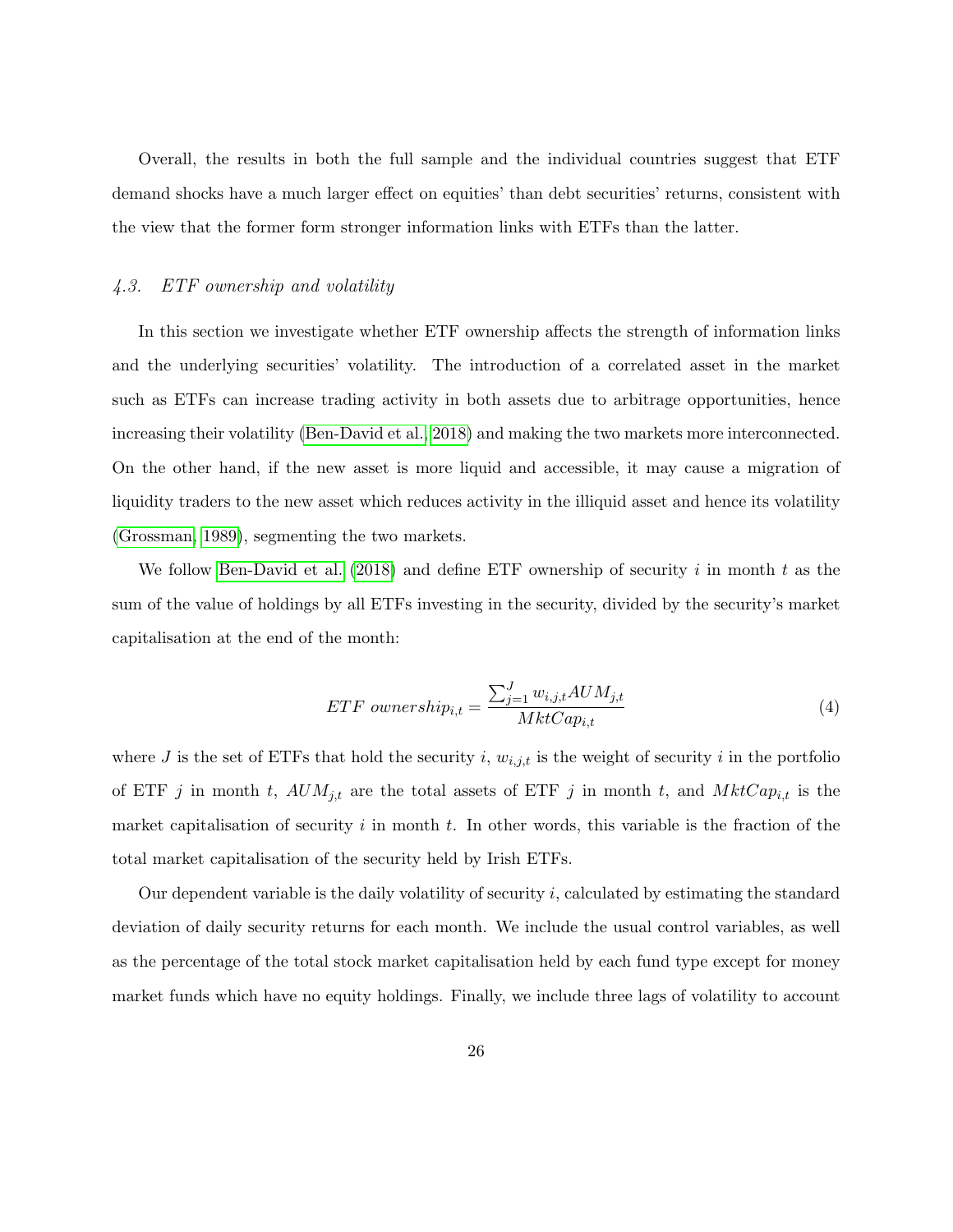<span id="page-27-0"></span>Table 5: ETF flows and stock returns. This table reports estimates from OLS regressions of daily stock returns on ETF flows and control variables. ETF flows are divided by market capitalisation and standardised. VIX and ETF mispricing are dummy variables taking the value of 1 for values higher than their corresponding 90th percentile. FD is a dummy variable taking the value of 1 for values higher than its median. Standard errors are double-clustered at the country and day levels. t-statistics are presented in parentheses. \*\*\*, \*\* and \* indicate significance at the 1%, 5% and 10% levels respectively. The sample covers the period from March 2014 to December 2018.

| Dependent Variable:                       |             |             | $\text{Ret}[t, t-1]$ |             |                            |
|-------------------------------------------|-------------|-------------|----------------------|-------------|----------------------------|
|                                           | (1)         | (2)         | (3)                  | (4)         | (5)                        |
| ETF flows $(t-1)$ (%)                     | $0.003***$  | $0.003***$  | $0.149***$           | $0.479***$  | $0.690***$                 |
|                                           | (3.393)     | (3.799)     | (12.877)             | (3.199)     | (3.853)                    |
| ETF flows $(\%)$ * VIX $(t-1)$            |             | $-0.224***$ |                      |             | $-0.303***$                |
| ETF flows $(\%)$ * ETF mispricing $(t-1)$ |             | $(-3.383)$  | $-0.147***$          |             | $(-11.393)$<br>$-0.156***$ |
|                                           |             |             | $(-12.255)$          |             | $(-10.142)$                |
| ETF flows $(\%)$ * FD $(t-1)$             |             |             |                      | $-0.477***$ | $-0.533***$                |
|                                           |             |             |                      | $(-3.186)$  | $(-3.083)$                 |
| $log(MktCap(t-1))$                        | $-0.003***$ | $-0.003***$ | $-0.003***$          | $-0.003***$ | $-0.003***$                |
|                                           | $(-18.480)$ | $(-18.451)$ | $(-18.481)$          | $(-18.481)$ | $(-18.436)$                |
| $1/\text{Price } (t-1)$                   | 0.000       | 0.000       | 0.000                | 0.000       | 0.000                      |
|                                           | (1.461)     | (1.462)     | (1.460)              | (1.460)     | (1.071)                    |
| Amihud ratio $(t-1)$                      | $0.291***$  | $0.291***$  | $0.291***$           | $0.291***$  | $0.291***$                 |
|                                           | (2.997)     | (2.996)     | (2.997)              | (2.996)     | (2.997)                    |
| Bid-ask spread $(t-1)$                    | $-0.001$    | $-0.001$    | $-0.001$             | $-0.001$    | $-0.001$                   |
|                                           | $(-0.171)$  | $(-0.169)$  | $(-0.178)$           | $(-0.169)$  | $(-0.172)$                 |
| Book-to-market $(t-1)$                    | $-0.000*$   | $-0.000*$   | $-0.000*$            | $-0.000*$   | $-0.000*$                  |
|                                           | $(-1.828)$  | $(-1.823)$  | $(-1.828)$           | $(-1.827)$  | $(-1.793)$                 |
| Past 12-month returns $(t-1)$             | $0.000**$   | $0.000**$   | $0.000**$            | $0.000**$   | $0.000**$                  |
|                                           | (2.255)     | (2.244)     | (2.255)              | (2.254)     | (2.220)                    |
| Gross profitability $(t-1)$               | 0.000       | 0.000       | 0.000                | 0.000       | 0.000                      |
|                                           | (1.163)     | (1.160)     | (1.163)              | (1.162)     | (1.163)                    |
| Order imbalance $(t-1)$                   | $0.000*$    | $0.000*$    | $0.000*$             | $0.000*$    | $0.000*$                   |
|                                           | (1.759)     | (1.758)     | (1.758)              | (1.762)     | (1.762)                    |
| $\text{Ret}[t-1, t-2]$                    | $-0.016*$   | $-0.016*$   | $-0.016*$            | $-0.016*$   | $-0.016*$                  |
|                                           | $(-1.845)$  | $(-1.845)$  | $(-1.845)$           | $(-1.846)$  | $(-1.847)$                 |
| Intercept                                 | $0.019***$  | $0.019***$  | $0.019***$           | $0.019***$  | $0.019***$                 |
|                                           | (18.730)    | (18.701)    | (18.738)             | (18.730)    | (18.710)                   |
| Day fixed effects                         | Yes         | Yes         | Yes                  | Yes         | Yes                        |
| Security fixed effects                    | Yes         | Yes         | Yes                  | Yes         | Yes                        |
| Observations                              | 11,415,066  | 11,415,066  | 11,415,066           | 11,415,066  | 11,415,066                 |
| $R^2$                                     | 0.092       | 0.092       | 0.092                | 0.092       | 0.093                      |
|                                           |             |             |                      |             |                            |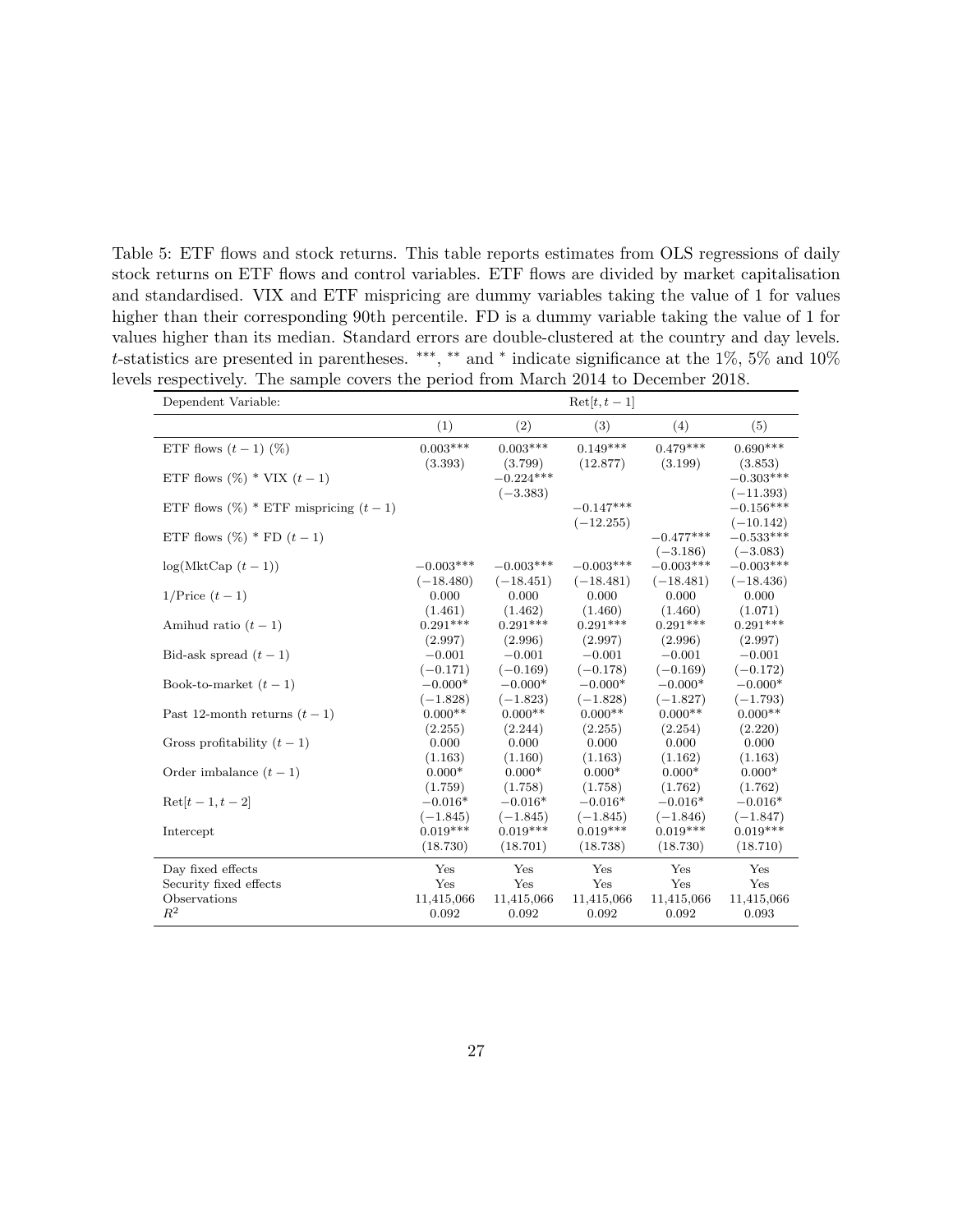<span id="page-28-0"></span>Table 6: ETF flows and debt securities returns. This table reports estimates from OLS regressions of daily debt securities returns on ETF flows and control variables. ETF flows are divided by market capitalisation and standardised. MOVE and ETF mispricing are dummy variables taking the value of 1 for values higher than their corresponding 90th percentile. FD is a dummy variable taking the value of 1 for values higher than its median. Standard errors are double-clustered at the country and day levels. t-statistics are presented in parentheses. \*\*\*, \*\* and \* indicate significance at the 1%, 5% and 10% levels respectively. The sample covers the period from January 2016 to December 2018.

| Dependent Variable:                       |                     |                     | $\text{Ret}[t, t-1]$ |                     |                     |
|-------------------------------------------|---------------------|---------------------|----------------------|---------------------|---------------------|
|                                           | (1)                 | (2)                 | (3)                  | (4)                 | (5)                 |
| ETF flows $(t-1)$ (%)                     | 0.001               | 0.000               | $0.004***$           | $0.004*$            | $0.004**$           |
|                                           | (0.835)             | (0.706)             | (9.539)              | (1.915)             | (2.566)             |
| ETF flows $(\%)$ * MOVE $(t-1)$           |                     | 0.001               |                      |                     | 0.000               |
|                                           |                     | (1.648)             |                      |                     | (0.269)             |
| ETF flows $(\%)$ * ETF mispricing $(t-1)$ |                     |                     | $-0.004***$          |                     | $-0.004***$         |
|                                           |                     |                     | $(-9.846)$           |                     | $(-9.692)$          |
| ETF flows $(\%)$ * FD $(t-1)$             |                     |                     |                      | $-0.003$            | 0.001               |
|                                           |                     |                     |                      | $(-1.413)$          | (0.349)             |
| Credit rating $(t-1)$                     | 0.000               | 0.000               | 0.000                | 0.000               | 0.000               |
|                                           | (0.302)             | (0.301)             | (0.302)              | (0.473)             | (0.478)             |
| Bid-ask spread $(t-1)$                    | 0.002               | 0.002               | 0.002                | 0.002               | 0.002               |
|                                           | (0.731)             | (0.731)             | (0.730)              | (0.729)             | (0.728)             |
| Time to maturity $(t-1)$                  | 0.000               | 0.000               | 0.000                | 0.000               | 0.000               |
|                                           | (1.089)             | (1.084)             | (1.089)              | (0.811)             | (0.944)             |
| Bond zero $(t-1)$                         | $-0.000***$         | $-0.000***$         | $-0.000***$          | $-0.000***$         | $-0.000***$         |
|                                           | $(-5.159)$<br>0.000 | $(-5.159)$<br>0.000 | $(-5.159)$<br>0.000  | $(-5.076)$<br>0.000 | $(-5.367)$<br>0.000 |
| Turnover $(t-1)$                          | (0.391)             | (0.318)             | (0.026)              | (0.231)             | (0.033)             |
| $Ret[t-1, t-2]$                           | $-0.045***$         | $-0.045***$         | $-0.045***$          | $-0.045***$         | $-0.045***$         |
|                                           | $(-3.013)$          | $(-3.013)$          | $(-3.013)$           | $(-3.002)$          | $(-3.002)$          |
| Intercept                                 | $-0.000$            | $-0.000$            | $-0.000$             | $-0.000$            | $-0.000$            |
|                                           | $(-0.479)$          | $(-0.479)$          | $(-0.479)$           | $(-0.555)$          | $(-0.510)$          |
|                                           |                     |                     |                      |                     |                     |
| Day fixed effects                         | Yes                 | Yes                 | Yes                  | Yes                 | Yes                 |
| Security fixed effects                    | Yes                 | Yes                 | Yes                  | Yes                 | Yes                 |
| Observations                              | 11,698,589          | 11,698,589          | 11,698,589           | 11,161,001          | 11,161,001          |
| $R^2$                                     | 0.020               | 0.020               | 0.020                | 0.020               | 0.020               |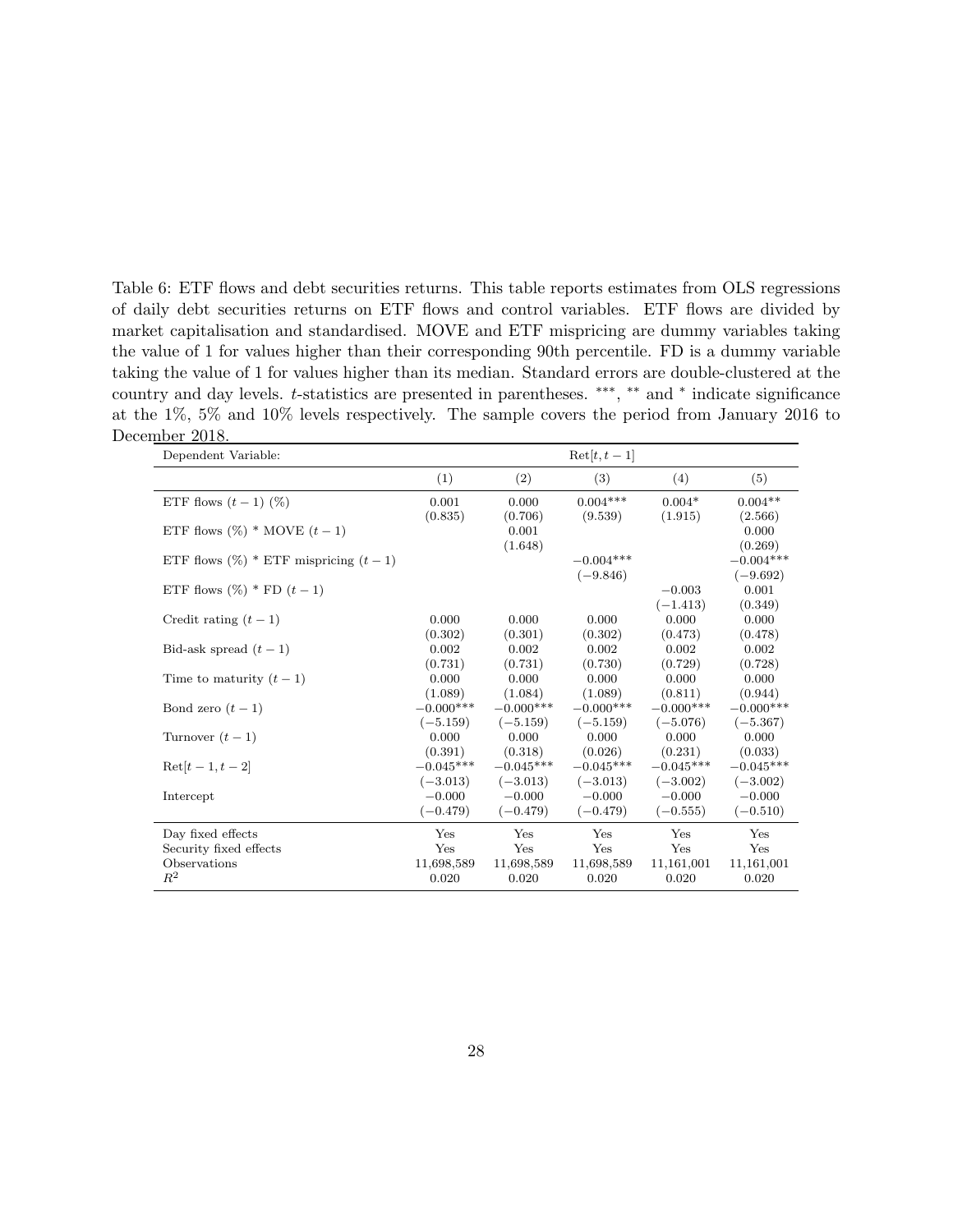for volatility clustering.

The results of the OLS regressions of daily stock volatility on ETF ownership are presented in Table [7.](#page-30-0) We report results for the entire sample as well as for the largest countries individually. We use fixed effects at the security and month levels as before. Standard errors are double-clustered at the country and month levels when the entire sample is used, and at the security and month levels when individual countries are examined.

Looking at the results for the entire sample in column (All), we establish a positive relationship between ETF ownership and stock volatility. Specifically, for a one-standard-deviation increase of ETF ownership, stock volatility increases by 1% of a standard deviation. Examining individual countries, we infer that Irish ETFs do not affect the volatility of US stocks, but have a significant effect for UK  $(3.4\%)$ , Japanese  $(3.2\%)$ , German  $(5.3\%)$  and French  $(7.0\%)$  stocks.

In Table [8](#page-31-0) we present the results of the same analysis using debt securities. In contrast to equities, we find that a one-standard-deviation increase of ETF ownership corresponds to a decrease of debt securities' volatility by 1% of a standard deviation. However, looking at individual countries, none of the five largest markets have a significant reduction of volatility although all coefficients are negative.

Our contrasting results for equities and debt securities corroborate the findings of the literature [\(Agapova and Volkov](#page-34-7) [\(2018\)](#page-34-7), [Ben-David et al.](#page-34-5) [\(2018\)](#page-34-5)) and provide further evidence for the links between ETFs and the underlying securities. Increased arbitrage activity between ETFs and equities strengthens the information link between the two markets and increases demand for the equities and their volatility. However, increased ETF ownership in debt securities incentivises liquidity traders to migrate from the debt securities to the ETFs [\(Dannhauser, 2017\)](#page-35-4), which segments the markets by weakening the information link and lowers the underlying securities' volatility.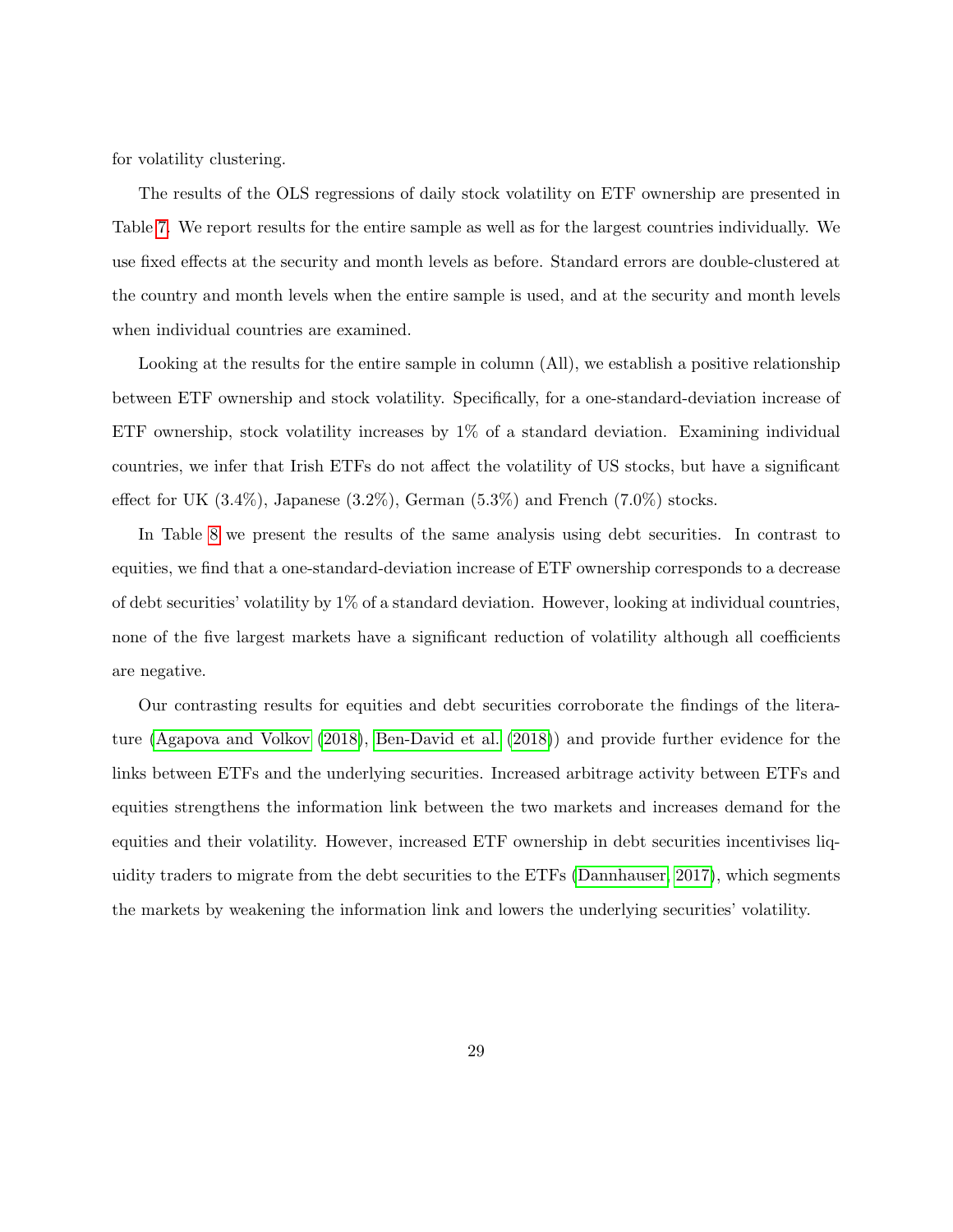<span id="page-30-0"></span>Table 7: ETF ownership and stock volatility. This table reports estimates from OLS regressions of daily stock volatility on ETF ownership and control variables. In the (All) column estimates using the entire sample are presented, and in subsequent columns estimates are presented for the largest countries individually. The dependent variable and ETF ownership are standardised. Standard errors are double-clustered at the country and month levels for column (All), and security and month levels for subsequent columns. t-statistics are presented in parentheses. \*\*\*, \*\* and \* indicate significance at the 1%, 5% and 10% levels respectively. The sample covers the period from March 2014 to December 2018.

| Dependent Variable:           |                        |                       |                       | Daily volatility $(t)$ |                       |                     |
|-------------------------------|------------------------|-----------------------|-----------------------|------------------------|-----------------------|---------------------|
|                               | (All)                  | (US)                  | (UK)                  | (Japan)                | (Germany)             | (France)            |
| ETF ownership $(t-1)$         | $0.010**$              | 0.005                 | $0.034***$            | $0.032**$              | $0.053***$            | $0.070***$          |
|                               | (2.091)                | (0.885)               | (3.290)               | (2.111)                | (2.973)               | (3.239)             |
| $log(MktCap(t-1))$            | $-0.206**$             | $-0.338***$           | $-0.231***$           | $-0.025$               | $-0.067$              | $-0.207**$          |
|                               | $(-2.553)$             | $(-12.097)$           | $(-3.369)$            | $(-0.537)$             | $(-1.097)$            | $(-2.145)$          |
| $1/\text{Price } (t-1)$       | 0.000                  | $0.017***$            | $-0.003$              | $-0.159***$            | $1.398**$             | $1.804***$          |
|                               | (1.154)                | (3.706)               | $(-0.703)$            | $(-4.180)$             | (2.265)               | (3.584)             |
| Amihud ratio $(t-1)$          | 34.677**               | 151.919               | $-4.369*$             | $-518200.397***$       | 297.454               | $-14395.311$        |
|                               | (2.158)                | (0.638)               | $(-1.859)$            | $(-6.058)$             | (0.168)               | $(-0.814)$          |
| Bid-ask spread $(t-1)$        | $0.033***$             | $0.011***$            | $0.064*$              | $0.269***$             | $-0.038$              | 0.060               |
|                               | (3.674)                | (2.980)               | (1.716)               | (3.234)                | $(-1.343)$            | (1.068)             |
| Book-to-market $(t-1)$        | 0.007                  | 0.003                 | 0.012                 | 0.003                  | 0.003                 | 0.000               |
|                               | (1.105)                | (0.205)               | (0.841)               | (0.554)                | (0.189)               | (0.011)             |
| Past 12-month returns $(t-1)$ | $0.081**$              | 0.002                 | $-0.026$              | $0.128***$             | $0.152***$            | 0.071               |
|                               | (2.556)                | (0.254)               | $(-1.043)$            | (7.142)                | (2.708)               | (1.115)             |
| Gross profitability $(t-1)$   | 0.008                  | 0.057                 | $-0.163*$             | 0.097                  | 0.040                 | $-0.234$            |
|                               | (0.616)                | (1.602)               | $(-1.937)$            | (0.892)                | (0.281)               | $(-0.776)$          |
| Equity fund ownership $(t-1)$ | 0.471                  | $2.156*$              | 1.376                 | 0.806                  | 0.135                 | 2.721               |
|                               | (0.723)                | (1.803)               | (1.518)               | (1.488)                | (0.079)               | (1.324)             |
| Hedge fund ownership $(t-1)$  | $-5.933*$              | $-10.963***$          | 3.559                 | 0.476                  | 5.183                 | $-23.706**$         |
|                               | $(-1.865)$             | $(-4.351)$            | (0.899)               | (0.232)                | (1.447)               | $(-2.303)$          |
| Mixed fund ownership $(t-1)$  | $-0.013$               | $-11.345***$          | $10.333***$           | 0.510                  | 0.183                 | 6.730               |
|                               | $(-0.011)$             | $(-3.110)$            | (2.745)               | (0.271)                | (0.041)               | (0.728)             |
| Bond fund ownership $(t-1)$   | $-4.326$               | $-10.642**$           | $105.404**$           | 114.190*               | $-77.760$             | $-1330.493***$      |
|                               | $(-0.633)$             | $(-2.482)$            | (2.347)               | (1.924)                | $(-0.459)$            | $(-3.298)$          |
| Other fund ownership $(t-1)$  | 2.937                  | 0.422                 | $-0.029$              | 14.249                 | $1.777**$             | 122.218             |
|                               | (1.169)                | (0.230)               | $(-0.007)$            | (0.931)                | (2.183)               | (1.371)             |
| RE fund ownership $(t-1)$     | $-0.641$               | 5.163                 | $-24.177$             | 54.889**               | 11.004                | $-16.749$           |
|                               | $(-1.050)$             | (1.036)               | $(-1.472)$            | (2.183)                | (0.516)               | $(-0.367)$          |
| Daily volatility $(t-1)$      | $0.212***$             | $0.105***$            | $0.185***$            | $0.188***$             | $0.177***$            | 0.052               |
|                               | (6.218)                | (7.821)               | (3.266)               | (8.033)                | (5.684)               | (1.453)             |
| Daily volatility $(t-2)$      | $0.101***$             | $0.055***$            | $0.065*$              | $0.082***$             | $0.084***$            | $0.063**$           |
|                               | (11.100)<br>$0.098***$ | (3.509)<br>$0.088***$ | (1.678)<br>0.014      | (7.424)<br>$0.154***$  | (4.057)<br>$0.093***$ | (2.165)<br>$0.077*$ |
| Daily volatility $(t-3)$      |                        |                       |                       |                        |                       |                     |
| Intercept                     | (7.463)<br>$1.367**$   | (4.803)<br>$2.165***$ | (0.473)<br>$1.587***$ | (10.901)<br>0.077      | (5.813)<br>0.373      | (1.989)<br>$1.541*$ |
|                               | (2.446)                | (11.491)              | (3.158)               | (0.245)                | (0.812)               | (1.900)             |
|                               |                        |                       |                       |                        |                       |                     |
| Month fixed effects           | Yes                    | Yes                   | Yes                   | Yes                    | Yes                   | Yes                 |
| Security fixed effects        | $\operatorname{Yes}$   | Yes                   | Yes                   | Yes                    | Yes                   | Yes                 |
| Observations                  | 601,694                | 127,019               | 27,357                | 84,924                 | 9,071                 | 6,440               |
| $R^2$                         | 0.476                  | 0.482                 | 0.459                 | 0.514                  | 0.496                 | 0.411               |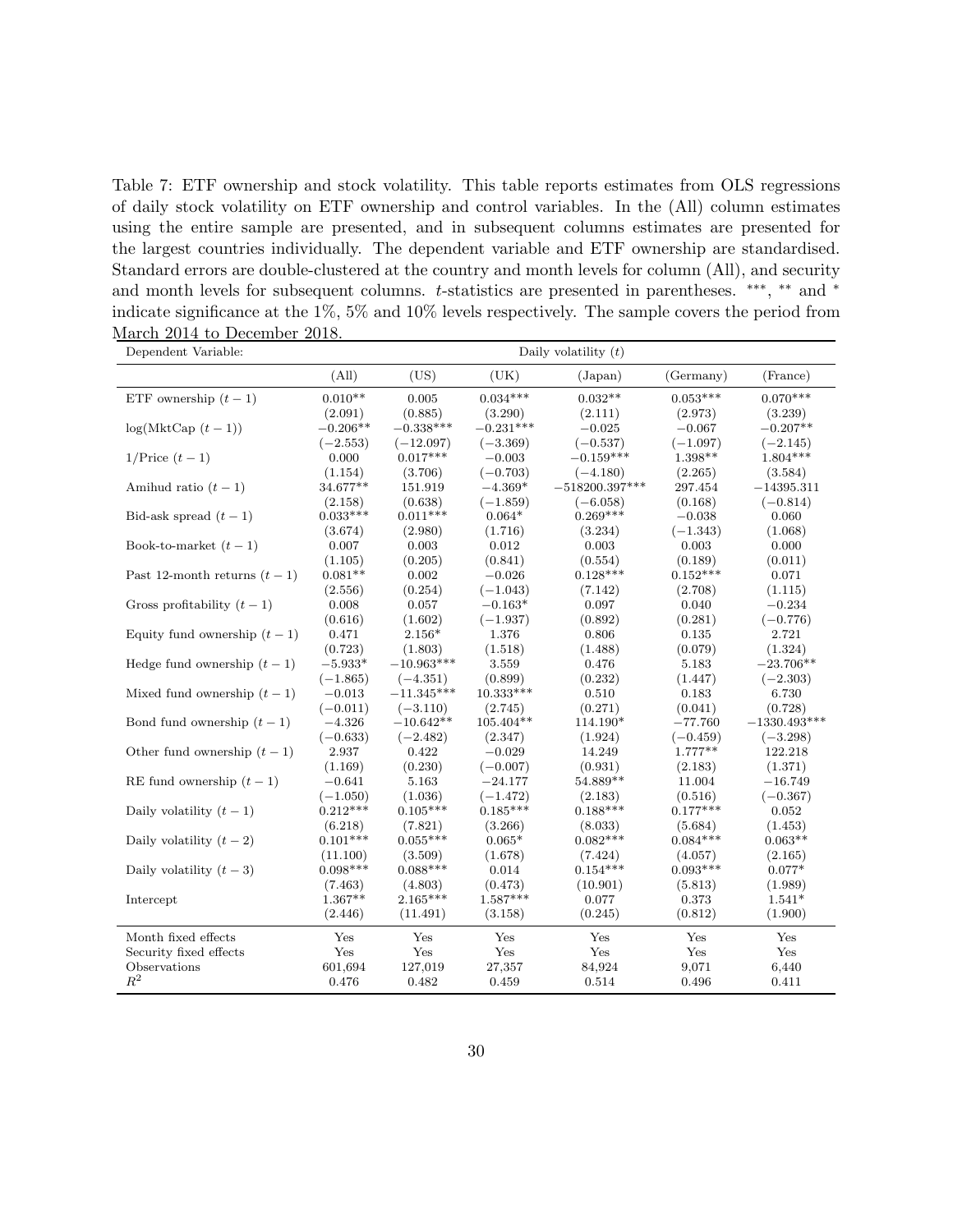<span id="page-31-0"></span>Table 8: ETF ownership and debt securities volatility. This table reports estimates from OLS regressions of daily debt securities volatility on ETF ownership and control variables. In the (All) column estimates using the entire sample are presented, and in subsequent columns estimates are presented for the largest countries individually. The dependent variable and ETF ownership are standardised. Standard errors are double-clustered at the country and month levels for column (All), and security and month levels for subsequent columns. t-statistics are presented in parentheses. ∗∗∗ , ∗∗ and <sup>∗</sup> indicate significance at the 1%, 5% and 10% levels respectively. The sample covers the period from January 2016 to December 2018.

| Dependent Variable:           |            |            |             | Daily volatility $(t)$ |               |            |
|-------------------------------|------------|------------|-------------|------------------------|---------------|------------|
|                               | (All)      | (US)       | (UK)        | (France)               | (Netherlands) | (Germany)  |
| ETF ownership $(t-1)$         | $-0.010**$ | $-0.008*$  | $-0.010$    | $-0.019*$              | $-0.004$      | $-0.044$   |
|                               | $(-2.411)$ | $(-1.857)$ | $(-0.697)$  | $(-1.758)$             | $(-0.377)$    | $(-1.464)$ |
| Credit rating $(t-1)$         | 0.009      | $0.023*$   | $-0.006$    | 0.066                  | $-0.020$      | $-0.019$   |
|                               | (0.729)    | (1.962)    | $(-0.180)$  | (1.269)                | $(-0.767)$    | $(-0.792)$ |
| Time to maturity $(t-1)$      | 0.002      | $-0.000$   | $0.129***$  | $0.004***$             | $-0.001***$   | 0.000      |
|                               | (0.113)    | $(-0.085)$ | (5.745)     | (3.066)                | $(-3.218)$    | (0.000)    |
| Bond zero $(t-1)$             | $-0.030$   | $-0.040$   | $-0.183*$   | $-0.075$               | $-0.041$      | 1.642      |
|                               | $(-1.303)$ | $(-1.006)$ | $(-1.717)$  | $(-0.511)$             | $(-0.359)$    | (1.481)    |
| Bid-ask spread $(t-1)$        | $3.224*$   | 10.322**   | $29.906***$ | 53.877***              | 3.891         | 89.145***  |
|                               | (2.018)    | (2.557)    | (2.949)     | (4.556)                | (0.669)       | (3.439)    |
| Turnover $(t-1)$              | 0.005      | $-0.082$   | 3.962       | 4.131                  | 0.378         | 34.298***  |
|                               | (0.358)    | $(-1.196)$ | (0.990)     | (0.479)                | (0.076)       | (3.005)    |
| Equity fund ownership $(t-1)$ | $-6.153**$ | $-9.953$   | 41.955***   | $-77.322***$           | 16.056        | $-5.792$   |
|                               | $(-2.106)$ | $(-1.470)$ | (4.549)     | $(-3.338)$             | (0.863)       | $(-0.324)$ |
| Hedge fund ownership $(t-1)$  | 0.454      | $-3.802*$  | $-0.578$    | 84.710***              | $-8.056$      | 5.060      |
|                               | (0.195)    | $(-1.951)$ | $(-0.108)$  | (3.183)                | $(-0.690)$    | (0.785)    |
| MM fund ownership $(t-1)$     | $0.744*$   | 1.050      | 0.677       | 0.668                  | 0.509         | $6.528**$  |
|                               | (1.759)    | (1.096)    | (0.498)     | (0.494)                | (1.212)       | (2.534)    |
| Mixed fund ownership $(t-1)$  | 0.262      | $-0.082$   | $-3.355*$   | $-1.400$               | 1.331         | $-2.892$   |
|                               | (0.576)    | $(-0.114)$ | $(-1.734)$  | $(-0.733)$             | (1.310)       | $(-0.356)$ |
| Bond fund ownership $(t-1)$   | $-0.116$   | $-0.223$   | 0.358       | 0.109                  | $-0.113$      | 0.035      |
|                               | $(-0.593)$ | $(-0.729)$ | (0.630)     | (0.097)                | $(-0.251)$    | (0.038)    |
| Other fund ownership $(t-1)$  | 0.018      | 0.579      | $-1.262$    | $-1.174$               | 0.089         | $-3.108$   |
|                               | (0.016)    | (0.372)    | $(-0.493)$  | $(-0.384)$             | (0.028)       | $(-0.402)$ |
| Daily volatility $(t-1)$      | $0.214***$ | $0.262***$ | 0.075       | $0.219***$             | 0.060         | 0.181      |
|                               | (8.738)    | (5.751)    | (1.550)     | (4.766)                | (1.084)       | (0.830)    |
| Daily volatility $(t-2)$      | 0.073      | $0.144***$ | 0.052       | 0.023                  | 0.029         | 0.017      |
|                               | (1.645)    | (3.546)    | (1.395)     | (1.033)                | (0.897)       | (0.730)    |
| Daily volatility $(t-3)$      | 0.065      | $0.129***$ | 0.040       | 0.024                  | 0.025         | 0.016      |
|                               | (1.073)    | (3.674)    | (1.301)     | (0.951)                | (0.435)       | (1.051)    |
| Intercept                     | $-0.100$   | $-0.241**$ | $-1.343***$ | $-0.665$               | 0.174         | $-1.832$   |
|                               | $(-0.640)$ | $(-2.330)$ | $(-4.410)$  | $(-1.669)$             | (0.660)       | $(-1.686)$ |
| Month fixed effects           | Yes        | Yes        | Yes         | Yes                    | Yes           | Yes        |
| Security fixed effects        | Yes        | Yes        | Yes         | Yes                    | Yes           | Yes        |
| Observations                  | 513,292    | 244,729    | 41,948      | 33,161                 | 29,464        | 14,549     |
| $R^2$                         | 0.501      | 0.590      | 0.466       | 0.633                  | 0.301         | 0.655      |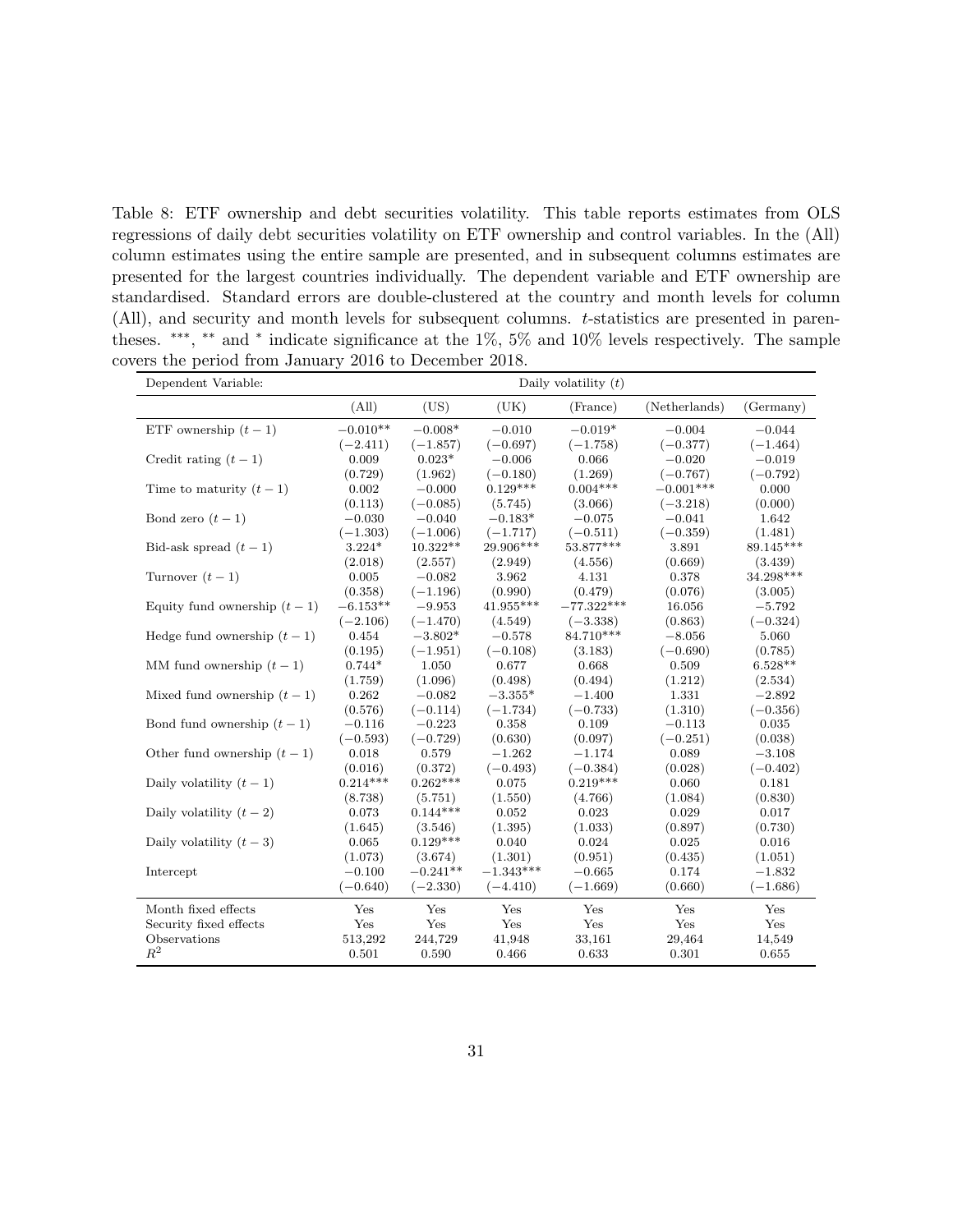## <span id="page-32-0"></span>5. Conclusion

Our paper provides novel empirical evidence to the information links arising between ETFs and their underlying securities. We investigate two underlying asset classes, equities and corporate debt securities and document the heterogeneous effects of ETFs on their liquidity, returns and volatility.

First, we find that Irish ETFs propagate liquidity shocks to the underlying equities but not to the debt securities. Second, we document a stronger effect of ETF flows on the underlying equities' returns than the underlying debt securities' returns. Third, while higher ETF ownership increases equities' volatility, it decreases debt securities' volatility.

We argue that these effects are due to a strong information link formed between ETFs and equities but a much weaker one between ETFs and debt securities. This link arises due to the accessibility of equity markets which facilitates the exploitation of arbitrage opportunities. However, the hard-to-trade nature of the debt securities inhibits arbitrage, resulting in a weaker information link.

As a result, we document illiquidity contagion occurring between ETFs and equities but not between ETFs and debt securities, since a breakdown of the information link when ETFs become illiquid would affect equities more severely than debt securities. Similarly, the effect of ETF flows on equities' returns is much stronger than the one on debt securities' returns as equities are strongly affected by ETF demand shocks through arbitrage but debt securities are less so. Finally, equities' volatility increases due to increased arbitrage activity as ETF ownership increases, but debt securities' volatility decreases as investors satisfy their liquidity demand through the (more liquid) ETFs.

Our results indicate that ETFs can affect the underlying markets in different ways depending on their accessibility. From a policy perspective, this has important implications in understanding the extent to which ETFs can propagate shocks as well as their effects on different aspects of the underlying assets including their liquidity, price and volatility. Future research should investigate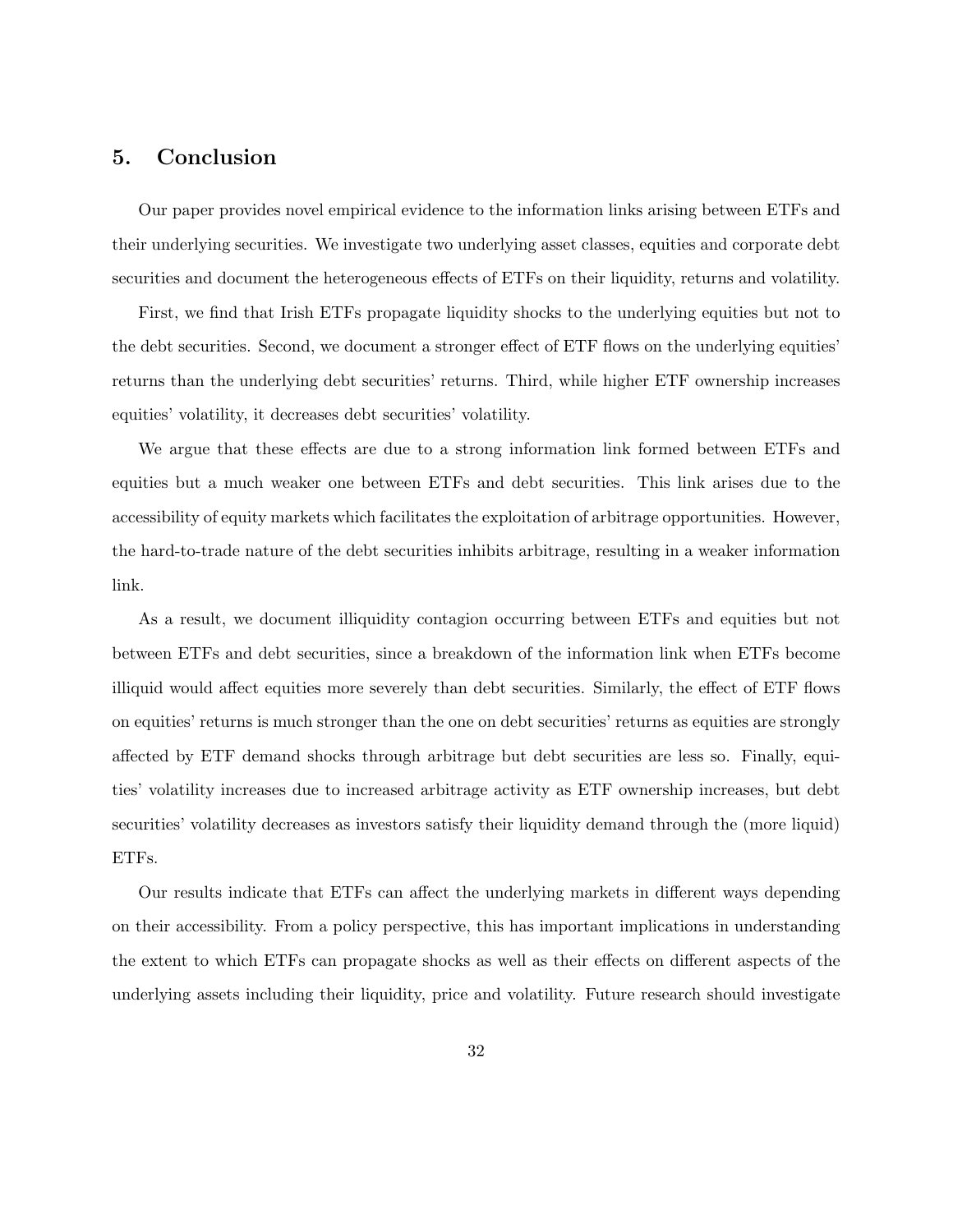more directly the role of market accessibility and arbitrageurs in driving the results presented in this paper, and examine the effects during a period of severe market stress when ETFs face large redemption shocks from APs.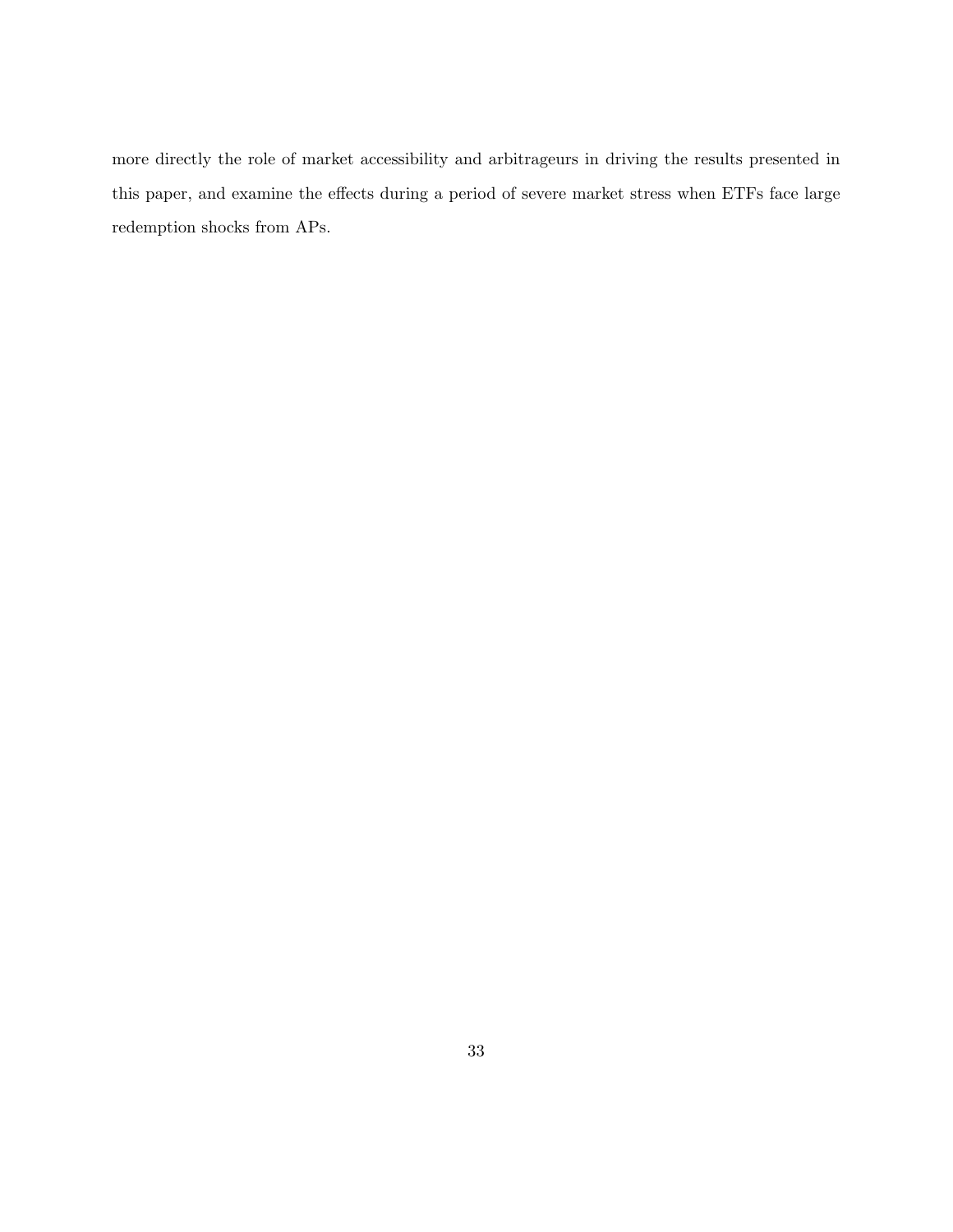## References

- <span id="page-34-7"></span>Agapova, A. and Volkov, N. (2018). ETFs and Price Volatility of Underlying Bonds. Working paper, Florida Atlantic University.
- <span id="page-34-4"></span>Agarwal, V., Hanouna, P., Moussawi, R., and Stahel, C. W. (2017). Do ETFs Increase the Commonality in Liquidity of Underlying Stocks? Working paper, Villanova University.
- <span id="page-34-9"></span>Amihud, Y. (2002). Illiquidity and stock returns: Cross-section and time-series effects. Journal of Financial Markets, 5(1):31–56.
- <span id="page-34-3"></span>Anand, A., Irvine, P., Puckett, A., and Venkataraman, K. (2013). Institutional trading and stock resiliency: Evidence from the 2007–2009 financial crisis. Journal of Financial Economics, 108(3):773–797.
- <span id="page-34-8"></span>Aramonte, S. and Avalos, F. (2020). The recent distress in corporate bond markets: cues from ETFs. BIS Bulletin No. 6.
- <span id="page-34-2"></span>Bao, J., O'Hara, M., and Zhou, X. A. (2018). The Volcker Rule and corporate bond market making in times of stress. Journal of Financial Economics, 130(1):95–113.
- <span id="page-34-5"></span>Ben-David, I., Franzoni, F., and Moussawi, R. (2018). Do ETFs Increase Volatility? Journal of Finance, 73(6):2471–2535.
- <span id="page-34-1"></span>Bessembinder, H., Jacobsen, S., Maxwell, W., and Venkataraman, K. (2018). Capital Commitment and Illiquidity in Corporate Bonds. Journal of Finance, 73(4):1615–1661.
- <span id="page-34-6"></span>Bhattacharya, A. and O'Hara, M. (2018). Can ETFs Increase Market Fragility? Effect of Information Linkages in ETF Markets. Working paper, Cornell University.
- <span id="page-34-0"></span>Bhattacharya, A. and O'Hara, M. (2020). ETFs and Systemic Risks. CFA Institute Research Foundation, Brief.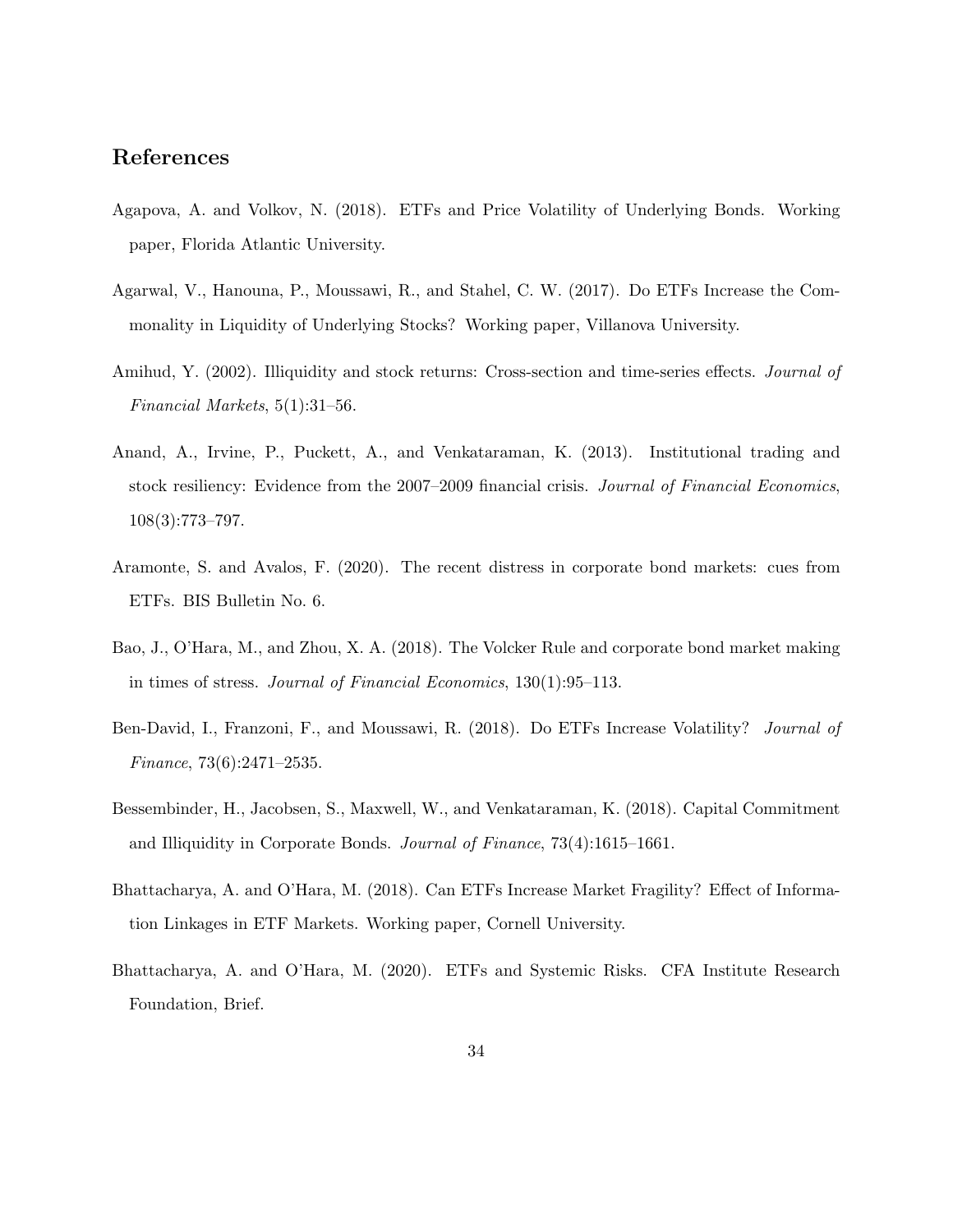- <span id="page-35-1"></span>Cespa, G. and Foucault, T. (2014). Illiquidity Contagion and Liquidity Crashes. Review of Financial Studies, 27(6):1615–1660.
- <span id="page-35-3"></span>Da, Z. and Shive, S. (2015). When the bellwether dances to noise : Evidence from exchange-traded funds. Working paper, Notre Dame University.
- <span id="page-35-4"></span>Dannhauser, C. D. (2017). The impact of innovation: Evidence from corporate bond exchangetraded funds (ETFs). Journal of Financial Economics, 125(3):537–560.
- <span id="page-35-9"></span>Dimitrov, V., Palia, D., and Tang, L. (2015). Impact of the Dodd-Frank act on credit ratings. Journal of Financial Economics, 115(3):471–492.
- <span id="page-35-6"></span>Duffie, D., Malamud, S., and Manso, G. (2014). Information percolation in segmented markets. Journal of Economic Theory, 153:1–32.
- <span id="page-35-8"></span>Evans, R. B., Moussawi, R., Pagano, M. S., and Sedunov, J. (2017). ETF Short Interest and Failures-to-Deliver: Naked Short-Selling or Operational Shorting? Working paper, Darden Business School.
- <span id="page-35-2"></span>Glosten, L., Nallareddy, S., and Zou, Y. (2020). ETF Activity and Informational Efficiency of Underlying Securities. Management Science, pages 1–26.
- <span id="page-35-5"></span>Grossman, S. J. (1989). An analysis of the implications for stock and futures price volatility of program trading and dynamic hedging strategies. NBER Working paper 2357.
- <span id="page-35-7"></span>Hu, G. X., Pan, J., and Wang, J. (2013). Noise as Information for Illiquidity. Journal of Finance, 68(6):2341–2382.
- <span id="page-35-0"></span>King, M. A. and Wadhwani, S. (1990). Transmission of Volatility between Stock Markets. Review of Financial Studies, 3(1):5–33.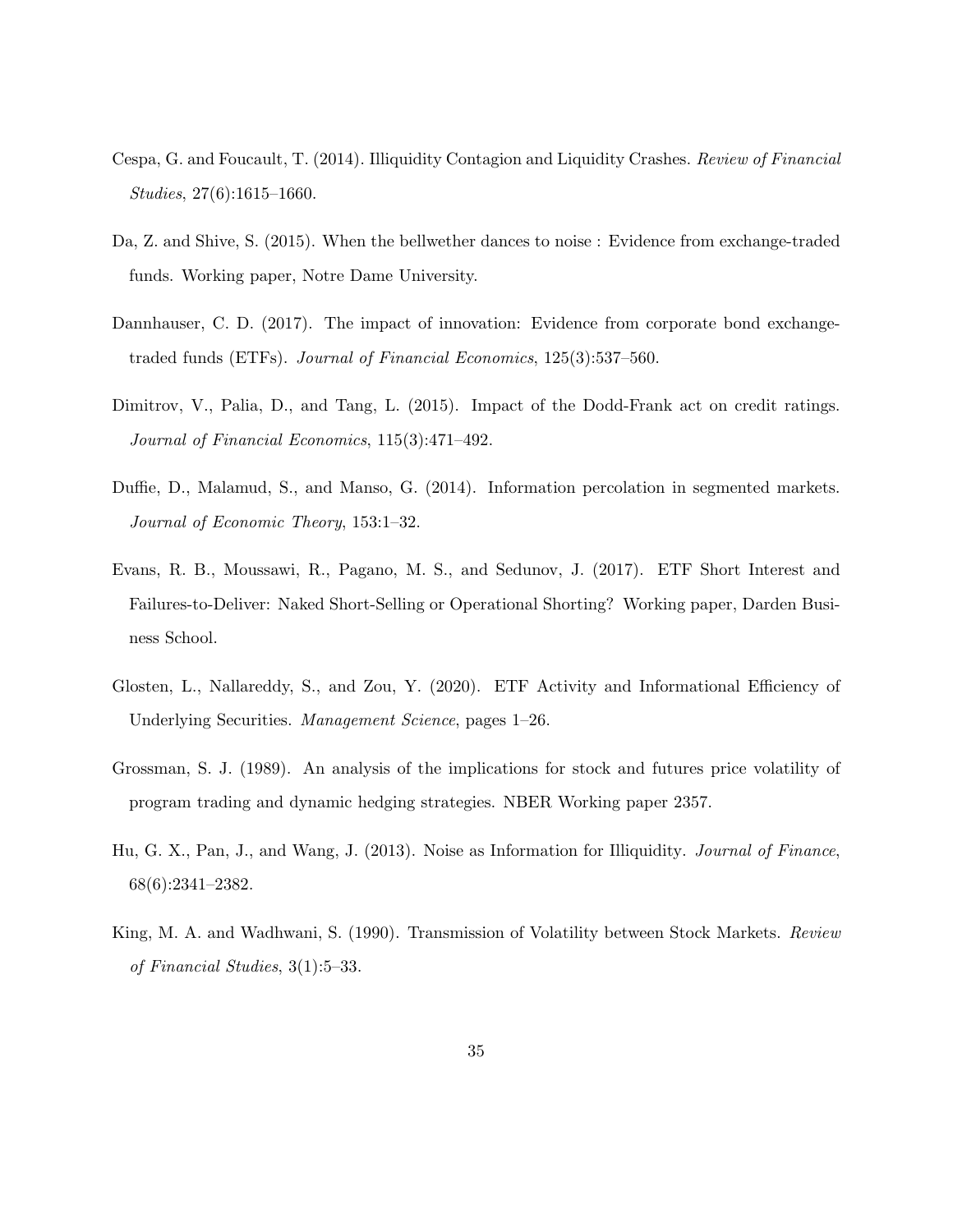- <span id="page-36-3"></span>Novy-Marx, R. (2013). The other side of value: The gross profitability premium. Journal of Financial Economics, 108(1):1–28.
- <span id="page-36-1"></span>Pan, K. and Zeng, Y. (2017). ETF Arbitrage under Liquidity Mismatch. Working paper, Harvard University.
- <span id="page-36-2"></span>Rahi, R. and Zigrand, J.-P. (2009). Strategic Financial Innovation in Segmented Markets. Review of Financial Studies, 22(8):2941–2971.
- <span id="page-36-0"></span>Vayanos, D. and Wang, T. (2007). Search and endogenous concentration of liquidity in asset markets. Journal of Economic Theory, 136(1):66-104.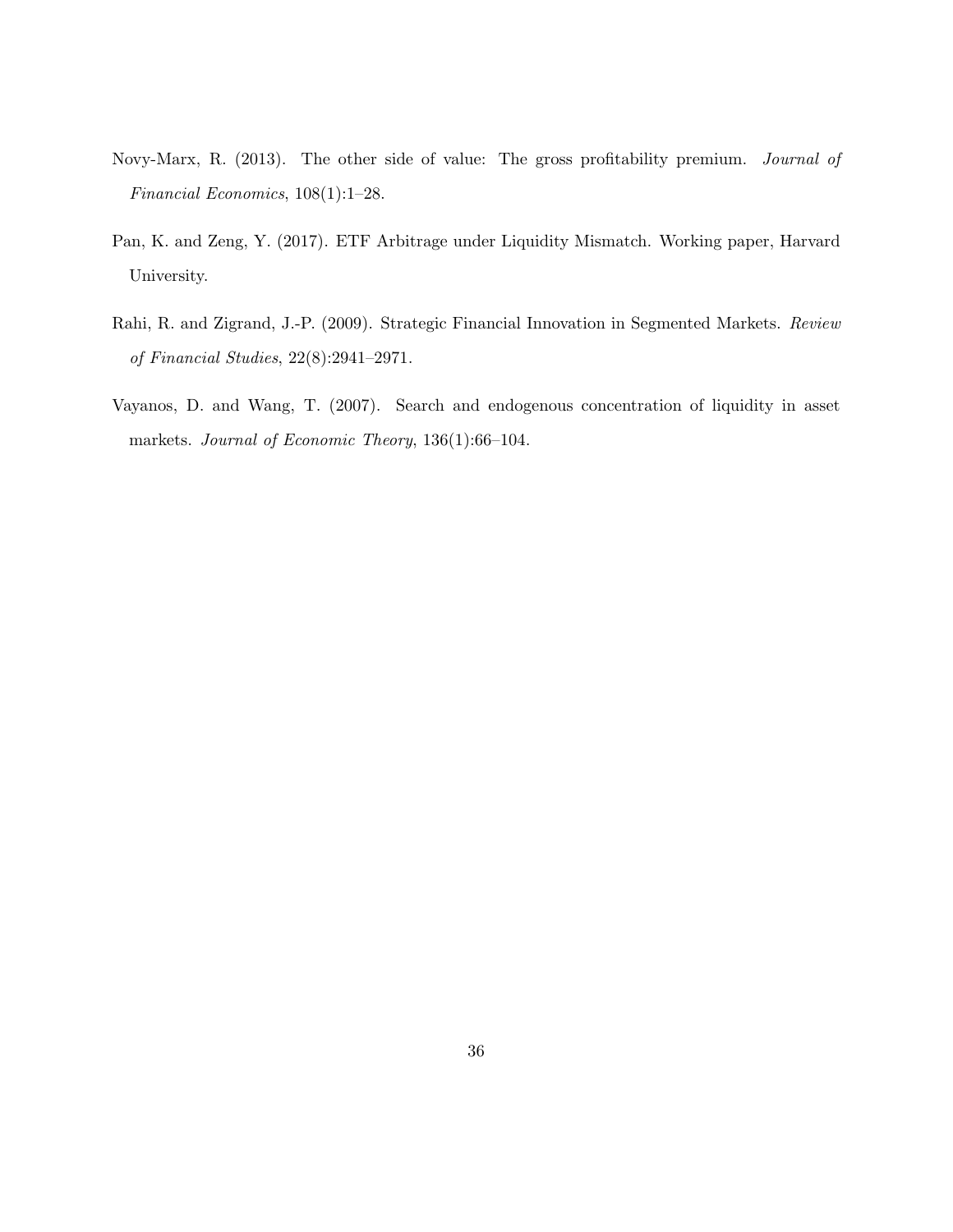# <span id="page-37-0"></span>Appendix A. Variable Definitions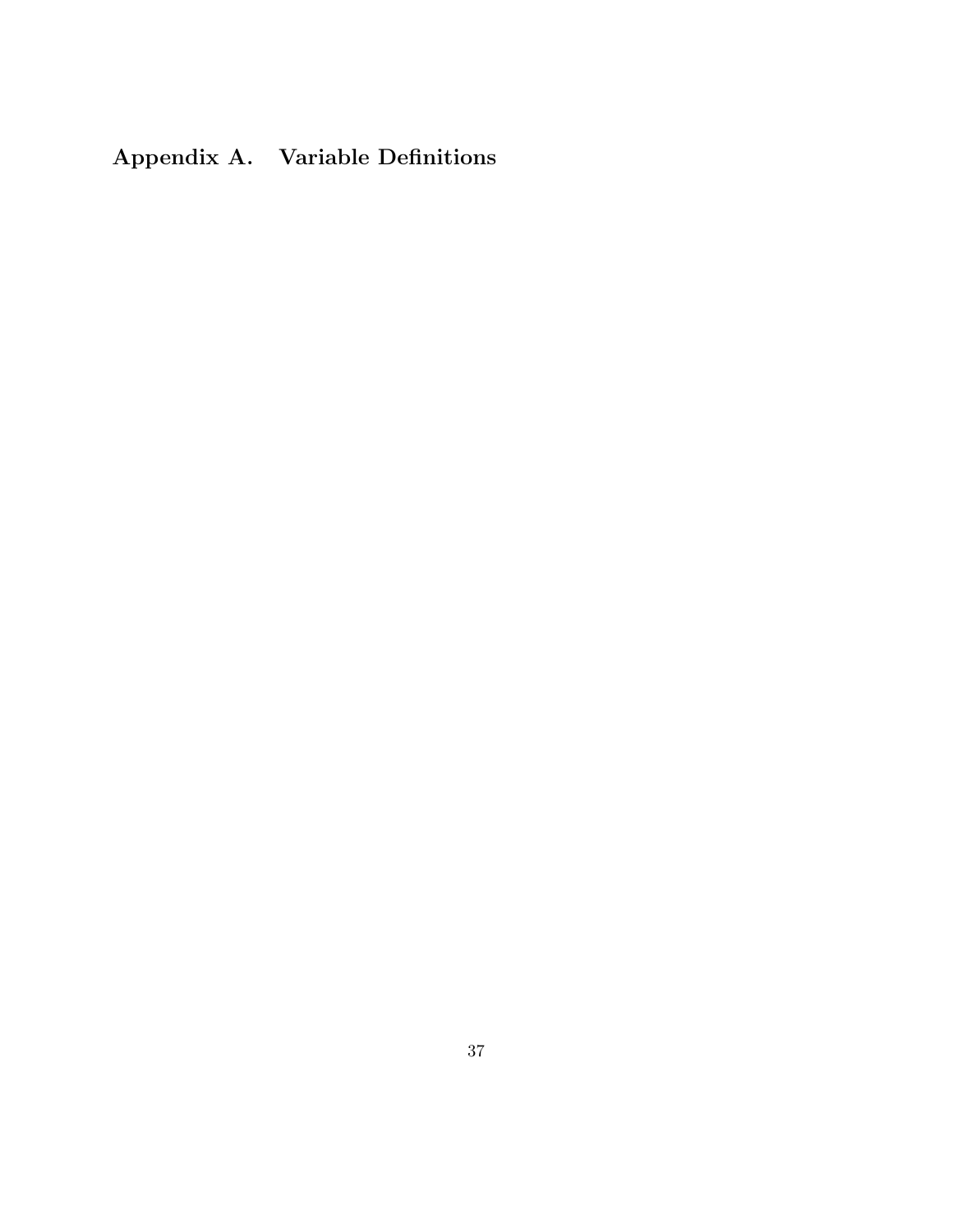| Variable                                                    | Description                                                                                                                                                                                                     | Source                          |  |  |
|-------------------------------------------------------------|-----------------------------------------------------------------------------------------------------------------------------------------------------------------------------------------------------------------|---------------------------------|--|--|
| Panel A: Equities                                           |                                                                                                                                                                                                                 |                                 |  |  |
| Daily stock volatility                                      | Standard deviation of daily stock returns within a<br>month.                                                                                                                                                    | Bloomberg                       |  |  |
| ETF ownership                                               | The sum of positions held by ETFs in the stock at<br>each quarter, divided by the stock's daily market cap-<br>italisation. We assume that positions remain constant<br>throughout the quarter.                 | CBI<br>data<br>and<br>Bloomberg |  |  |
| Equity/Hedge/MMF/<br>Mixed/Bond/Other/ RE<br>fund ownership | The sum of positions held by ETFs of each fund type<br>in the stock at each quarter, divided by the stock's<br>daily market capitalisation. We assume that positions<br>remain constant throughout the quarter. | CBI<br>data<br>and<br>Bloomberg |  |  |
| Log(Marker Cap)                                             | The natural logarithm of the product of the stock's<br>shares outstanding and daily price.                                                                                                                      | Bloomberg                       |  |  |
| $1/P$ rice                                                  | The inverse of the daily stock price.                                                                                                                                                                           | Bloomberg                       |  |  |
| Amihud ratio                                                | The average of the absolute stock daily return divided<br>by the euro volume within a month.                                                                                                                    | Bloomberg                       |  |  |
| Bid-ask spread                                              | The midpoint bid-ask spread.                                                                                                                                                                                    | Bloomberg                       |  |  |
| Book-to-market                                              | Book value of assets / Market value of assets, where<br>Market value of assets $=$ Market capitalisation $+$ Book<br>value of debt.                                                                             | Bloomberg                       |  |  |
|                                                             |                                                                                                                                                                                                                 |                                 |  |  |
| Past 12-month returns                                       | The cumulative daily stock returns of the past 12<br>months.                                                                                                                                                    | Bloomberg                       |  |  |
| Gross profitability                                         | (Revenue - Cost of goods sold) / Book value of assets,<br>following Novy-Marx (2013).                                                                                                                           | Bloomberg                       |  |  |
| Security-level ETF flows                                    | The stock-level weighted ETF flows divided by the<br>stock's volume.                                                                                                                                            | CBI<br>data<br>and<br>Bloomberg |  |  |
| Security-level<br>ETF<br>bid-ask<br>spread                  | The stock-level weighted ETF bid-ask spreads.                                                                                                                                                                   | CBI<br>data<br>and<br>Bloomberg |  |  |
| Security-level ETF mispricing                               | The stock-level weighted ETF mispricing.                                                                                                                                                                        | CBI<br>data<br>and<br>Bloomberg |  |  |
| $\text{Ret}[y, x]$                                          | The cumulative stock return from date $x$ to $y$ .                                                                                                                                                              | Bloomberg                       |  |  |

Table A1: Variable Definitions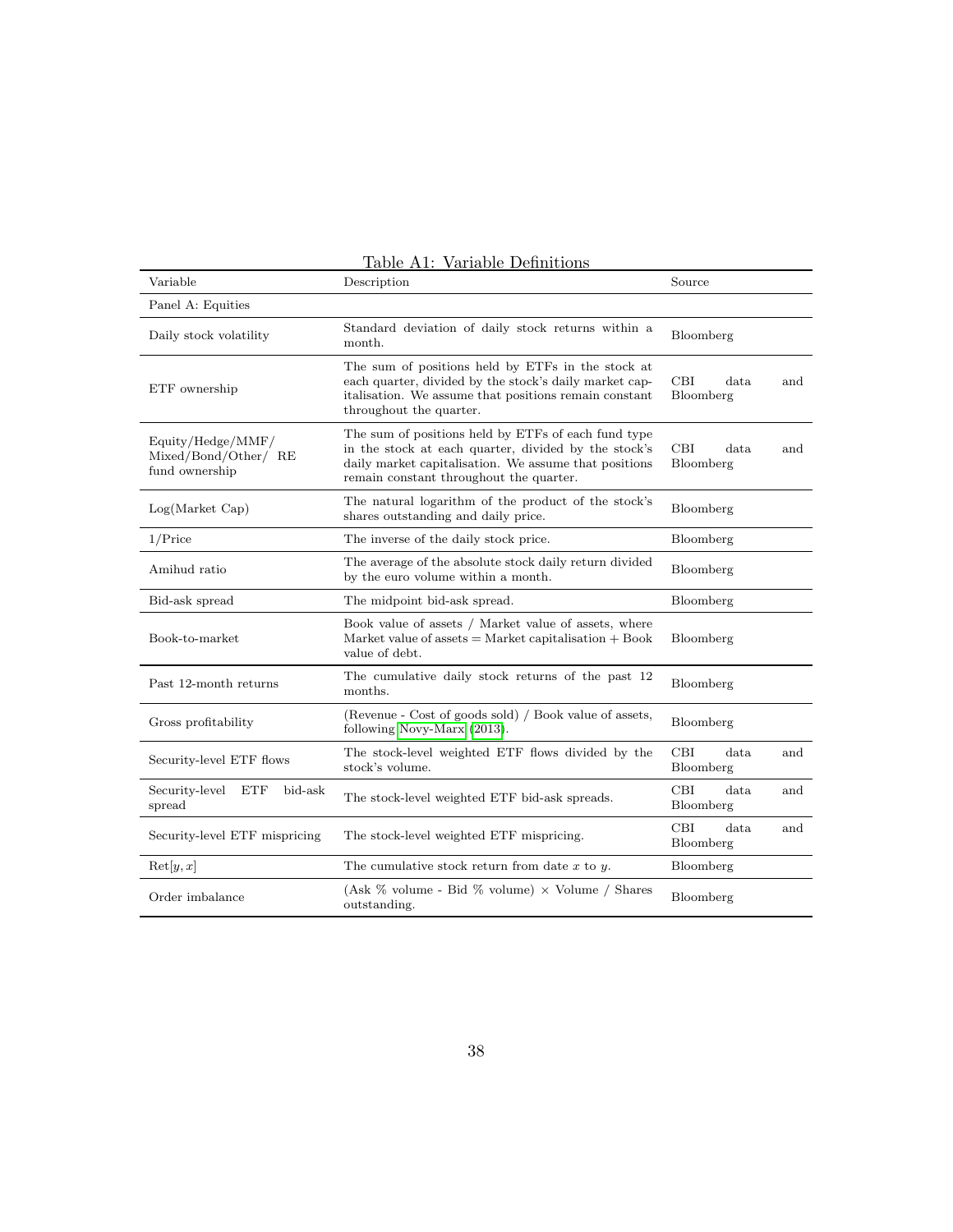| Variable                                                    | Description                                                                                                                                                                                                         | Source                            |
|-------------------------------------------------------------|---------------------------------------------------------------------------------------------------------------------------------------------------------------------------------------------------------------------|-----------------------------------|
| Panel B: Debt securities                                    |                                                                                                                                                                                                                     |                                   |
| Daily debt volatility                                       | Standard deviation of daily debt security returns<br>within a month.                                                                                                                                                | Markit                            |
| ETF ownership                                               | The sum of positions held by ETFs in the debt security<br>at each quarter, divided by the security's amount out-<br>standing. We assume that positions remain constant<br>throughout the quarter.                   | CBI data                          |
| Equity/Hedge/MMF/<br>Mixed/Bond/Other/ RE<br>fund ownership | The sum of positions held by ETFs of each fund type<br>in the debt security at each quarter, divided by the<br>security's amount outstanding. We assume that posi-<br>tions remain constant throughout the quarter. | CBI data                          |
| Credit rating                                               | The debt security's credit rating in a scale of 1 (highest)<br>rating) to 22 (lowest rating) following Dimitrov et al.<br>(2015).                                                                                   | CBI data                          |
| Time to maturity                                            | The debt security's time to maturity in years.                                                                                                                                                                      | Markit                            |
| Age                                                         | The debt security's age in years.                                                                                                                                                                                   | CBI data                          |
| $Log(A$ mount outstanding)                                  | The natural logarithm of the debt security's amount<br>outstanding.                                                                                                                                                 | CBI data                          |
| Bond zero                                                   | The fraction of days in a month that the debt security<br>did not trade.                                                                                                                                            | Markit                            |
| Log(Trades)                                                 | The natural logarithm of the debt security's number<br>of trades per month.                                                                                                                                         | Markit                            |
| Amihud ratio                                                | The average of the absolute debt security's daily re-<br>turn divided by the euro volume within a month.                                                                                                            | Markit                            |
| Bid-ask spread                                              | The midpoint bid-ask spread.                                                                                                                                                                                        | Markit                            |
| Turnover                                                    | The debt security's average daily volume over a month<br>divided by the amount outstanding.                                                                                                                         | CBI data and Markit               |
| Log(Average trade size)                                     | The natural logarithm of the debt security's average<br>daily volume over a month divided by the average<br>number of trades over a month.                                                                          | Markit                            |
| Security-level ETF flows                                    | The debt security-level weighted ETF flows divided by<br>the security's volume.                                                                                                                                     | CBI data, Bloomberg<br>and Markit |
| Security-level<br><b>ETF</b><br>bid-ask<br>spread           | The debt security-level weighted ETF bid-ask spreads.                                                                                                                                                               | CBI data, Bloomberg<br>and Markit |
| Security-level ETF mispricing                               | The debt security-level weighted ETF mispricing.                                                                                                                                                                    | CBI data, Bloomberg<br>and Markit |
| $\text{Ret}[y, x]$                                          | The cumulative debt security's return from date $x$ to<br>$y$ .                                                                                                                                                     | Markit                            |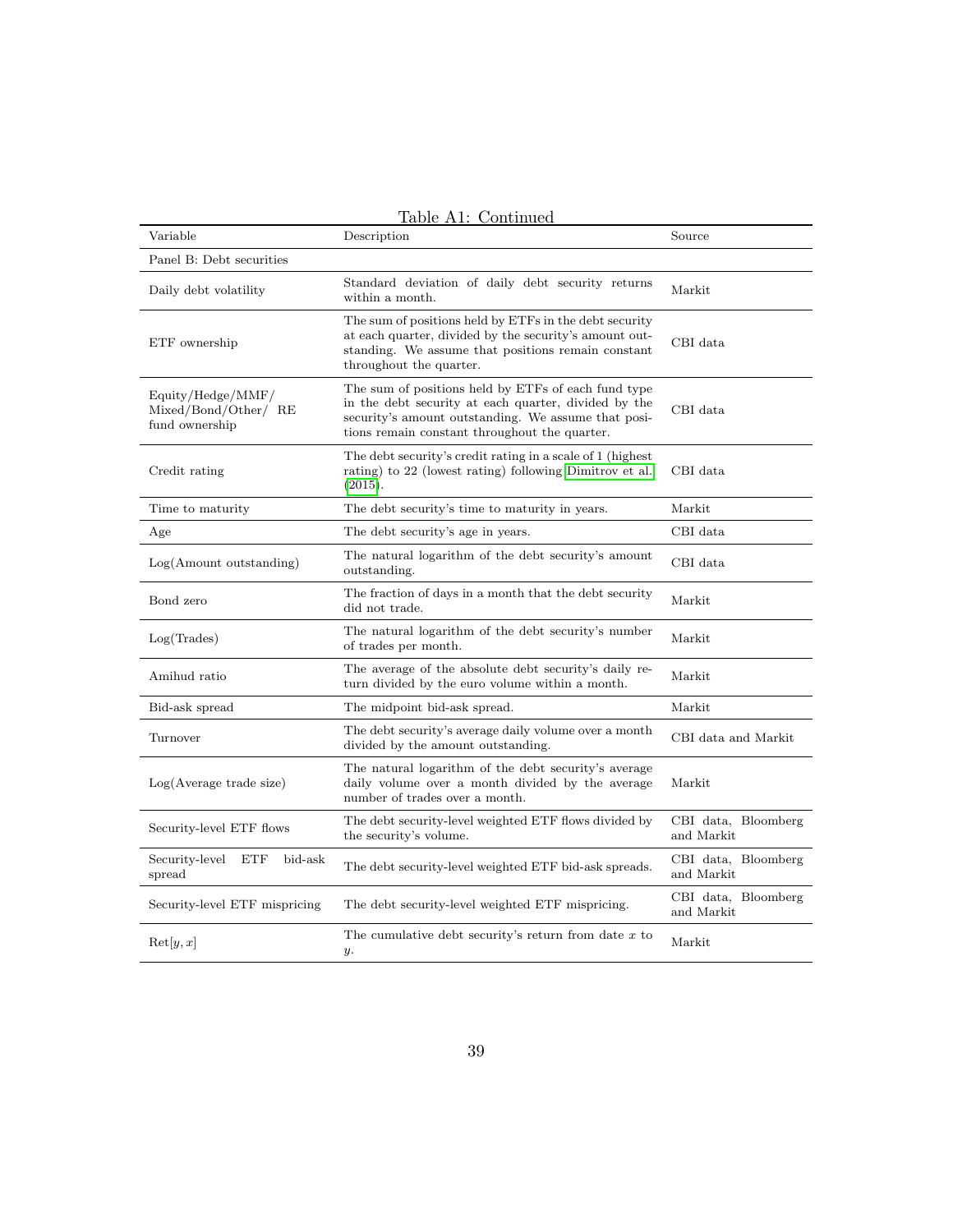# <span id="page-40-0"></span>Appendix B. Illiquidity contagion alternative thresholds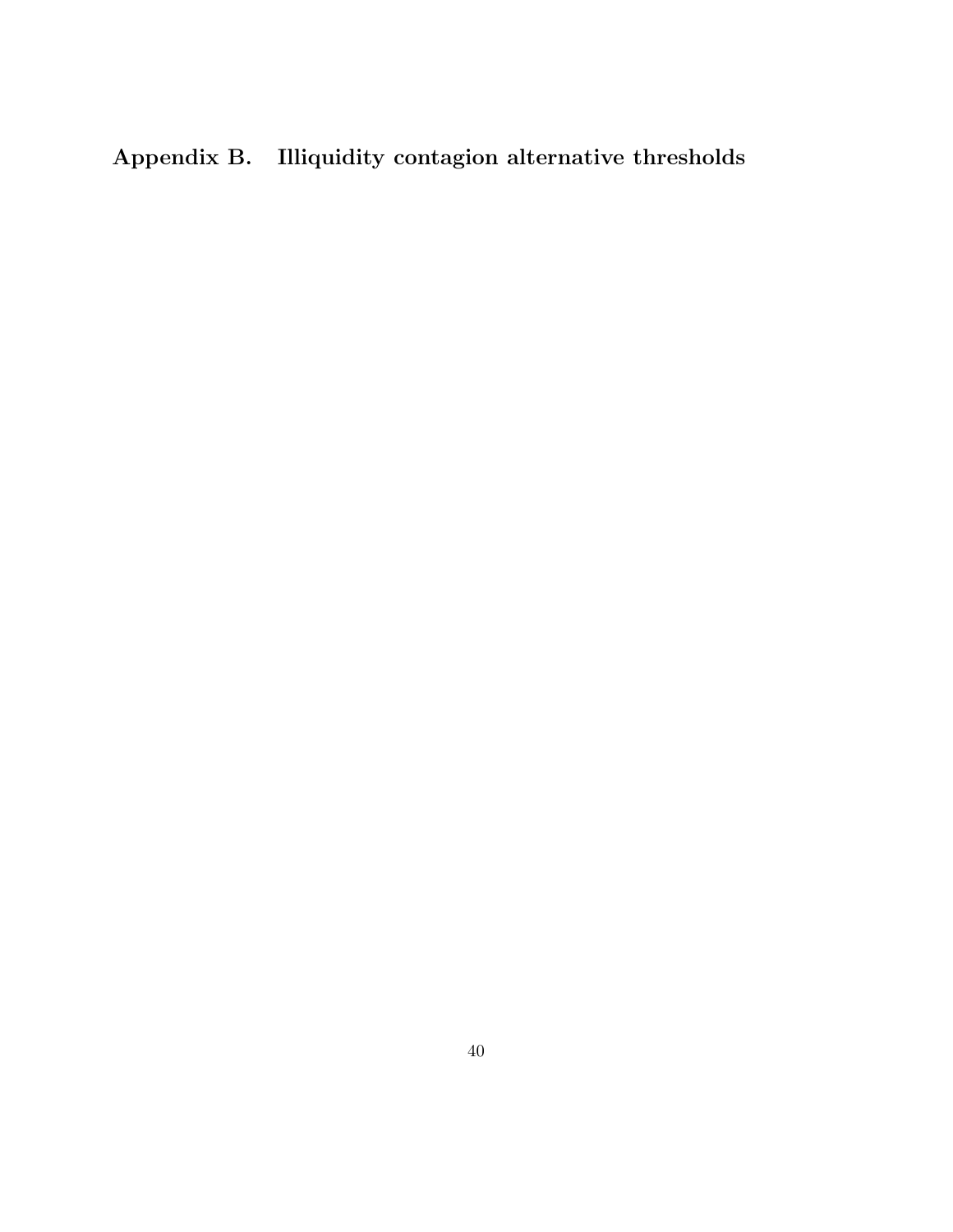<span id="page-41-0"></span>Table B1: ETF bid-ask spreads and stock bid-ask spreads. This table reports estimates from OLS regressions of daily stock bid-ask spreads on ETF bid-ask spreads and control variables. ETF bidask spreads are divided by market capitalisation and standardised. VIX and ETF mispricing are dummy variables taking the value of 1 for values higher than their corresponding 70th percentile. Standard errors are double-clustered at the country and day levels. t-statistics are presented in parentheses. \*\*\*, \*\* and \* indicate significance at the 1%, 5% and 10% levels respectively. The sample covers the period from March 2014 to December 2018.

| Dependent Variable:                                | Bid-ask spread $(t)$  |                       |                       |                       |
|----------------------------------------------------|-----------------------|-----------------------|-----------------------|-----------------------|
|                                                    | (1)<br>(2)<br>(3)     |                       |                       |                       |
| ETF bid-ask spread $(t-1)$ (%)                     | $0.012***$            | $0.017***$            | $0.011**$             | $0.017**$             |
|                                                    | (3.072)               | (3.226)               | (2.268)               | (2.592)               |
| ETF bid-ask spread $(\%)$ * VIX $(t-1)$            |                       | $-0.009***$           |                       | $-0.009***$           |
|                                                    |                       | $(-3.049)$            |                       | $(-3.014)$            |
| ETF bid-ask spread $(\%)$ * ETF mispricing $(t-1)$ |                       |                       | 0.001                 | 0.001                 |
|                                                    |                       |                       | (0.654)               | (0.351)               |
| $log(MktCap(t-1))$                                 | $-0.002***$           | $-0.002***$           | $-0.002***$           | $-0.002***$           |
|                                                    | $(-3.389)$            | $(-3.393)$            | $(-3.388)$            | $(-3.392)$            |
| $1/\text{Price } (t-1)$                            | 0.000                 | 0.000                 | 0.000                 | 0.000                 |
|                                                    | (0.834)<br>$0.111***$ | (0.842)<br>$0.111***$ | (0.839)<br>$0.111***$ | (0.844)<br>$0.111***$ |
| Amihud ratio $(t-1)$                               |                       |                       |                       |                       |
|                                                    | (2.796)<br>$0.576***$ | (2.797)<br>$0.576***$ | (2.797)<br>$0.576***$ | (2.797)<br>$0.576***$ |
| Bid-ask spread $(t-1)$                             | (15.478)              | (15.466)              | (15.478)              | (15.466)              |
| Book-to-market $(t-1)$                             | $0.000***$            | $0.000***$            | $0.000***$            | $0.000***$            |
|                                                    | (10.348)              | (10.057)              | (10.351)              | (10.106)              |
| Past 12-month returns $(t-1)$                      | $0.000*$              | $0.000*$              | $0.000*$              | $0.000*$              |
|                                                    | (1.830)               | (1.833)               | (1.827)               | (1.829)               |
| Gross profitability $(t-1)$                        | $-0.000$              | $-0.000$              | $-0.000$              | $-0.000$              |
|                                                    | $(-0.418)$            | $(-0.441)$            | $(-0.416)$            | $(-0.440)$            |
| Order imbalance $(t-1)$                            | $-0.000$              | $-0.000$              | $-0.000$              | $-0.000$              |
|                                                    | $(-0.655)$            | $(-0.656)$            | $(-0.655)$            | $(-0.657)$            |
| $\text{Ret}[t-1, t-2]$                             | 0.000                 | 0.000                 | 0.000                 | 0.000                 |
|                                                    | (0.352)               | (0.355)               | (0.352)               | (0.355)               |
| Intercept                                          | $0.018***$            | $0.018***$            | $0.018***$            | $0.018***$            |
|                                                    | (3.712)               | (3.717)               | (3.711)               | (3.716)               |
| Day fixed effects                                  | Yes                   | Yes                   | Yes                   | Yes                   |
| Security fixed effects                             | Yes                   | Yes                   | Yes                   | Yes                   |
| Observations                                       | 11,411,458            | 11,411,458            | 11,411,458            | 11,411,458            |
| $R^2$                                              | 0.566                 | 0.566                 | 0.566                 | 0.566                 |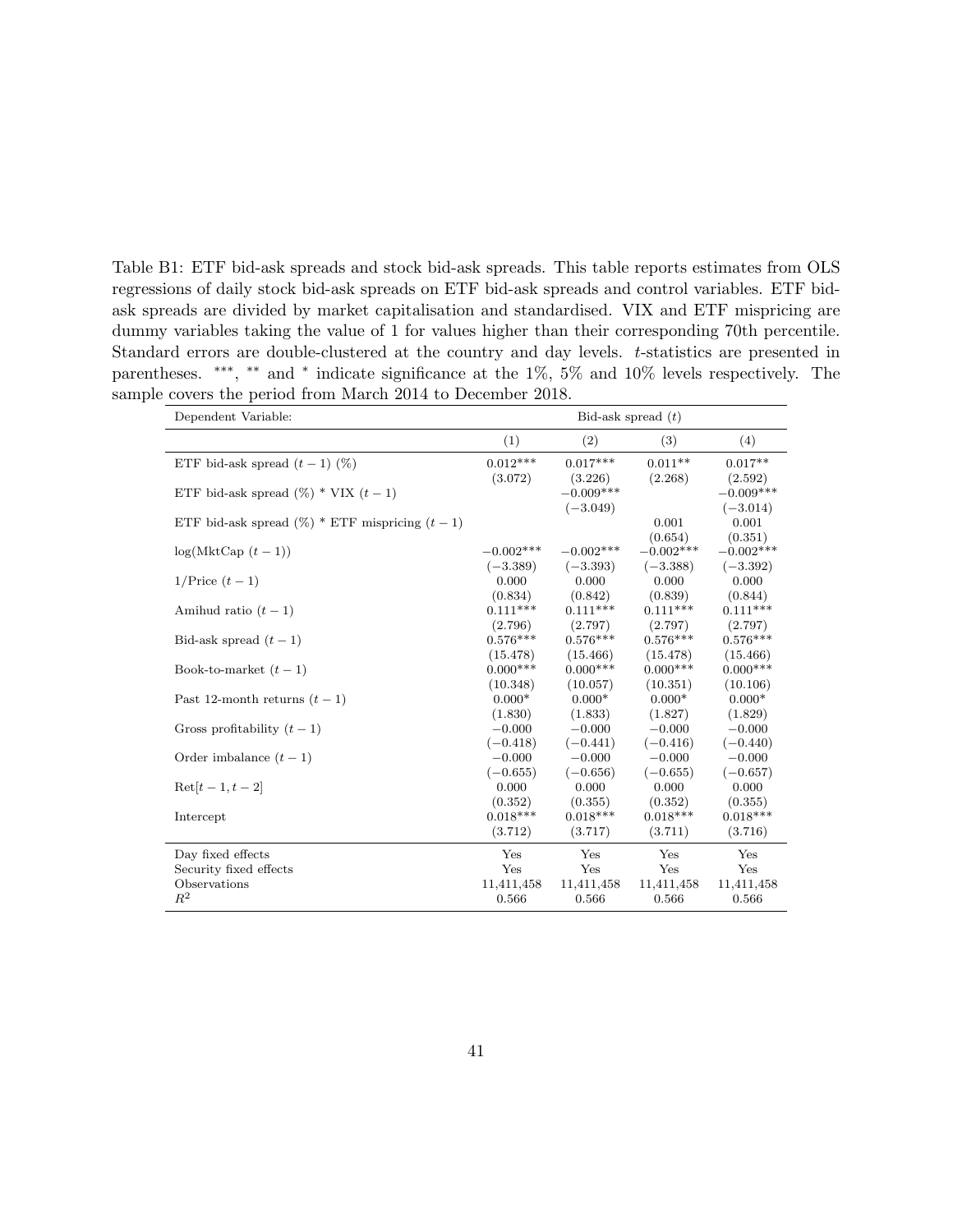<span id="page-42-0"></span>Table B2: ETF bid-ask spreads and stock bid-ask spreads. This table reports estimates from OLS regressions of daily stock bid-ask spreads on ETF bid-ask spreads and control variables. ETF bidask spreads are divided by market capitalisation and standardised. VIX and ETF mispricing are dummy variables taking the value of 1 for values higher than their corresponding 80th percentile. Standard errors are double-clustered at the country and day levels. t-statistics are presented in parentheses. \*\*\*, \*\* and \* indicate significance at the 1%, 5% and 10% levels respectively. The sample covers the period from March 2014 to December 2018.

| Dependent Variable:                                | Bid-ask spread $(t)$  |                       |                       |             |
|----------------------------------------------------|-----------------------|-----------------------|-----------------------|-------------|
|                                                    | (1)                   | (2)                   | (3)                   | (4)         |
| ETF bid-ask spread $(t-1)$ (%)                     | $0.012***$            | $0.014***$            | $0.009***$            | $0.012***$  |
|                                                    | (3.072)               | (3.438)               | (2.659)               | (3.007)     |
| ETF bid-ask spread $(\%)$ * VIX $(t-1)$            |                       | $-0.006***$           |                       | $-0.006***$ |
|                                                    |                       | $(-3.991)$            |                       | $(-3.792)$  |
| ETF bid-ask spread $(\%)$ * ETF mispricing $(t-1)$ |                       |                       | $0.004***$            | $0.003***$  |
|                                                    |                       |                       | (3.321)               | (2.873)     |
| $log(MktCap(t-1))$                                 | $-0.002***$           | $-0.002***$           | $-0.002***$           | $-0.002***$ |
|                                                    | $(-3.389)$            | $(-3.390)$            | $(-3.387)$            | $(-3.388)$  |
| $1/\text{Price } (t-1)$                            | 0.000                 | 0.000                 | 0.000                 | 0.000       |
|                                                    | (0.834)               | (0.842)               | (0.839)               | (0.846)     |
| Amihud ratio $(t-1)$                               | $0.111***$            | $0.111***$            | $0.111***$            | $0.111***$  |
|                                                    | (2.796)               | (2.797)               | (2.797)               | (2.797)     |
| Bid-ask spread $(t-1)$                             | $0.576***$            | $0.576***$            | $0.576***$            | $0.576***$  |
|                                                    | (15.478)              | (15.473)              | (15.478)              | (15.474)    |
| Book-to-market $(t-1)$                             | $0.000***$            | $0.000$ ***           | $0.000***$            | $0.000***$  |
|                                                    | (10.348)              | (9.777)               | (10.351)              | (8.801)     |
| Past 12-month returns $(t-1)$                      | $0.000*$              | $0.000*$              | $0.000*$              | $0.000*$    |
|                                                    | (1.830)               | (1.832)               | (1.825)               | (1.827)     |
| Gross profitability $(t-1)$                        | $-0.000$              | $-0.000$              | $-0.000$              | $-0.000$    |
|                                                    | $(-0.418)$            | $(-0.434)$            | $(-0.408)$            | $(-0.425)$  |
| Order imbalance $(t-1)$                            | $-0.000$              | $-0.000$              | $-0.000$              | $-0.000$    |
|                                                    | $(-0.655)$            | $(-0.655)$            | $(-0.656)$            | $(-0.656)$  |
| $\text{Ret}[t-1, t-2]$                             | 0.000                 | 0.000                 | 0.000                 | 0.000       |
|                                                    | (0.352)<br>$0.018***$ | (0.354)<br>$0.018***$ | (0.352)<br>$0.018***$ | (0.354)     |
| Intercept                                          |                       |                       |                       | $0.018***$  |
|                                                    | (3.712)               | (3.714)               | (3.710)               | (3.712)     |
| Day fixed effects                                  | Yes                   | Yes                   | Yes                   | Yes         |
| Security fixed effects                             | Yes                   | Yes                   | Yes                   | Yes         |
| Observations                                       | 11,411,458            | 11,411,458            | 11,411,458            | 11,411,458  |
| $R^2$                                              | 0.566                 | 0.566                 | 0.566                 | 0.566       |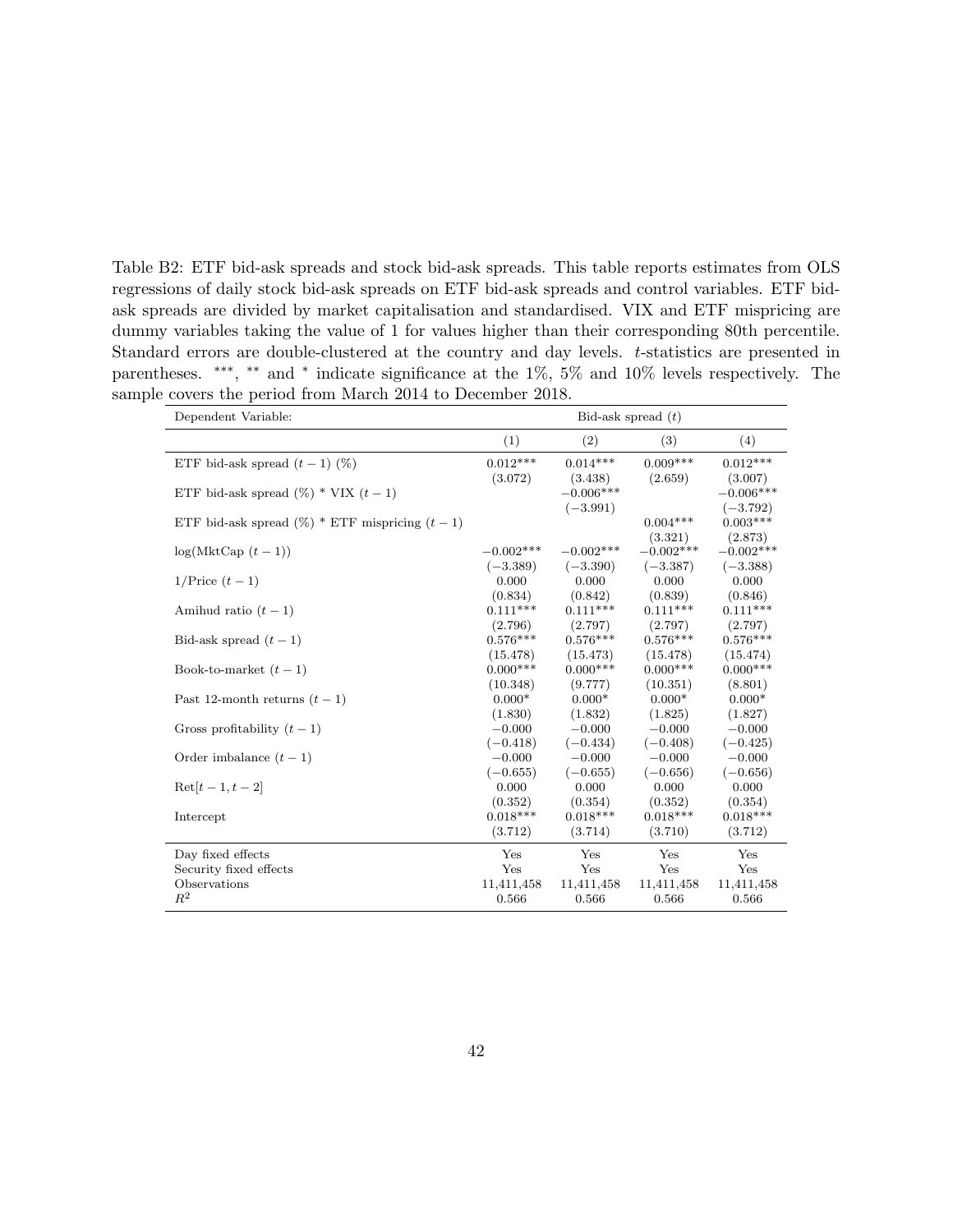<span id="page-43-0"></span>Table B3: ETF bid-ask spreads and debt securities bid-ask spreads. This table reports estimates from OLS regressions of daily debt securities bid-ask spreads on ETF bid-ask spreads and control variables. ETF bid-ask spreads are divided by market capitalisation and standardised. MOVE and ETF mispricing are dummy variables taking the value of 1 for values higher than their corresponding 70th percentile. Standard errors are double-clustered at the country and day levels. t-statistics are presented in parentheses. \*\*\*, \*\* and \* indicate significance at the 1%, 5% and 10% levels respectively. The sample covers the period from January 2016 to December 2018.

| Dependent Variable:                                | Bid-ask spread $(t)$ |                 |             |             |
|----------------------------------------------------|----------------------|-----------------|-------------|-------------|
|                                                    | (1)                  | (2)             | (3)         | (4)         |
| ETF bid-ask spread $(t-1)$ (%)                     | $-0.000$             | $-0.000$        | $-0.002$    | $-0.002$    |
|                                                    | $(-1.482)$           | $(-1.594)$      | $(-1.385)$  | $(-1.409)$  |
| ETF bid-ask spread $(\%)$ * MOVE $(t-1)$           |                      | 0.000           |             | 0.000       |
|                                                    |                      | (1.081)         |             | (1.066)     |
| ETF bid-ask spread $(\%)$ * ETF mispricing $(t-1)$ |                      |                 | 0.001       | 0.001       |
|                                                    |                      |                 | (1.224)     | (1.219)     |
| Credit rating $(t-1)$                              | $0.000***$           | $0.000***$      | $0.000***$  | $0.000***$  |
|                                                    | (3.674)              | (3.674)         | (3.675)     | (3.675)     |
| Bid-ask spread $(t-1)$                             | $0.954***$           | $0.954***$      | $0.954***$  | $0.954***$  |
|                                                    | (57.249)             | (57.249)        | (57.249)    | (57.249)    |
| Time to maturity $(t-1)$                           | 0.000                | 0.000           | 0.000       | 0.000       |
|                                                    | (1.067)              | (1.067)         | (1.067)     | (1.067)     |
| Bond zero $(t-1)$                                  | $-0.000***$          | $-0.000$ ***    | $-0.000***$ | $-0.000***$ |
|                                                    | $(-3.044)$           | $(-3.044)$      | $(-3.045)$  | $(-3.044)$  |
| Turnover $(t-1)$                                   |                      | $-0.000 -0.000$ | $-0.000$    | $-0.000$    |
|                                                    | $(-0.664)$           | $(-0.714)$      | $(-0.530)$  | $(-0.580)$  |
| $\text{Ret}[t-1, t-2]$                             | $-0.057**$           | $-0.057**$      | $-0.057**$  | $-0.057**$  |
|                                                    | $(-2.416)$           | $(-2.416)$      | $(-2.416)$  | $(-2.416)$  |
| Intercept                                          | $-0.001$             | $-0.001$        | $-0.001$    | $-0.001$    |
|                                                    | $(-0.984)$           | $(-0.984)$      | $(-0.984)$  | $(-0.984)$  |
| Day fixed effects                                  | Yes                  | Yes             | Yes         | Yes         |
| Security fixed effects                             | Yes                  | Yes             | Yes         | Yes         |
| Observations                                       | 11,698,589           | 11,698,589      | 11,698,589  | 11,698,589  |
| $\mathbb{R}^2$                                     | 0.961                | 0.961           | 0.961       | 0.961       |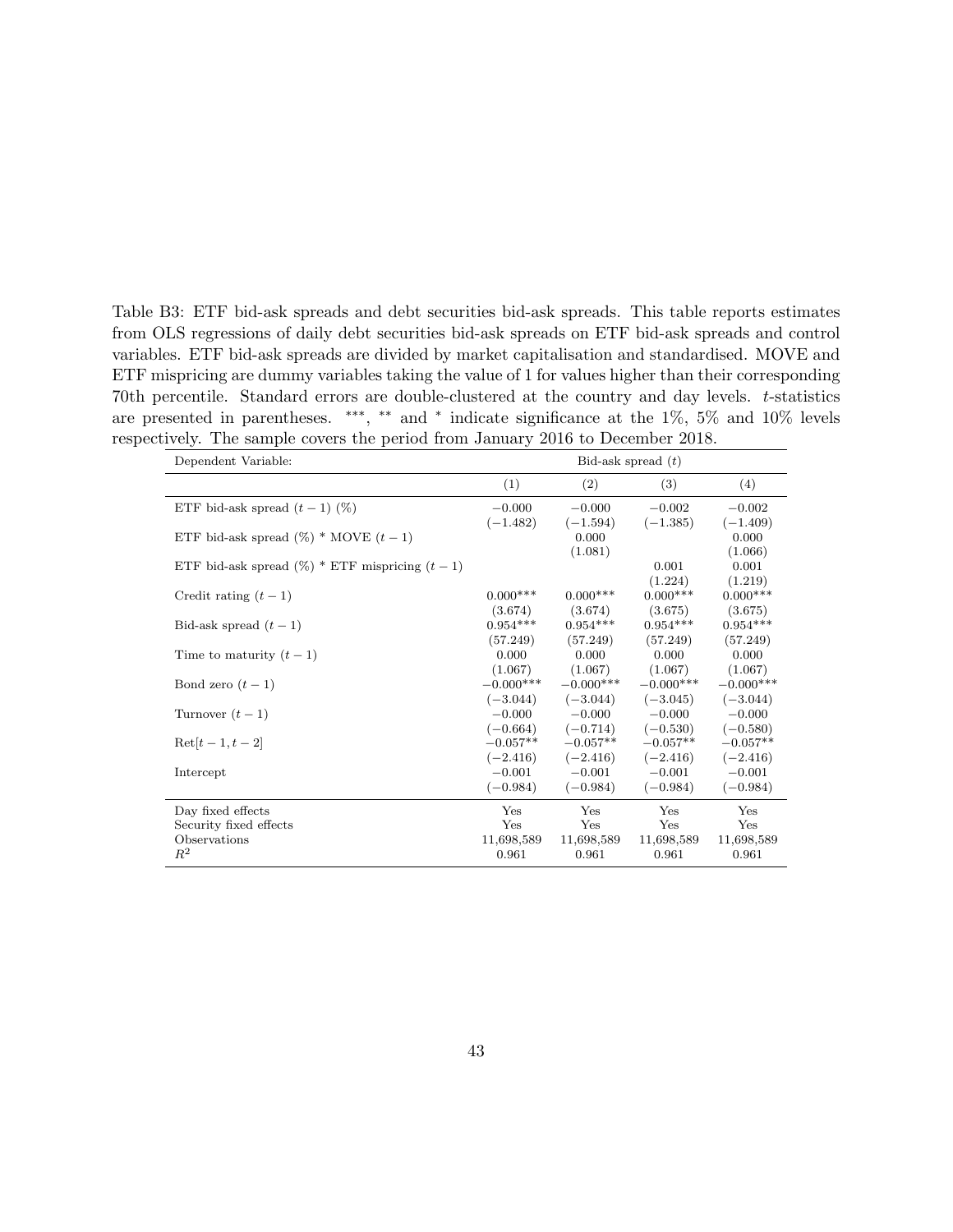<span id="page-44-0"></span>Table B4: ETF bid-ask spreads and debt securities bid-ask spreads. This table reports estimates from OLS regressions of daily debt securities bid-ask spreads on ETF bid-ask spreads and control variables. ETF bid-ask spreads are divided by market capitalisation and standardised. MOVE and ETF mispricing are dummy variables taking the value of 1 for values higher than their corresponding 80th percentile. Standard errors are double-clustered at the country and day levels.  $t$ -statistics are presented in parentheses. \*\*\*, \*\* and \* indicate significance at the 1%, 5% and 10% levels respectively. The sample covers the period from January 2016 to December 2018.

| Dependent Variable:                                | Bid-ask spread $(t)$                 |                                            |                                                 |                                      |
|----------------------------------------------------|--------------------------------------|--------------------------------------------|-------------------------------------------------|--------------------------------------|
|                                                    | (1)                                  | (2)                                        | (3)                                             | (4)                                  |
| ETF bid-ask spread $(t-1)$ (%)                     | $-0.000$<br>$(-1.482)$               | $-0.000$<br>$(-1.562)$                     | $-0.001$<br>$(-1.392)$                          | $-0.001$<br>$(-1.424)$               |
| ETF bid-ask spread $(\%)$ * MOVE $(t-1)$           |                                      | 0.000                                      |                                                 | 0.000                                |
| ETF bid-ask spread $(\%)$ * ETF mispricing $(t-1)$ |                                      | (0.808)                                    | 0.001                                           | (0.797)<br>0.001                     |
| Credit rating $(t-1)$                              | $0.000***$                           | $0.000***$                                 | (1.254)<br>$0.000***$                           | (1.237)<br>$0.000***$                |
| Bid-ask spread $(t-1)$                             | (3.674)<br>$0.954***$                | (3.674)<br>$0.954***$                      | (3.675)<br>$0.954***$                           | (3.675)<br>$0.954***$                |
| Time to maturity $(t-1)$                           | (57.249)<br>0.000                    | (57.249)<br>0.000                          | (57.249)<br>0.000                               | (57.249)<br>0.000                    |
| Bond zero $(t-1)$                                  | (1.067)<br>$-0.000***$               | (1.067)<br>$-0.000***$                     | (1.067)<br>$-0.000***$                          | (1.067)<br>$-0.000***$               |
| Turnover $(t-1)$                                   |                                      | $(-3.044)$ $(-3.044)$<br>$-0.000$ $-0.000$ | $(-3.045)$<br>$-0.000$                          | $(-3.045)$<br>$-0.000$               |
| $\text{Ret}[t-1, t-2]$                             | $(-0.664)$<br>$-0.057**$             | $(-0.694)$<br>$-0.057**$                   | $(-0.551)$<br>$-0.057**$                        | $(-0.581)$<br>$-0.057**$             |
| Intercept                                          | $(-2.416)$<br>$-0.001$<br>$(-0.984)$ | $-0.001$<br>$(-0.984)$                     | $(-2.416)$ $(-2.416)$<br>$-0.001$<br>$(-0.984)$ | $(-2.416)$<br>$-0.001$<br>$(-0.984)$ |
|                                                    | Yes                                  | Yes                                        | Yes                                             | Yes                                  |
| Day fixed effects<br>Security fixed effects        | Yes                                  | Yes                                        | Yes                                             | Yes                                  |
| Observations                                       | 11,698,589                           | 11,698,589                                 | 11,698,589                                      | 11,698,589                           |
| $R^2$                                              | 0.961                                | 0.961                                      | 0.961                                           | 0.961                                |

Table B5: Descriptive statistics of ETF bid-ask spread for different ETF mispricing thresholds using daily equities sample

<span id="page-44-1"></span>

|                          | Security-level ETF bid-ask spread $(\%)$ |                 |                 |  |  |
|--------------------------|------------------------------------------|-----------------|-----------------|--|--|
| ETF mispricing threshold | 70th percentile                          | 80th percentile | 90th percentile |  |  |
| Mean                     | 0.025                                    | 0.031           | 0.035           |  |  |
| <b>SD</b>                | 0.062                                    | 0.069           | 0.076           |  |  |
| Min                      | $-0.003$                                 | $-0.003$        | $-0.003$        |  |  |
| Max                      | 2.512                                    | 2.512           | 2.512           |  |  |
| Observations             | 3,850,844                                | 2,569,245       | 1,287,646       |  |  |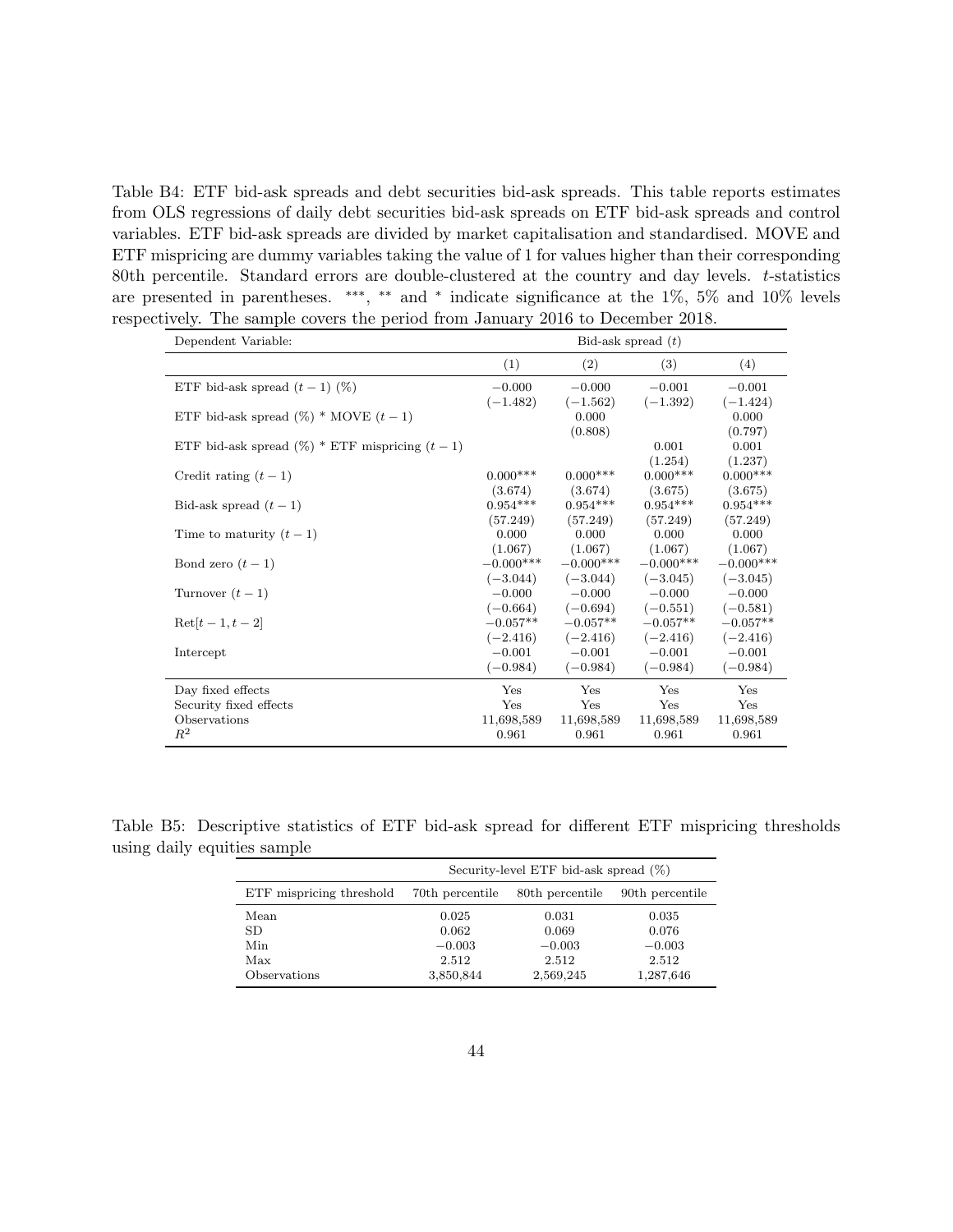<span id="page-45-0"></span>Appendix C. Country-level ETF flows and security returns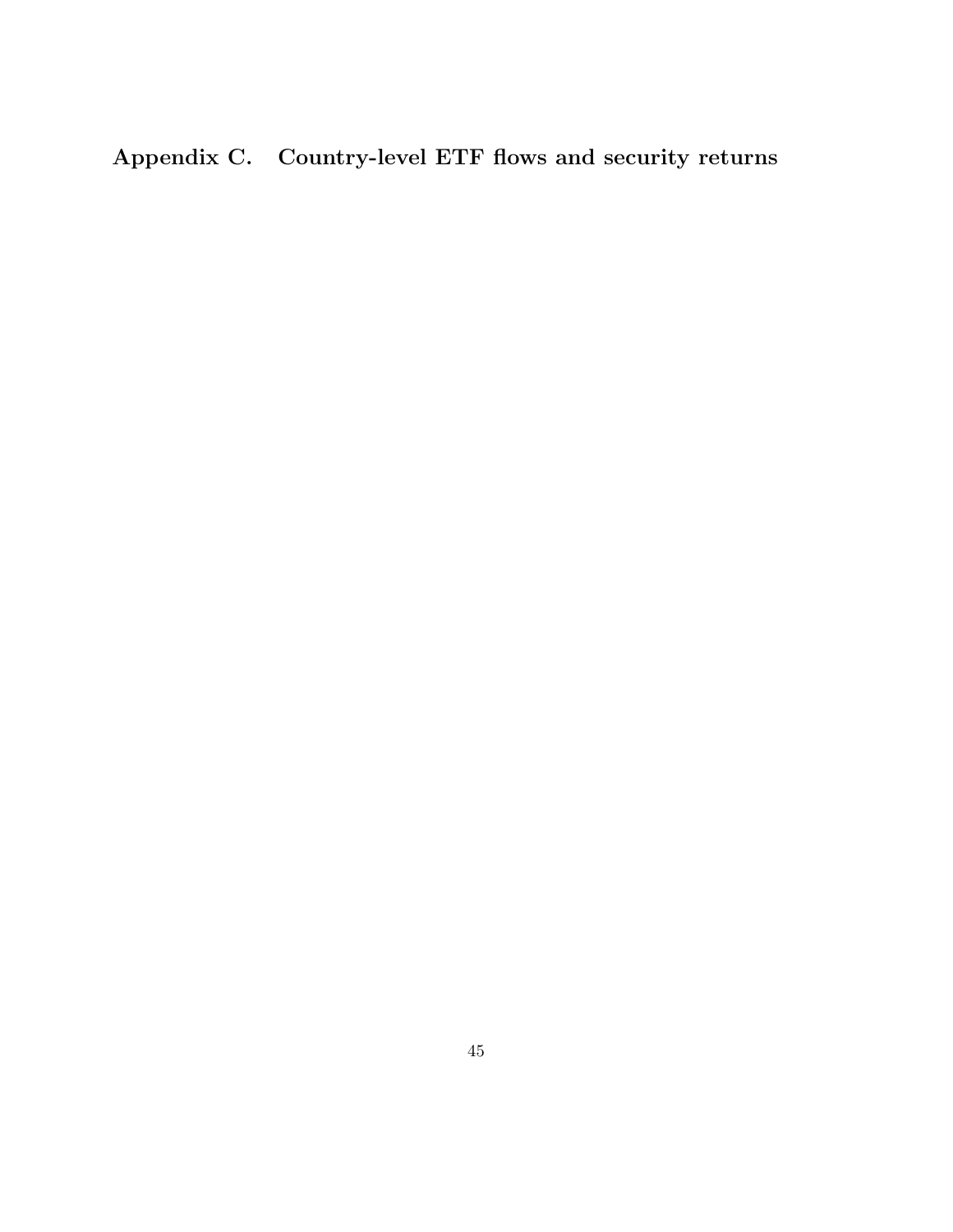<span id="page-46-0"></span>Table C1: ETF flows and country stock returns. This table reports estimates from OLS regressions of daily stock returns on ETF flows and control variables. ETF flows are divided by market capitalisation and standardised. Standard errors are double-clustered at the security and day levels. t-statistics are presented in parentheses. \*\*\*, \*\* and \* indicate significance at the 1\%, 5\% and 10% levels respectively. The sample covers the period from March 2014 to December 2018.

| Dependent Variable:           |             |             | $\text{Ret}[t, t-1]$ |             |             |
|-------------------------------|-------------|-------------|----------------------|-------------|-------------|
|                               | (US)        | (UK)        | (Japan)              | (Germany)   | (France)    |
| ETF flows $(t-1)$ (%)         | 0.002       | 0.007       | 0.002                | 0.000       | $0.040**$   |
|                               | (0.154)     | (0.199)     | (0.982)              | (0.095)     | (2.437)     |
| $log(MktCap(t-1))$            | $-0.002***$ | $-0.003***$ | $-0.003***$          | $-0.002***$ | $-0.001***$ |
|                               | $(-5.316)$  | $(-9.027)$  | $(-11.414)$          | $(-6.904)$  | $(-2.748)$  |
| $1/\text{Price } (t-1)$       | $0.000***$  | $0.000**$   | $-0.000$             | 0.003       | $0.005***$  |
|                               | (3.226)     | (2.020)     | $(-0.677)$           | (0.799)     | (3.528)     |
| Amihud ratio $(t-1)$          | 13.600      | 0.022       | $-917.714***$        | $-9.423$    | $-131.042$  |
|                               | (0.606)     | (0.259)     | $(-2.721)$           | $(-1.212)$  | $(-0.690)$  |
| Bid-ask spread $(t-1)$        | $-0.005$    | $-0.025**$  | 0.030                | $-0.078***$ | $-0.005$    |
|                               | $(-0.975)$  | $(-2.107)$  | (1.127)              | $(-4.174)$  | $(-0.359)$  |
| Book-to-market $(t-1)$        | $-0.000$    | 0.000       | $0.000$ ***          | $0.000***$  | 0.000       |
|                               | $(-1.426)$  | (0.797)     | (2.588)              | (3.664)     | (0.798)     |
| Past 12-month returns $(t-1)$ | $-0.000$    | 0.000       | $0.000***$           | $0.000**$   | 0.000       |
|                               | $(-1.488)$  | (0.975)     | (2.931)              | (2.293)     | (1.188)     |
| Gross profitability $(t-1)$   | $0.002***$  | $0.001***$  | $0.004***$           | 0.001       | $0.004**$   |
|                               | (2.805)     | (2.909)     | (6.162)              | (0.581)     | (2.394)     |
| Order imbalance $(t-1)$       | 0.000       | $-0.001***$ | $-0.000$             | $0.005***$  | $-0.001$    |
|                               | (1.107)     | $(-4.950)$  | $(-0.605)$           | (6.472)     | $(-1.361)$  |
| $\text{Ret}[t-1, t-2]$        | $-0.020***$ | $-0.012*$   | $-0.006$             | $-0.065***$ | $0.013*$    |
|                               | $(-3.186)$  | $(-1.931)$  | $(-1.475)$           | $(-9.301)$  | (1.912)     |
| Intercept                     | $0.011***$  | $0.019***$  | $0.021***$           | $0.018***$  | $0.009**$   |
|                               | (5.372)     | (8.699)     | (10.999)             | (6.470)     | (2.278)     |
| Day fixed effects             | Yes         | Yes         | Yes                  | Yes         | Yes         |
| Security fixed effects        | Yes         | Yes         | Yes                  | Yes         | Yes         |
| Observations                  | 2,463,258   | 518,077     | 1,598,692            | 183,816     | 132,885     |
| $R^2$                         | 0.132       | 0.174       | 0.263                | 0.203       | 0.181       |